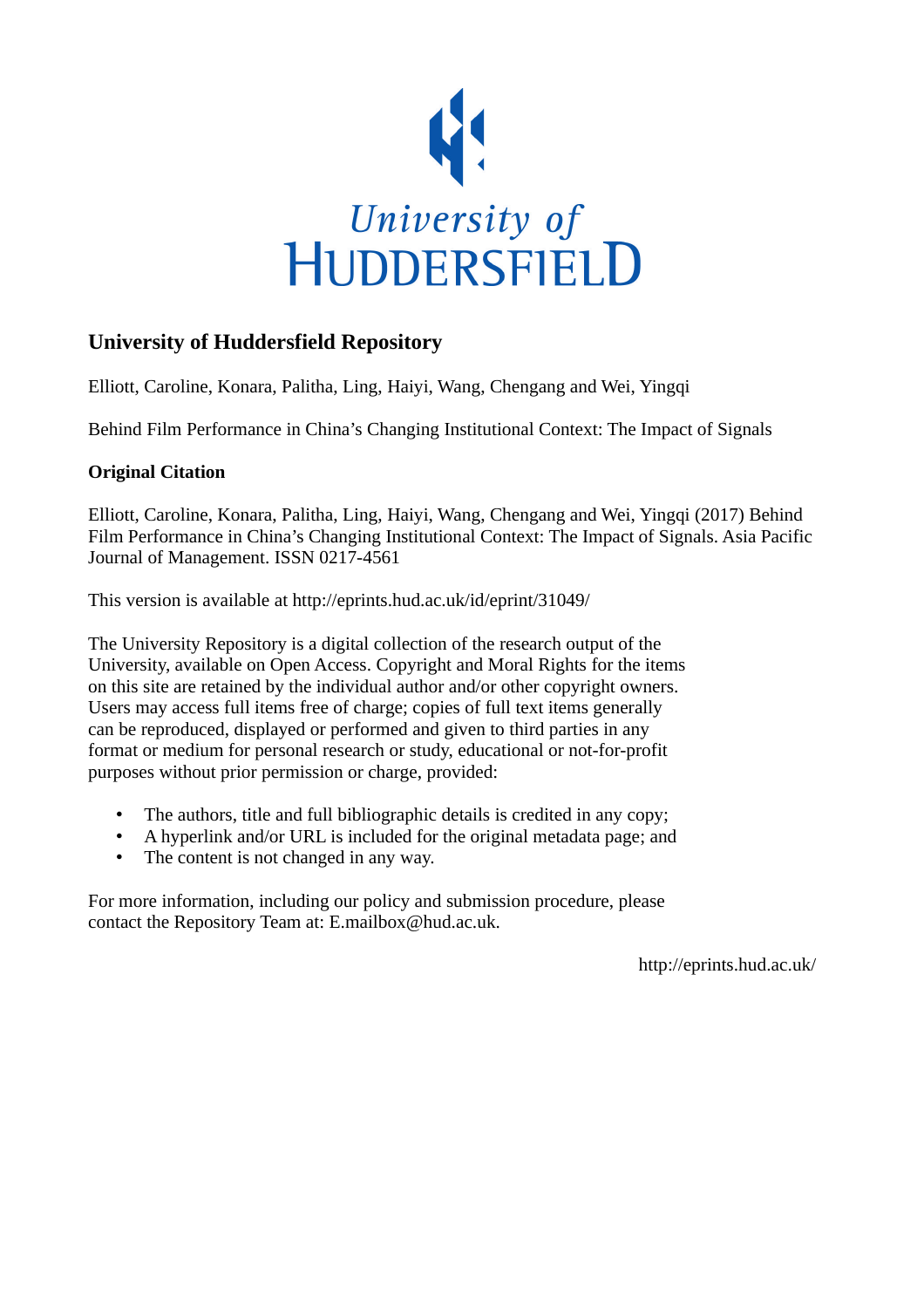

## Behind film performance in China's changing institutional context: The impact of signals

Caroline Elliott<sup>1</sup> · Palitha Konara<sup>2</sup> · Haivi Ling<sup>3</sup> · Chengang Wang<sup>4</sup>  $\cdot$  Yingqi Wei<sup>5</sup>

 $\odot$  The Author(s) 2017. This article is published with open access at Springerlink.com

Abstract Grounded in signaling theory, this paper investigates the signals reflecting product quality, innovativeness, reputation and cultural background which influence film performance, that is, film survival (duration on cinema screen) and box office success, in China's changing institutional context. This market has grown substantially and still possesses potential for further development. However, China's unique institutional context presents challenges. By examining an expanded range of potential signals, two of which have not previously been examined in the literature, namely imported films and enhanced format film formats such as 3D and IMAX, we develop a conceptual framework and argue that signaling theory needs to be combined with institutional context. Similar to findings for film industries in other countries, we find quality and reputational signals including budget, star power, sequels, and online

 $\boxtimes$  Yingqi Wei y.wei@leeds.ac.uk

> Caroline Elliott c.elliott4@aston.ac.uk

Palitha Konara p.konara@hud.ac.uk

Haiyi Ling linghaiyi@163.com

Chengang Wang c.wang9@bradford.ac.uk

- <sup>1</sup> Aston Business School, Aston University, Birmingham B4 7ET, UK
- <sup>2</sup> Business School, University of Huddersfield, Huddersfield HD1 3DH, UK
- <sup>3</sup> Foresea Life Insurance Co., Ltd., Shenzhen, China
- <sup>4</sup> School of Management, Bradford University, Bradford BD9 4JL, UK
- <sup>5</sup> Business School, Leeds University, Leeds LS2 9JT, UK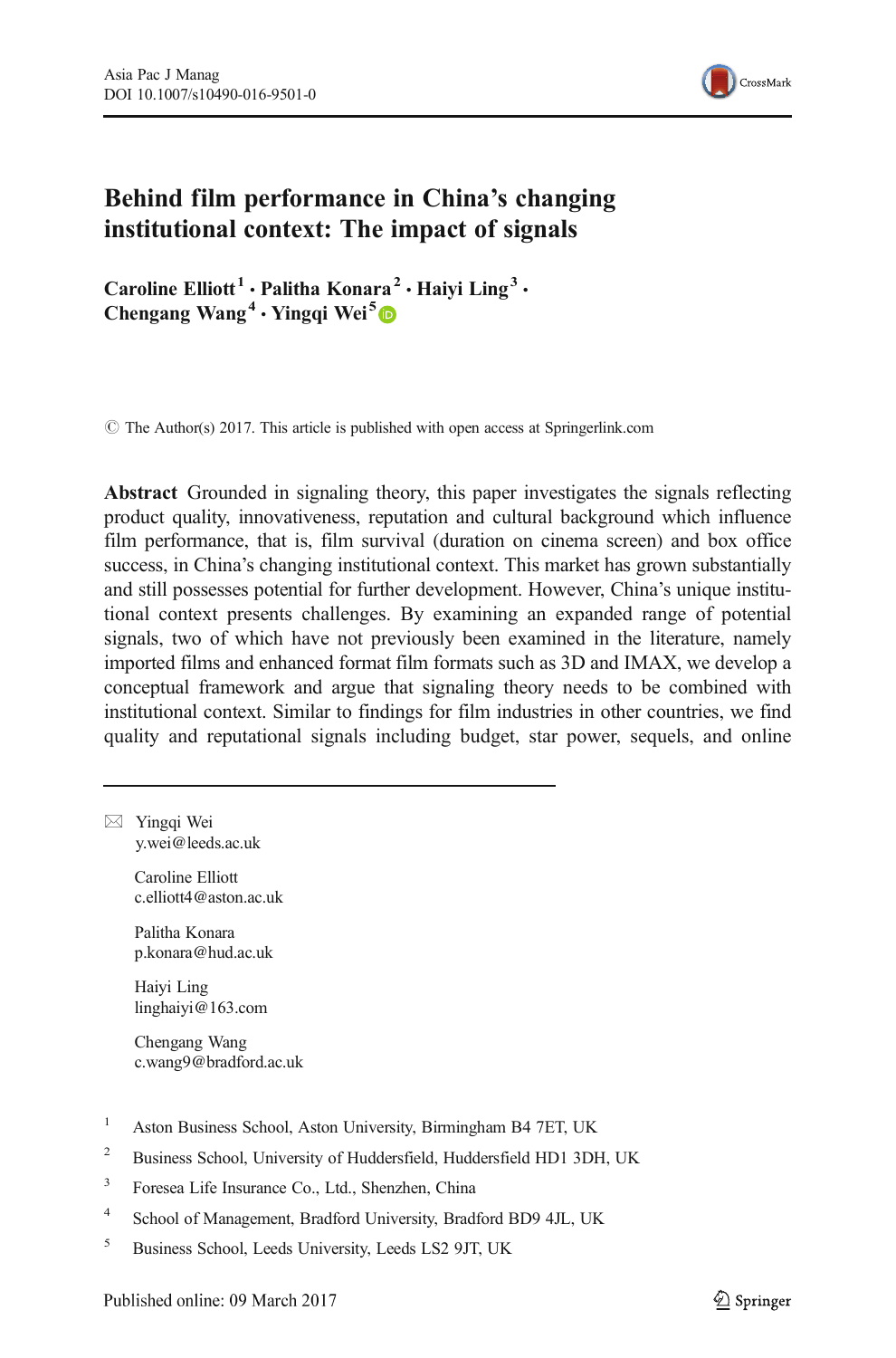consumer reviews to be important in China. However, unique results are also revealed. Chinese consumers react to an innovativeness signal in that they are specifically attracted to enhanced format films. Film award nominations and prizes are insignificant reputational signals. Once other signals are taken into account, imported films on average do not perform as well as domestic films. We link these findings to China's unique institutional setting and offer important implications for management, recognizing the challenges to film companies of competing in an increasingly globalized market. This paper is also of relevance to policymakers given their continued efforts in shaping the development of China's film industry.

Keywords China . Signaling theory. Institutions. Film performance . Enhanced format  $films · Imported films$ 

China's rate of economic growth has been slowing in recent years with the year-on-year GDP quarterly growth rate decreasing from 9.7% in the first quarter of 2011 (KPMG, [2015](#page-31-0)) to 6.8% in the last quarter of 2015, a figure representing a 25-year low (KPMG, [2016\)](#page-31-0). However, against the background of weaker overall economic growth is the dramatic growth of the film industry. By 2010, China had become the world's third-largest producer of films, trailing only India and the US (Su, [2014\)](#page-32-0). Despite the widespread proliferation of piracy, China has also become one of the largest markets for film consumption. As of 2012, China was ranked the second largest film market in the world in terms of revenue, $<sup>1</sup>$  and may</sup> overtake the largest market—the US—by 2017.<sup>2</sup> This rapid growth and the resulting opportunities have attracted many investors, both domestic and foreign. Not only has the film industry been among the strongest sectors for investment within China, but Chinese producers and distributors listed overseas have also enjoyed stellar growth.<sup>3</sup>

However, against this optimistic economic backdrop for the film industry in China are institutional challenges. The industry is still subject to a complex regulatory system involving censorship and import quotas. Out of 638 domestically-produced films in 2013, only 273 were shown on screens (see Table [1\)](#page-3-0), that is, only 39% of films produced were distributed. Indeed, the figure of 39% is the highest in years. Failing to pass China's censoring process can be because a film's content is not in line with the Party's ideology, Confucian morality and social harmony or because the film's quality fails to conform to State standards.<sup>4</sup> Given these opportunities and challenges, it is imperative to understand what contributes to a film's success in China's unique institutional environment. Yet, to the best of our knowledge, there has been no research to date studying this topic.

Our research employs insights from signaling theory to address the research question "what signals are important to film performance in China?" A range of signals have been examined in the literature, but set against different institutional contexts, namely the US and, to a lesser extent, the UK and the European markets. Very few have studied the factors determining film success in Southeast Asia, let alone China. We thus

<sup>1</sup> <http://www.theguardian.com/film/2013/mar/22/china-largest-film-market-outside-us>

<sup>2</sup> [http://www.forbes.com/sites/natalierobehmed/2016/01/12/dalian-wanda-group-acquires-thomas-tulls](http://www.forbes.com/sites/natalierobehmed/2016/01/12/dalian-wanda-group-acquires-thomas-tulls-legendary-entertainment-for-3-5-billion/%235af28334b1bb)[legendary-entertainment-for-3-5-billion/#5af28334b1bb](http://www.forbes.com/sites/natalierobehmed/2016/01/12/dalian-wanda-group-acquires-thomas-tulls-legendary-entertainment-for-3-5-billion/%235af28334b1bb)

<sup>3</sup> [http://www.ft.com/cms/s/3/7fe36d9c-07e5-11e5-9579-00144feabdc0.html#axzz3llnQ90dm](http://www.ft.com/cms/s/3/7fe36d9c-07e5-11e5-9579-00144feabdc0.html%23axzz3llnQ90dm)

<sup>&</sup>lt;sup>4</sup> See Article 25 of The Regulations on Administration of Movies ([http://www.wipo.](http://www.wipo.int/edocs/lexdocs/laws/en/cn/cn067en.pdf) [int/edocs/lexdocs/laws/en/cn/cn067en.pdf\)](http://www.wipo.int/edocs/lexdocs/laws/en/cn/cn067en.pdf)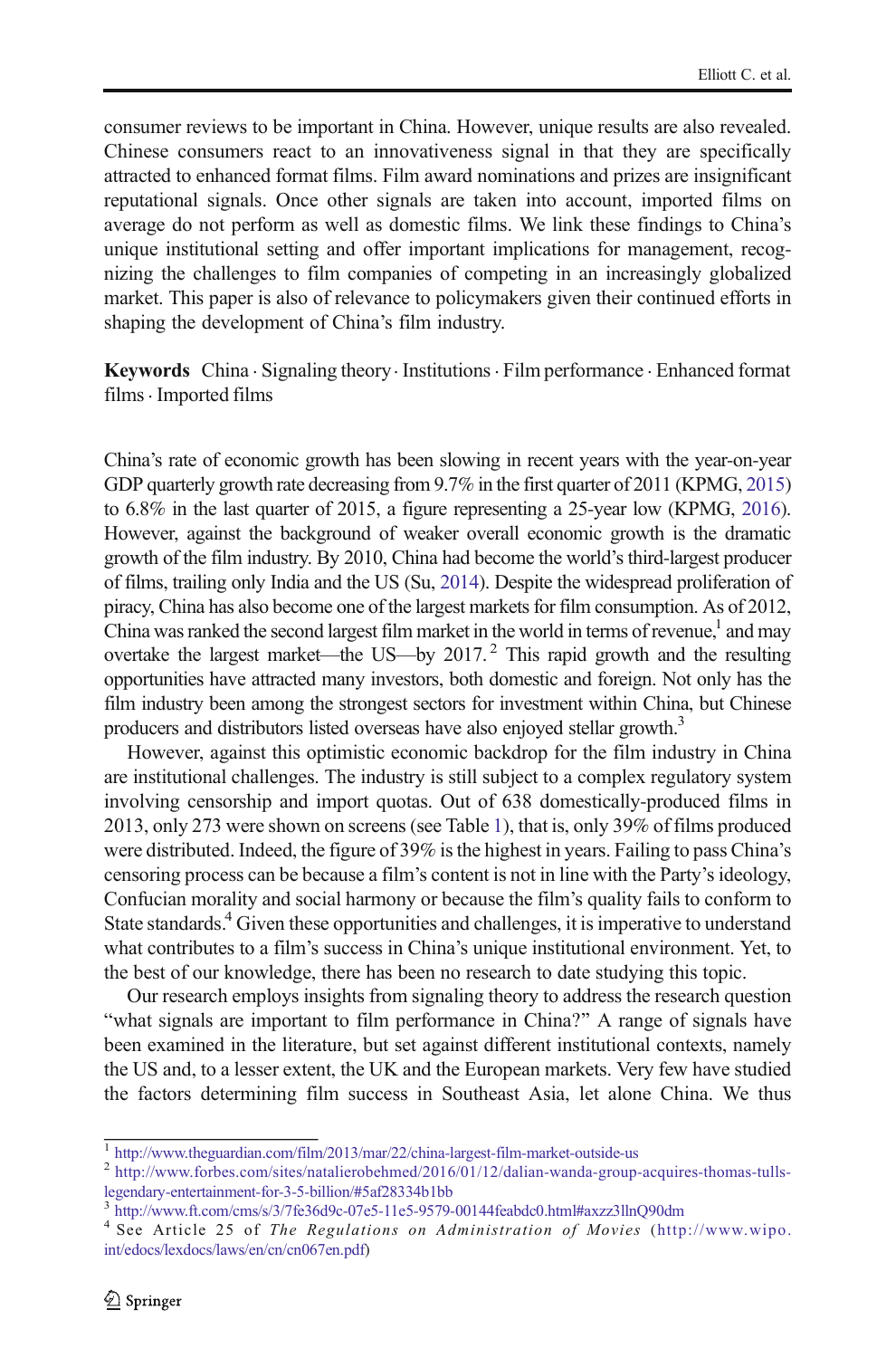| Year                                                                              | 2001 | 2003 | 2006 | 2007 | 2008 | 2009 | 2010           | 2011  | 2012   | 2013   | 2014           |
|-----------------------------------------------------------------------------------|------|------|------|------|------|------|----------------|-------|--------|--------|----------------|
| Number of feature film<br>studios approved by<br>the State Council                | 27   | 31   | 32   | 32   | 33   | 31   | 31             | 31    | 31     | 31     | 31             |
| Number of domestically<br>produced feature films                                  | 88   | 140  | 330  | 402  | 406  | 456  | 526            | 558   | 745    | 638    | 618            |
| Number of domestically<br>produced feature films<br>shown on screens              |      |      | 74   | 74   | 80   | 88   | 91             | 154   | 231    | 273    | 211            |
| Number of domestically<br>produced 3D films                                       |      |      |      |      |      |      | $\overline{2}$ | 5     | 13     | 28     |                |
| Number of cinema chain                                                            |      | 32   | 33   | 34   | 34   | 37   | 38             | 39    | 46     | 45     | 47             |
| Number of cinemas                                                                 |      | 1108 | 1325 | 1427 | 1545 | 1687 | 2000           | 2803  | 3000   | 3903   |                |
| Number of screens                                                                 |      | 2296 | 3034 | 3527 | 4097 | 4723 | 6256           | 9286  | 13,118 | 18,398 | 24,317         |
| Number of digital screens                                                         |      |      | 126  | 564  | 800  | 1600 | 6086           | 8393  | 12,225 | 17,505 |                |
| Number of 3D screens                                                              |      |      |      |      |      | 700  | 2020           | 5355  | 9500   | 12,607 |                |
| Number of filmgoers                                                               |      |      |      |      |      | 182  | 237            | 345   | 462    | 612    | 830            |
| Box office revenue in<br>China, total (¥ billion)                                 | .84  | 1.10 | 2.64 | 3.43 | 4.35 | 6.21 | 10.20          | 13.15 | 17.07  | 21.77  | 28.8           |
| Box office revenue in<br>China, domestically-<br>produced films<br>(¥ billion)    | .36  | .45  | 1.45 | 1.80 | 2.61 | 3.50 | 5.73           | 7.03  | 8.27   | 12.77  | 16.16          |
| Box office revenue in<br>China, domestically-<br>produced 3D films<br>(¥ billion) |      |      |      |      |      |      | .04            | .51   | 1.82   | 3.86   |                |
| Export revenue,<br>domestically-produced<br>films $(F$ billion)                   |      | .55  | 1.91 | 2.02 | 1.56 | 2.77 | 3.52           | 2.05  | 1.06   | 1.41   | $\overline{2}$ |

<span id="page-3-0"></span>Table 1 The development of Chinese film industry

Sources: China Statistical Yearbook, various years; UNESCO (<http://data.uis.unesco.org>/); Entgroup [\(2014](#page-31-0), [2015\)](#page-31-0)

investigate which signals resonate with Chinese audiences and, in so doing, impact on film performance in China. Consequently, we address Kim and Jensen's ([2014](#page-31-0)) concern that insufficient literature addresses which signals consumers use as opposed to focusing on producers' use of such market signals. Besides those signals studied in the extant literature, we also examine two signals that have been typically overlooked in previous studies (i.e., imported films and enhanced film formats such as 3D or IMAX). In this way, we cover a range of signals that reflect film quality, innovativeness, reputation and cultural background. Our empirical findings, although indicating broad support for hypotheses based on signaling theory, suggest that the theory needs to be considered with specific reference to China's institutional and cultural context. Analysis of the use of potential signals in the Chinese film industry context is made more complicated because of the changing nature of competition and consumers in this market, with Chinese producers highly motivated to gain international market recognition, alongside serving their domestic market.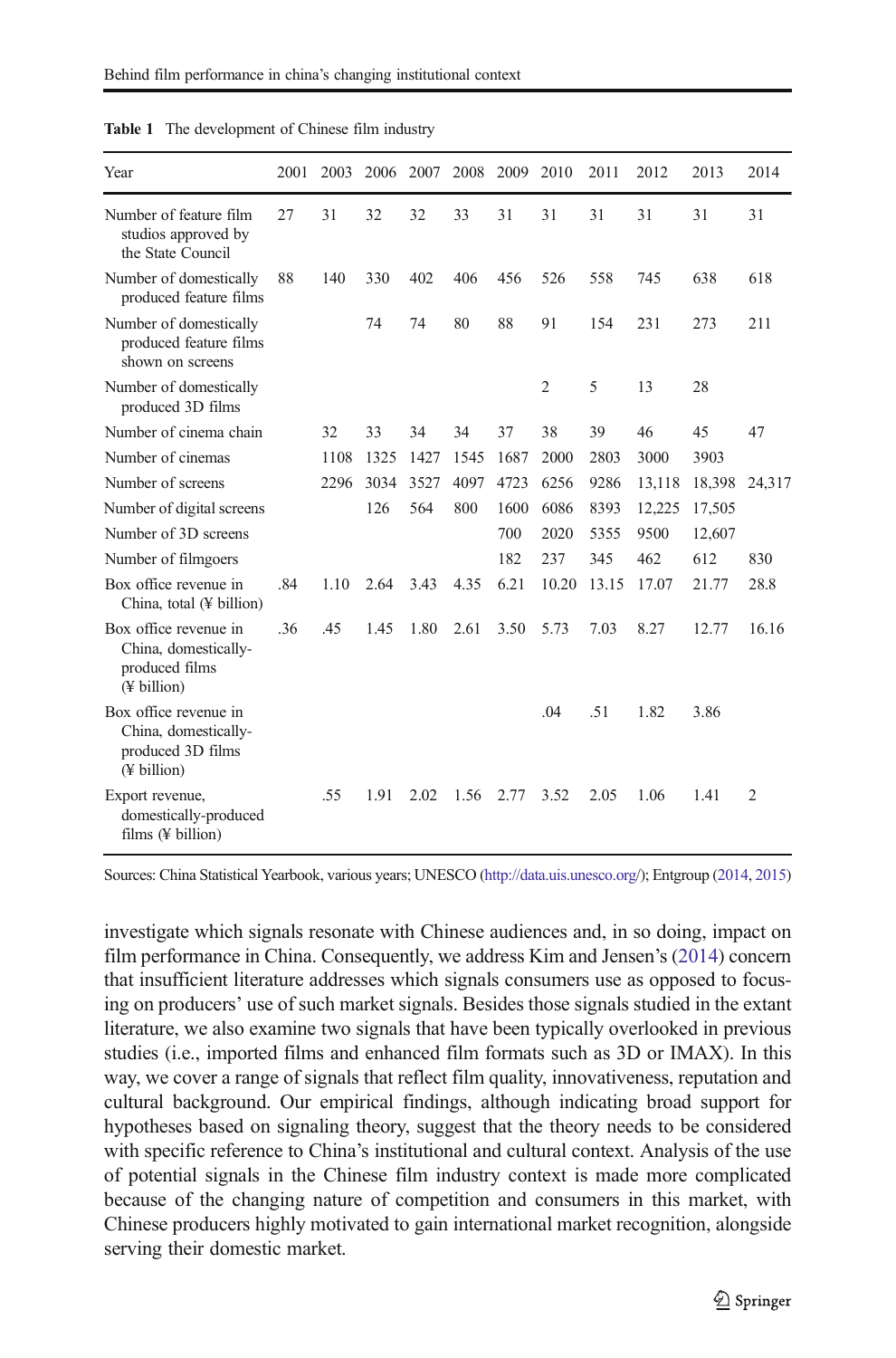Consequently, the fundamental contribution of this paper is to develop a conceptual framework based on signaling theory which reflects the complex, and arguably unique, institutional context of China. Bhagat, McDevitt, and McDevitt [\(2010](#page-30-0)) argued that there is a need to consider cultural variables and the impact of globalization to develop effective and robust management theories relevant for Asia Pacific countries. Bruton and Lau ([2008](#page-30-0)), in their review of Asian management research, also called for taking account of context-specific conditions in extending and revising theories. Reflecting this, the current paper considers the impact of potential signals in a changing cultural market that is facing the institutional challenges of greater liberalization and gradual globalization. Understanding the commercial success of films in China is important for studios and investors alike. Chinese film producers and distributors face increased competition from foreign firms who possess advanced technologies and globallyrecognized brand names. For example, in 2012, out of 298 films shown in China, 65 were imported firms and they accounted for 51% of gross box office revenues (see Table [1](#page-3-0)). While Chinese firms have slightly improved their market performance in recent years, the average revenue per film remains much less than that of foreign films. Results below highlight the benefits foreign films garner from their typically larger production budgets, as well as highlighting the differing fortunes of films from the US and other countries when they compete in the Chinese market. Our findings should therefore be of value to both domestic and foreign firms when making strategic decisions to better meet consumer demand and to guide their marketing efforts as they compete in China's large and expanding market. The research should also be of policy interest given the strategic role of the industry and Chinese policymakers' continued efforts in shaping the development of the industry.

The following section sets out the institutional context of China's film industry and provides an overview of its development. Section 3 reviews the literature and develops hypotheses. We then present the data, model, measurement and estimation methods. Section 5 presents empirical results and discussions. The final section offers our conclusions and indicates the limitations of the research.

#### China's film industry

The Chinese film industry offers an interesting case for analysis. Like many other industries, the film industry has undergone significant institutional changes since China's opening up in 1978. Despite the country-wide economic liberalization in the 1980s and 1990s, the transition of the film industry to a market-oriented and profitdriven industry has only started gathering pace since 1994 (Su, [2014\)](#page-32-0). By 1994, the financial losses of film studios which were all SOEs reached record highs and many were on the brink of bankruptcy (Yeh & Davis, [2008\)](#page-32-0).

Facing this dire situation, China adopted a wide-ranging reform package in an attempt to increase film production and consumption. This involved steps to improve quality and reach international standards through rapid corporatization/privatization, rejuvenation of domestically-owned studios, the reform of the distribution-exhibition system and the opening up of the industry to foreign competition (Yeh & Davis, [2008\)](#page-32-0). Many of the reforms between 1994 and 2001 were gradual and incremental and had limited effects on the development of the industry (Su, [2014\)](#page-32-0). The big leap came when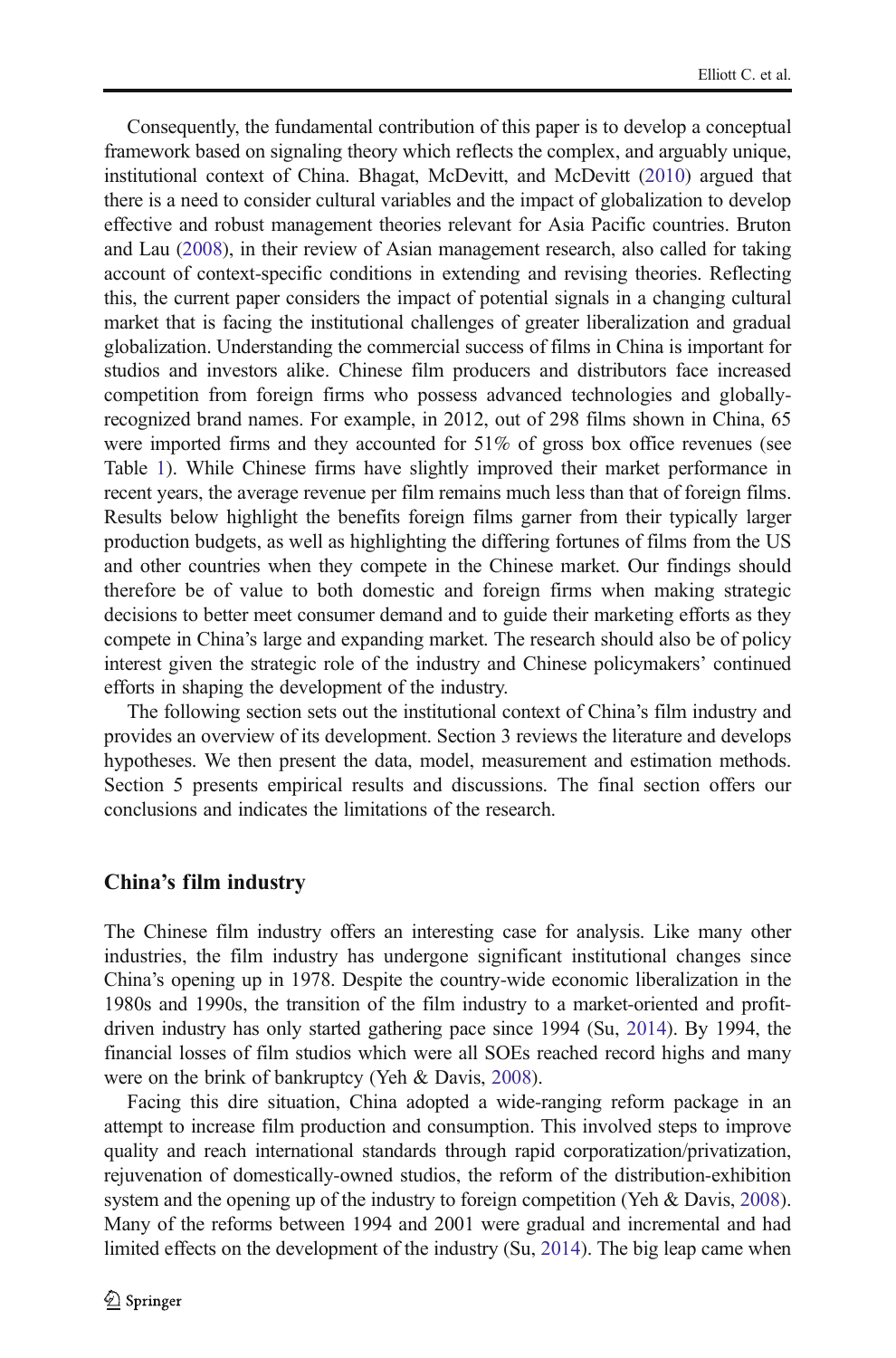China joined the World Trade Organization (WTO) in 2001. Since then, non-SOEs have been able to enter the industry, which has facilitated competition. Despite being heavily regulated, the Chinese film industry has now become a very competitive industry in production, distribution and exhibition.

In terms of production, the number of feature film studios approved by the State Council has remained fairly stable over the past few decades (see Table [1\)](#page-3-0). However, there are now many private production firms. For example, in 2013, 638 films were produced by more than 400 producers (MPA [Motion Picture Association] and CFCC [China Film Co-Production Corporation], [2014](#page-32-0)) and the top ten players only accounted for 26% of the market share for production (Entgroup, [2014](#page-31-0)). Furthermore, although an SOE, The China Film Group Corporation (CFGC) is still the leading player, its dominance has been significantly eroded by privately-owned enterprises (POEs). Its market share was only 5% in 2013. In contrast, out of the top ten players, six are POEs. Foreign firms<sup>5</sup> can engage in co-production and joint ventures with Chinese firms (Yeh & Davis, [2008](#page-32-0)). As co-production means that films are produced, at least in part, in China, co-production films do not count as foreign films but foreign studios are able to receive a fixed 50% share of the box office receipts (O'Connor & Armstrong, [2015\)](#page-32-0). Excluding Hong Kong and Taiwan, Chinese firms have limited co-production activities with foreign firms. In 2012, only 16 films were co-produced, of which four were with the US and three with Japan.

On the distribution and exhibition front, the government launched a film theater chain system in 2001 (Su, [2014\)](#page-32-0). The first 30 theater chains were formed and in operation in June 2002. By 2012, there were 46 theater chains in urban areas, accounting for more than 90% of total box office revenues (Entgroup, [2014](#page-31-0)). The liberalization in the film distribution sector since 2003 has seen the market share of the former monopoly distributor, CFGC, eroded. CFGC and Huaxia (CFGC owns a 20% share of Huaxia) together accounted for less than 50% of market share in 2013 (Entgroup, [2014\)](#page-31-0). In contrast, out of the top ten film distributors, six are POEs. CFGC and Huaxia barely maintain their leading position thanks to the monopolistic advantages they enjoy in owning distribution rights on all imported films. Foreign firms remain excluded from distribution. In 2012 the government increased the proportions of film box office revenues that both domestic and foreign producers and distributors could keep. Film exhibitors in China have no incentive to favor the screening of Chinese over imported films; in fact exhibitors earn slightly more from the screening of imported films (Cain, [2012a](#page-30-0)).

Given the changes in the institutional context, the Chinese film industry first encountered the period of transition with difficulties. Box office revenues continuously declined from ¥1.73 billion in 1995 to a low of merely ¥840 million in 2001, the year China acceded to the World Trade Organization (WTO) and the year China made substantial commitment to market liberalization. Box office revenues have increased rapidly ever since, registering ¥28.80 billion in 2014 (see Table [1\)](#page-3-0). By 2013 there were

<sup>5</sup> In general, China classifies investments from Hong Kong and Taiwan as foreign investments. However, in the film industry, Hong Kong and Taiwan firms are often treated differently from other foreign firms thanks to the Closer Economic Partnership Agreement (CEPA) signed between Hong Kong and China and the Economic Cooperation Framework Agreement (ECFA) signed between Taiwan and China. Under both agreements, Chinese language films produced by Hong Kong and Taiwan firms can be exempted from import quotas.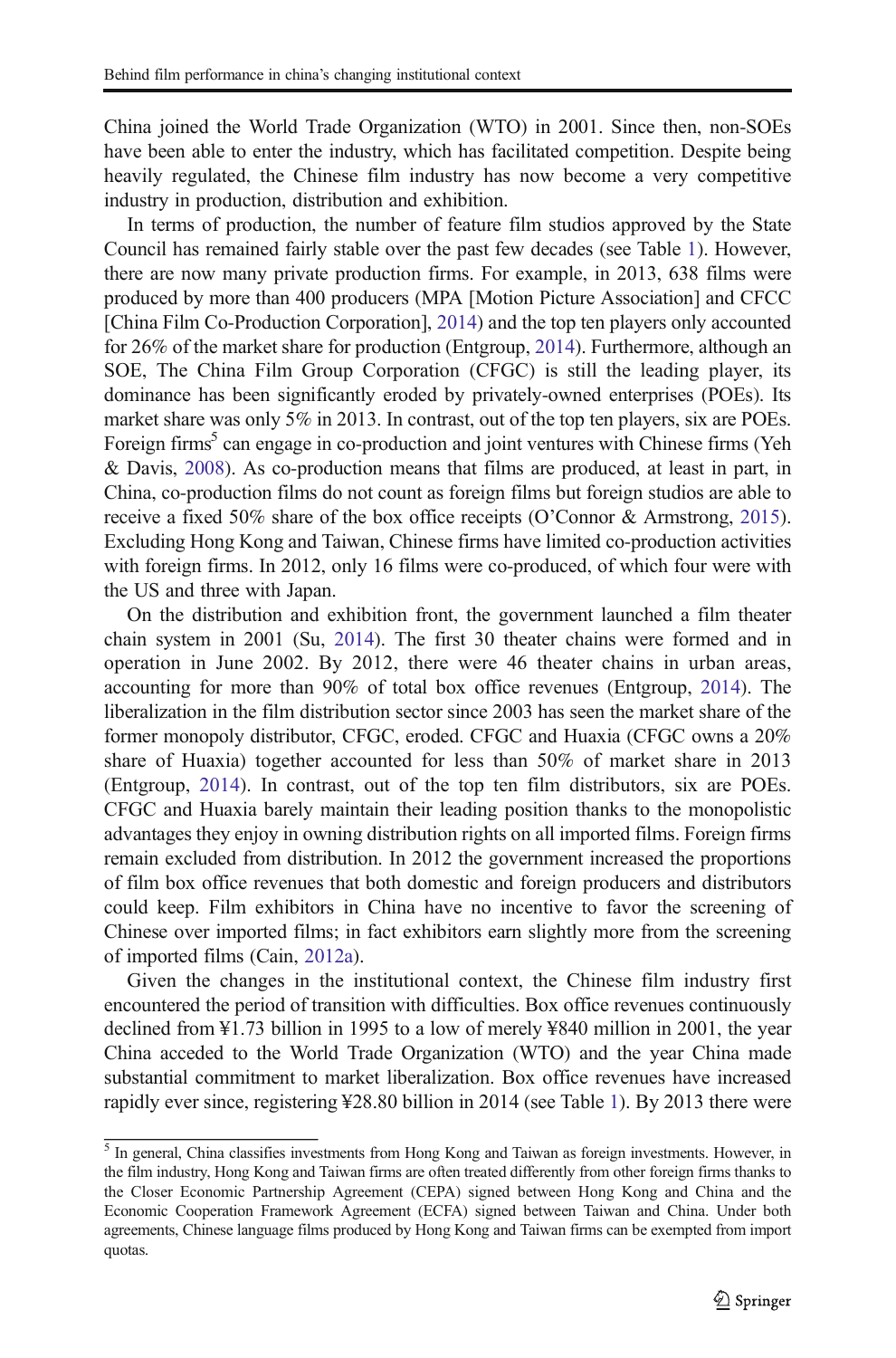18,398 screens across the country, of which 17,505 were digital screens and 12,607 were 3D screens. China's film industry also has strong growth potential. Chinese box office revenues have grown at more than  $30\%$  per year for the past decade<sup>6</sup> and the growth trend does not seem to be slowing. China has also been investing heavily in advanced technologies. Only two 3D films were produced in 2010, but by 2013 the number increased to 28, generating box office revenues of ¥3.861 billion. The country would need approximately 160,000 further screens to have as many screens per capita as in the US and there remain cities in China with a population of more than 1 million that are still without any modern, digital cinema screens (Cain, [2012a](#page-30-0)). This rapid growth and the resulting opportunities have attracted many investors, both domestic and foreign. Domestic film companies lost ground to foreign ones during the early reform period, accounting for only 20% of the market share in 1995. But, over time, the trend has been somewhat reversed. In 2008, 60% of box office revenues were generated by domestic producers and in the following years, the share oscillated around 55%. Among the top films generating the highest revenues in China, more are Chinese films than foreign imported films. For example, out of the top ten films in 2015, only three are non-Chinese (Table [2](#page-7-0)).

Despite the increasing liberalization process in the film industry, there remain institutional challenges. The biggest hurdle for firms, both foreign and domestic, is censorship. All films distributed in China remain subject to censorship by the State Administration of Press, Publication, Radio, Film and Television (SAPPRFT). The main law of Chinese Film Censorship currently in force is The Regulations on Administration of Movies enacted in December 2001 and implemented in February 2002, covering film content and ideology, as well as technical and quality issues. Operating within China's censorship laws is challenging as SAPPRFT's regulations and the censorship process can appear arbitrary and ambiguous despite SAPPRFT's efforts in providing guidelines to improve transparency (Cain, [2011\)](#page-30-0). However, filmmakers have no choice but to meet censorship requirements and make requested changes.

Foreign firms face additional challenges related to censorship, including competitive release scheduling and delayed releases to control when films screen in Chinese cinemas. For example, Mission Impossible 4, the second most popular foreign film in China in 2012 was released in North America on December 16, 2011, but in China on January 28, 2012 and this could be associated with China's ban on foreign films during the Lunar New Year celebration. Additionally, Spider-Man and Dark Knight Rises had to wait for the end of China's "domestic film protection period" and were pitted against each other on August 27, 2012 (Cain, [2012b](#page-30-0)) even though the films were released 17 days apart in the US.<sup>7</sup>

Foreign films also face an entry barrier of import quotas. China now runs two models (Cain, [2012a](#page-30-0)). The first is a revenue-sharing model which permits foreign studios to take a certain percentage of gross box office revenues from China. Following a MOU (Memorandum of Understanding) signed by China with the US in 2012, $^8$ 

<sup>6</sup> <http://www.bbc.co.uk/news/business-29834530>

<sup>7</sup> Occasionally, foreign films are released simultaneously in China and in other major countries. For example, the third and the fourth most popular foreign film in China in 2012, Avengers and Life of Pi, respectively were released theatrically in both the US and China within a day.

<sup>8</sup> Memorandum of Understanding between the People's Republic of China and the United States of America Regarding Films for Theatrical Release (MOU) ([http://www.state.gov/documents/organization/202987.pdf\)](http://www.state.gov/documents/organization/202987.pdf).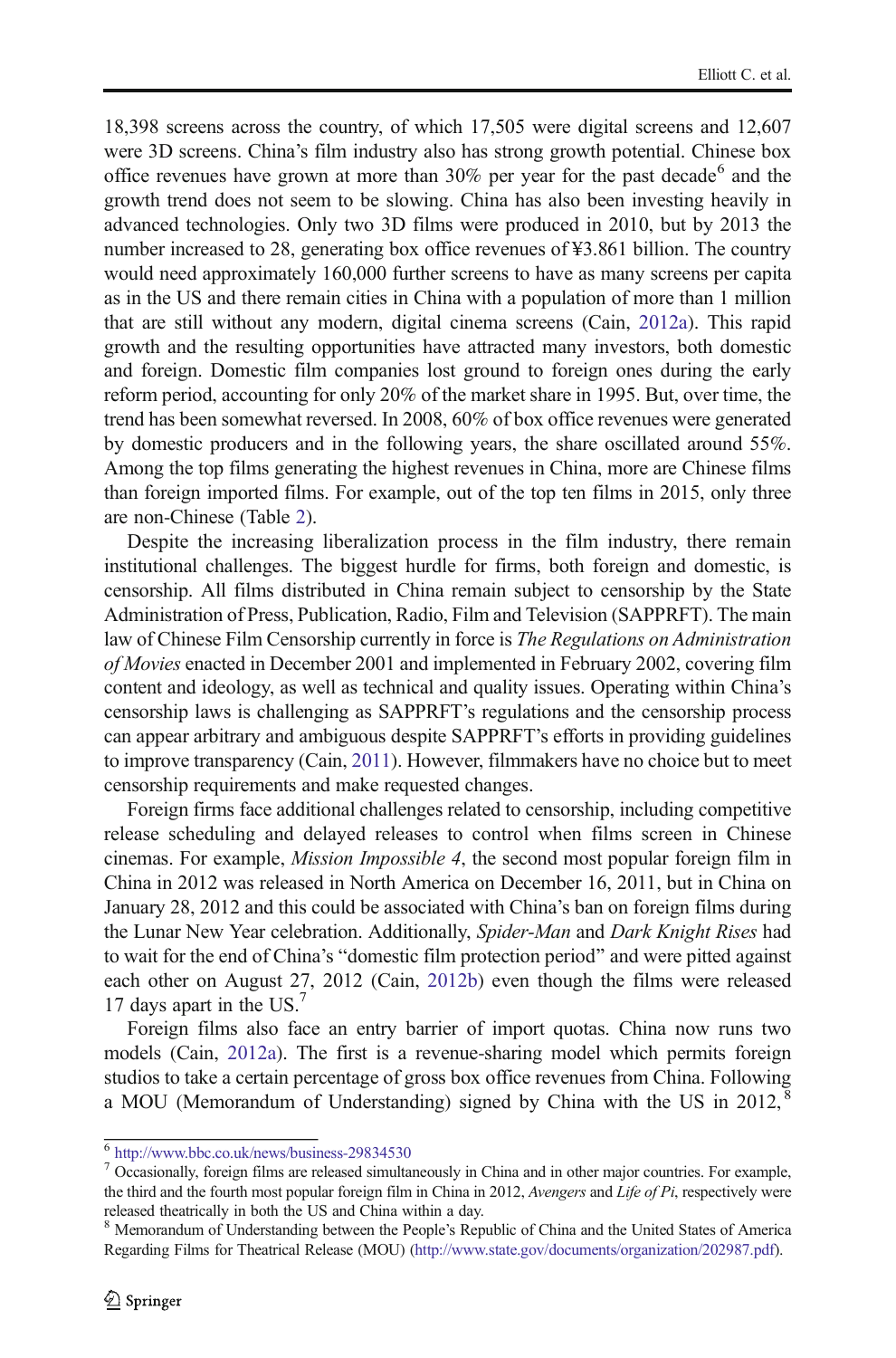| Rank           | Film                      | Total box office revenues (\ine million) | Country  | Format     |
|----------------|---------------------------|------------------------------------------|----------|------------|
| 1              | Monster Hunt              | 243.952                                  | China    | 2D/3D/IMAX |
| 2              | Fast & Furious 7          | 242.654                                  | US/Japan | 2D/3D/IMAX |
| 3              | Lost in Hong Kong         | 161.336                                  | China    | 2D/IMAX    |
| $\overline{4}$ | Avengers: Age of Ultron   | 146.438                                  | US       | 2D/3D/IMAX |
| 5              | Goodbye Mr. Loser         | 144.145                                  | China    | 2D         |
| 6              | Jurassic World            | 142.066                                  | US       | 3D/IMAX    |
| 7              | Mojin – The Lost Legend   | 137.336                                  | China    | 2D/3D/IMAX |
| 8              | Jian Bing Man             | 116.014                                  | China    | 2D         |
| 9              | The Man From Macau II     | 97.474                                   | China    | 2D/3D      |
| 10             | Monkey King: Hero is Back | 95.635                                   | China    | 2D/3D      |

<span id="page-7-0"></span>Table 2 Box office top 10 films in 2015

Entgroup [\(http://www.cbooo.cn/year?year=2015](http://www.cbooo.cn/year?year=2015))

China has raised the number of foreign films that can be imported on a revenue-sharing basis from 20 to 34, but 14 of those films must be 3D or IMAX films. The revenue share of gross box office receipts has also increased from 13% to 25%.

The second model involves outright sale of the local Chinese rights (i.e., a flat-fee or buy-out model). This model has a separate quota from the revenue-sharing model but the figure for quotas is vague, hovering around 40 films annually since 2012 (O'Connor & Armstrong, [2015](#page-32-0)). Films imported using this model appear not to be as carefully regulated as revenue-sharing foreign films.<sup>9</sup> Quality-wise, revenue-sharing films are mostly big budget studio films with major international stars while the flat-fee model is often used to import independent (art house) "B" level films that are made by smaller film studios and in general distributed on a much smaller scale for a niche market (Cain, [2013](#page-30-0)). Marketwise, revenue-sharing films perform much better than flatfee films. For example, in 2012, the 34 revenue-sharing films accounted for 45.6% of China's box office revenues, while the 31 flat-fee films captured only 5.4% of market share (Cain, [2013\)](#page-30-0). There is no clear information on how import quota slots are determined by the Chinese government and their agencies (CFGC and Huaxia), although it appears that the decisions are very much based on economic incentives given the degree of competition between SOEs and their non-SOE counterparts. The main advantage that CFGC and Huaxia have over these competitors is their monopoly on distribution rights on all imported films. Thus, the commercial success of imported films that meet censorship requirements is of vital importance to CFGC and Huaxia when considering which films to import. There is no evidence that the allocation of import quotas depends on the country of origin. Data from 2012 reveal that 85% of quota slots for revenue-sharing films (29 out of 34 films) went to the US and the others were awarded to Australia (1), UK (2), South Korea (1) and France (1). Out of 30 imported flat-fee films, 9 were from the US. The dominance of the US as country of origin for imported films is in line with Hollywood's global popularity (Lee, [2006](#page-31-0); Su, [2014\)](#page-32-0).

<sup>9</sup> <https://stephenfollows.com/film-business-in-china/>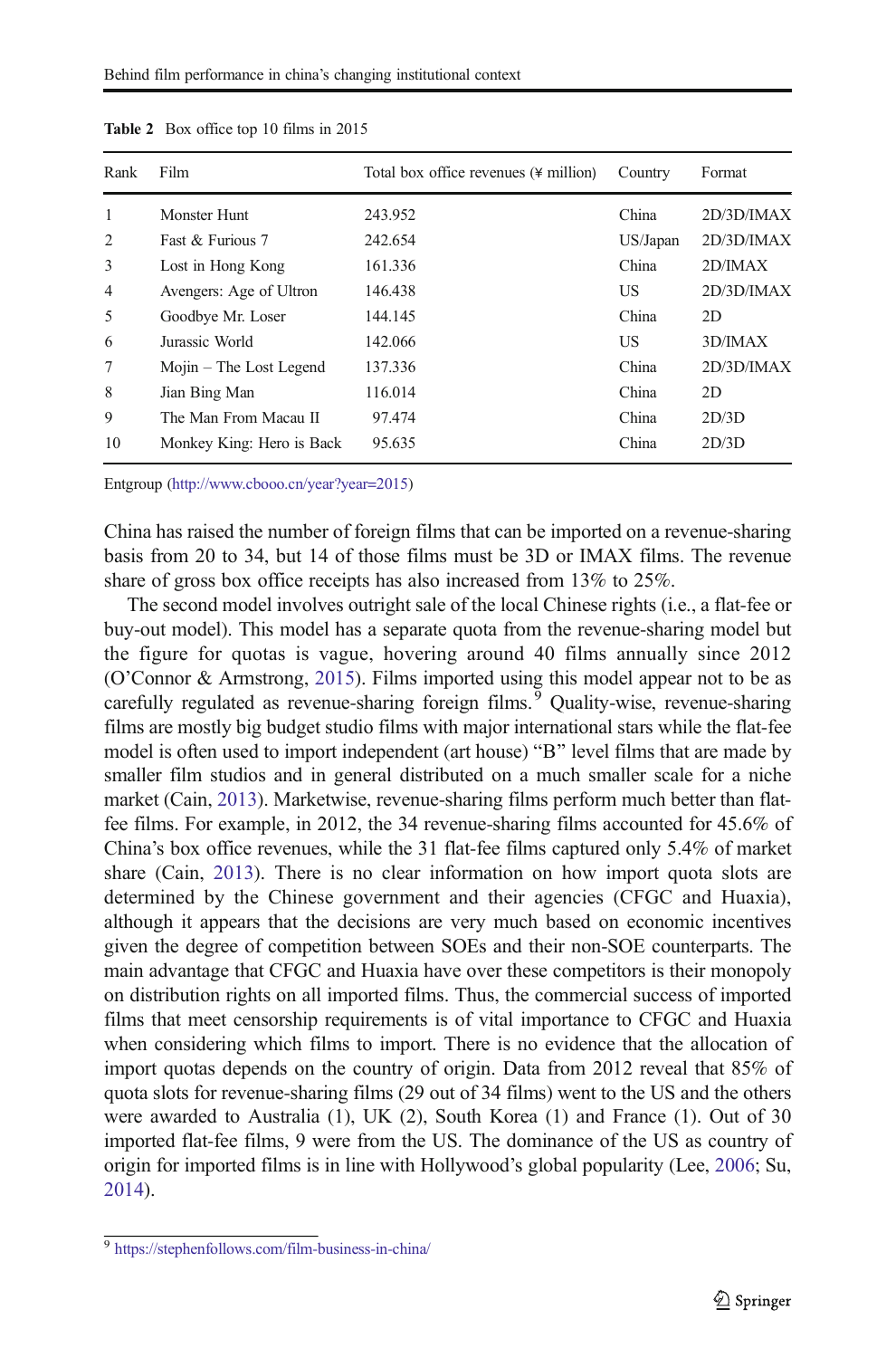### Literature review and hypothesis development

Films are experience goods (Connelly, Certo, Ireland, & Reutzel, [2011\)](#page-31-0), some traits of which cannot be fully appreciated before viewing. There is therefore information asymmetry between consumers and film producers/distributors/exhibitors. Potential consumers lack a priori knowledge about the quality of films before consumption. An effective means by which information asymmetry can be reduced and consumers can be encouraged to make purchases is the transmission of credible signals. A market signal is defined by Porter [\(1982](#page-32-0)) to include any actions that provide a direct or indirect indication of a firm's intentions, motives, goals or internal situation. Signals act as a mechanism to reduce uncertainties about product traits and increase their visibility, facilitating business transactions and improving market performance. The uncertainties associated with films are exacerbated as there are severe time constraints due to short product life cycles in cinemas (Akdeniz & Talay, [2013](#page-30-0); De Vany & Walls, [1999\)](#page-31-0), making signals particularly important to all parties concerned in the film business. Thus signaling theory is particularly relevant for examining film performance. However, despite the fact that the theory has been applied in a wide array of research contexts (e.g., Connelly et al., [2011;](#page-31-0) Hou, Liu, Fan, & Wei, [2016;](#page-31-0) Wu, Li, & Li, [2013](#page-32-0)) and various signal variables have been examined in film industry research, its explicit application to the film industry literature remains limited, exceptions including Akdeniz and Talay [\(2013](#page-30-0)), Basuroy, Desai, and Talukdar [\(2006](#page-30-0)), and Kim and Jensen [\(2014](#page-31-0)).

At the core of signaling theory are signals that contain positive and/or negative information which is conveyed to the receivers: signals must be credible to attract a receiver's attention and receivers stand to gain from making decisions based on the information contained in credible signals. Credible signals decrease the perceived uncertainty of consumers and lead to consumer satisfaction. Therefore they can be a source of value creation for producers/products. In the context of the film industry, the basic challenge is to identify the credibility of those signals that may be perceived by filmgoers as important signals of film traits. The key issue pertinent to this study is which signals matter in the Chinese institutional context. We will examine a range of signals that reflect product quality, innovativeness, reputation and cultural background.

In the broad institutional context, there are formal and informal institutions (North, [1990\)](#page-32-0). Formal institutions are explicitly-created structures, comprising constitutions, laws, regulations, property rights and contracts; informal institutions largely relate to culture. In the previous section, we have described China's changing formal institutional context. Individual film performance may also be influenced by informal institutions (i.e., cultural specifics). Hofstede  $(2001)$  $(2001)$  $(2001)$  defined culture as "the collective programming of the mind that distinguishes the members of one group or category of people from another^ (9). Clearly, both formal and informal institutions could affect the effectiveness of signals for product consumption.

Drawing on insights from signaling theory and the literature on film performance, we build our hypotheses recognizing China's unique institutional context (Golley, [2016\)](#page-31-0). The literature, regardless of the explicit use of signaling theory, has examined a number of signal variables including production budget (Akdeniz & Talay, [2013](#page-30-0); Brewer, Kelley, & Jozefowicz, [2009](#page-30-0); De Vany & Walls, [2002](#page-31-0); Elliott & Simmons, [2008;](#page-31-0) McKenzie, [2009](#page-32-0); Ravid, [1999](#page-32-0)); star power (Akdeniz & Talay, [2013;](#page-30-0) Brewer et al., [2009;](#page-30-0) De Vany & Walls, [1999](#page-31-0); Nelson & Glotfelty, [2012;](#page-32-0) Prag & Casavant, [1994;](#page-32-0)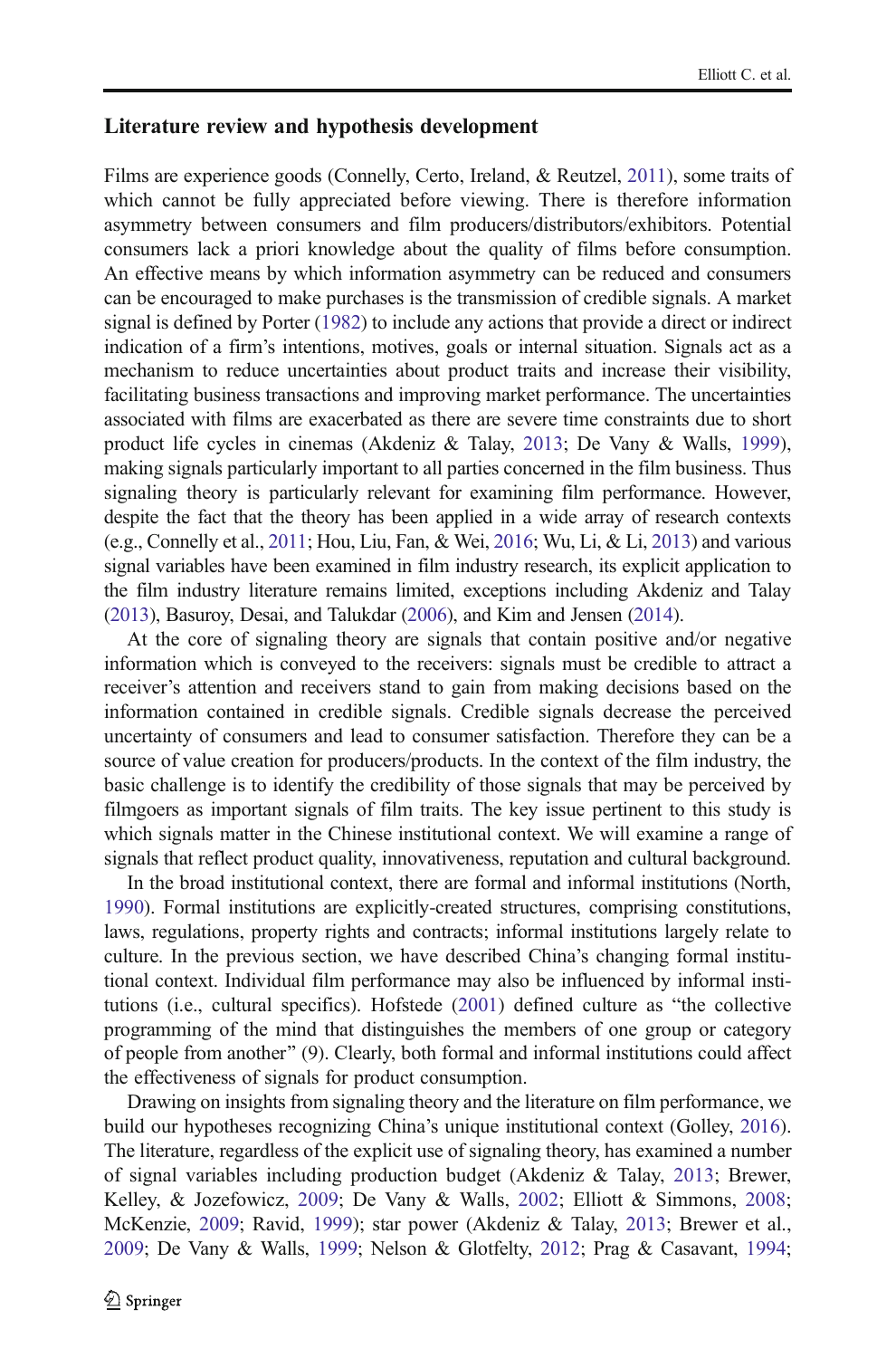Ravid, [1999\)](#page-32-0); sequels (Akdeniz & Talay, [2013;](#page-30-0) Basuroy et al., [2006;](#page-30-0) Moon, Bergey, & Iacobucci, [2010](#page-32-0)); major film award nominations and prizes (Deuchert, Adjamah, & Pauly, [2005](#page-31-0); Nelson, Donihue, Waldman, & Wheaton, [2001;](#page-32-0) Prag & Casavant, [1994](#page-32-0)) and online film reviews (Moon et al., [2010](#page-32-0)). In terms of geographical coverage of the research, literature to date on film performance has rarely focused on countries other than the US, the UK and European markets. Walls ([1998](#page-32-0)) offered an early contribution, analyzing factors determining the number of weeks a film continues to be shown in cinemas in Hong Kong, while Lee [\(2006](#page-31-0)) considered the factors, in particular the genre of Hollywood films, that contribute to those films' box office success in Hong Kong.

Empirical findings from these studies, although informative, may not be applicable to the Chinese context, given the above mentioned unique institutional environment of the country.<sup>10</sup> Below we develop hypotheses explicitly reflecting signaling theory, while taking into account the institutional context under consideration. In addition to the signaling variables considered in the extant literature, we consider two more variables: enhanced film formats and imported films.

The literature shows that box office revenues are affected by the potential quality signaling role of three factors under film producers' control: production budget, star power and sequels. Film producers take actions to indicate unobservable film quality to audiences. Big budgets translate into lavish sets, costumes and special effects, reflecting film producers' belief in the quality of a film produced (Brewer et al., [2009;](#page-30-0) De Vany & Walls, [2002](#page-31-0); Elliott & Simmons, [2008;](#page-31-0) McKenzie, [2009](#page-32-0); Ravid, [1999](#page-32-0)). The careers of studio executives depend on the success of films. Big budget films are high risk, only to be undertaken if executives are confident about the quality of the films and the potential revenues that they will generate. Thus production budget could act as a signaling device about the quality of the film to film distributors in their intermediary position and audiences as final consumers. In contrast with other industries where production costs tend to be kept secret, film budget information is often readily available and is a signal used by film producers, distributors and exhibitors when marketing films.<sup>11</sup>

The use of star actors or actresses can be a signal of film quality because consumers' prior experience associated with seeing a film with those stars can influence their preference for a new film. From the perspective of film producers, they will be more willing to pay the higher fees associated with employing stars if they are confident about the quality of a film (Akdeniz & Talay, [2013](#page-30-0); Brewer et al., [2009;](#page-30-0) De Vany & Walls, [1999](#page-31-0); Nelson & Glotfelty, [2012;](#page-32-0) Prag & Casavant, [1994;](#page-32-0) Ravid, [1999\)](#page-32-0).

A film sequel builds on the original film's commercial success and the high quality of the original film can be a signal indicating the quality of a sequel (Akdeniz & Talay, [2013;](#page-30-0) Basuroy et al., [2006;](#page-30-0) Moon et al., [2010](#page-32-0)). The success of the original film also helps the sequel to secure generous production budgets, which may further enhance film performance. We do not envisage that the impact of production budget, star power and sequels on film performance would vary in the Chinese institutional context. Consequently, the above discussion gives rise to the first hypothesis to be tested in the Chinese context:

<sup>10</sup> Entgroup ([http://english.entgroup.cn/report.aspx\)](http://english.entgroup.cn/report.aspx) produces China Film Industry Reports, providing information on industry-specific government policies, production, distribution and international trade.

<sup>&</sup>lt;sup>11</sup> For example, [www.mtime.com](http://www.mtime.com) contains budgets for Chinese films and [www.imdb.com](http://www.imdb.com) has budget information for foreign films.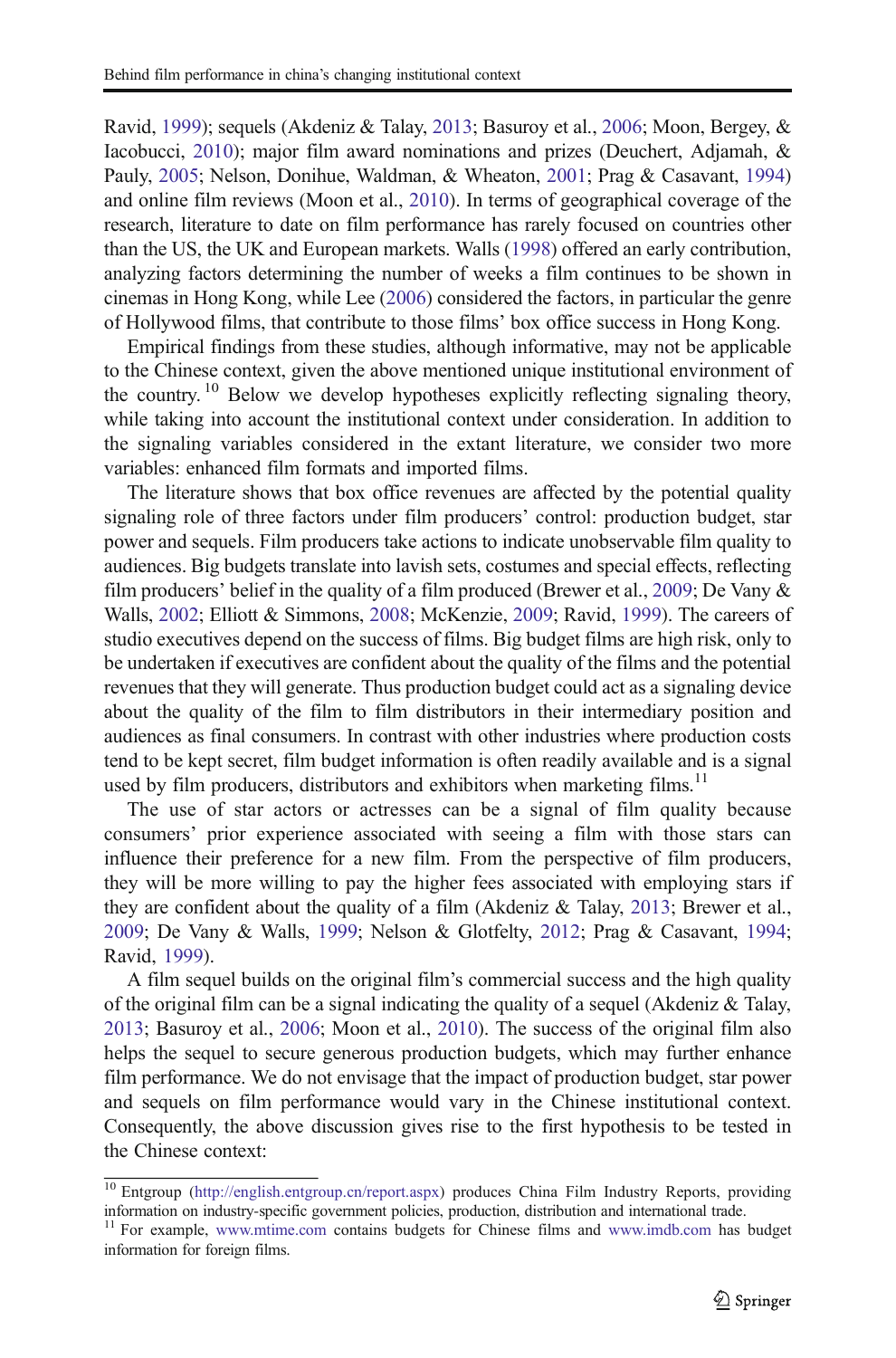Hypothesis 1 The effect of (a) production budget, (b) the use of star actors and actresses and (c) sequels on film performance will be positive.

There is an additional signal that is also under film producers' control but has yet to be studied in the film industry literature—enhanced format films (i.e., 3D or IMAX films). 3D or IMAX films require advanced technologies, and producing them is more costly than producing films of standard format. Consequently, film producers need to be confident that the additional outlay is justified and their use of an enhanced format with special effects (3D and/or IMAX) can be interpreted as a signal of their intrinsic belief in the high quality of the film being produced. From the consumer's perspective, with the liberalization of markets and rising income, Chinese consumers have had access to greater choice of goods and services and they have been growing in experience and sophistication (Curtin, [2012](#page-31-0); Fang, [2010](#page-31-0)). An enhanced format represents a creative and innovative presentation of the film, hence a credible signal for consumption choice. The Chinese regulation that 14 imported films each year must be in enhanced format films similarly reflects a belief that these films can be expected to be high quality. The discussion gives rise to a second hypothesis:

Hypothesis 2 The enhanced format of a film will have a positive effect on film performance.

Signals can be derived from other sources aside from the ones under the control of film producers. A particular area of interest is the evaluation of films from either industry awardgiving bodies or amateur communities, both of which act as reputational signals. First, major award nominations and prizes, reflecting professional critics' opinions, may provide signals as to the artistic nature of films (Gemser, Leenders, & Wijnberg, [2008\)](#page-31-0). Awards also make films more prominent to consumers. There are a large number of studies examining the impact on box office revenues of major award nominations and prizes (Deuchert et al., [2005](#page-31-0); Gemser et al., [2008;](#page-31-0) Nelson et al., [2001;](#page-32-0) Prag & Casavant, [1994](#page-32-0)). However, as yet, the impact of major Asian film awards nominations and prizes has not been considered.

In the context of the current study, there are four major Chinese-language film awards: the Hong Kong Film Awards (HKFAs); the Golden Horse Awards (GHAs) in Taiwan; the Golden Rooster Awards (GRAs) and Hundred Flowers Awards (HFAs) in Mainland China. HKFAs, GHAs and GRAs are based on professional critics' views and are given on the basis of artistic quality. In recent years, HFAs have reflected amateurs' views of a film, with votes cast via the Internet, text or telephone call. HKFAs and GHAs are held annually. Like such international film awards as the US Academy Awards (Oscars), Golden Globes and British Academy Film Awards (BAFTAs), they are open to films commercially released within the previous calendar year.<sup>12</sup> GRAs and HFAs were also annual events until 2005. Since then they have taken place in alternate years with GRAs being held in odd numbered years and HFAs in even numbered years. Films produced during the preceding two years leading to the China Golden Rooster and Hundred Flowers Film Festivals can be put forward for GRAs or selected for HFAs. Thus, similar to major film awards, HKFAs, GHAs, GRAs and HFAs are often conducted on a retrospective basis, with most winners being announced after films are released. However, as the dates for the awards tend to be fixed, it is common industry

<sup>&</sup>lt;sup>12</sup> There are different practices. For example, film festivals such as Berlin, Cannes and Venice only consider new films that are produced during the 12 months leading up to the festival and that remain intended for future theatrical release.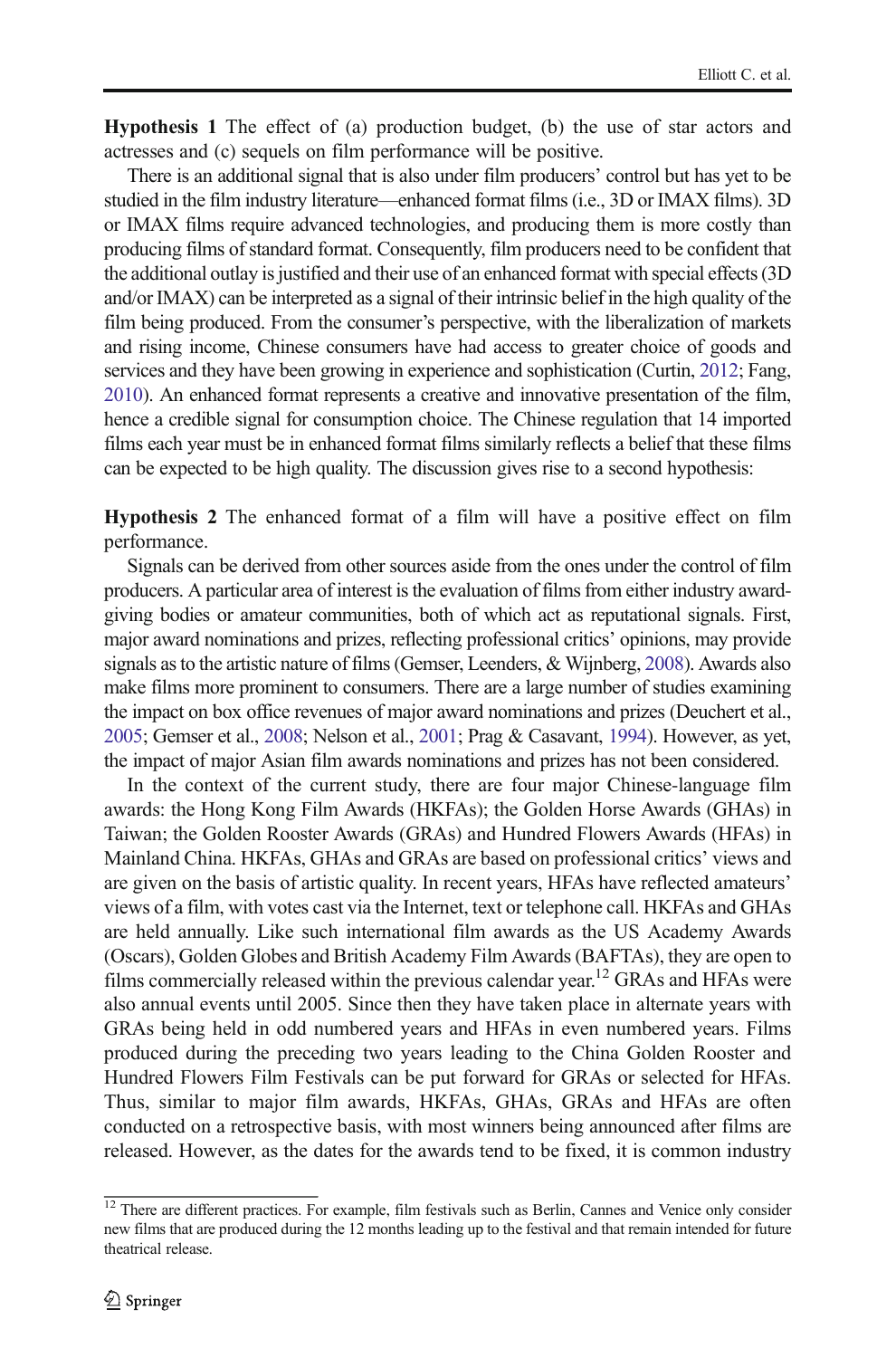practice to alter the release dates of films that are considered to be award-winning material towards the award dates.<sup>13</sup> By so doing, the film producers, distributors and exhibitors expect to profit from the awards being bestowed (Gemser et al., [2008](#page-31-0)).

Second, with the development and proliferation of online consumer reviewer forums, filmgoers increasingly consult online reviews for film reputation (Liu, [2006;](#page-32-0) Moon et al., [2010\)](#page-32-0). These constitute a channel of signals that have received disproportionately less attention than major award nominations and prizes. Indeed, China has the largest number of Internet users in the world and has sustained continuous growth in Internet penetration.<sup>14</sup> The Internet has both encouraged and enabled consumers to search for information with minimum effort. Therefore online reviews serve as an information cue for prospective filmgoers' purchases. Good reviews from online communities provide a signal of high reputation from earlier filmgoers. It has been argued that online consumer communities' collective opinions can have a similar level of impact on other consumers as professional critics' opinions (Moon et al., [2010](#page-32-0)) and can be more credible and trustworthy than advertising (Liu, [2006\)](#page-32-0).

Hypothesis 3 The evaluation of films reflected by (a) major film award nominations and prizes and (b) online consumer review, will have a positive, significant effect on film performance.

The final potential signal that is considered in this paper relates to the importation of films, a quality signal yet to be considered in the film industry literature. Previous research on country-of-origin effects indicates that consumers in developing countries prefer foreign products/brands from more developed countries or regions, because they are considered to be high-quality (Verlegh & Steenkamp, [1999](#page-32-0)). As highlighted above, there are limits on the number of foreign films that can be imported into the Chinese market each year. Hence, we may expect that the foreign films approved for distribution will be high quality. Further, the two firms that share a monopoly in distribution rights for all foreign films, CFGC and Huaxia, face fierce competition from their private counterparts. It is in their interests to distribute high quality foreign films to enhance their ability to compete effectively with increasingly successful POEs who are restricted to distributing Chinese films. There are also precedents in the marketing literature suggesting that Chinese consumers perceive goods from Western/the most advanced economies to be high quality (Sklair, [1994;](#page-32-0) Zhou & Meng, [2004](#page-32-0)). As all but one of the imported films in the dataset were produced in the US, Europe, Australia and Japan this argument may apply in the current context. Finally, most foreign films imported into China are released in other major countries prior to their Chinese release, which provides quality signals to Chinese consumers. Importation therefore could be a quality signal. We thus propose:

Hypothesis 4a A film's imported status will have a positive effect on film performance.

Alternatively, there is another possibility related to China's informal institutions or culture. Products such as films can be easily affected by the product's cultural background

<sup>&</sup>lt;sup>13</sup> As reported in *The Guardian* on January 14, 2013, research by Jerry Vermanen and Chris Helt at NU.nl shows that films released between October and December are more likely to be nominated and awarded for an Oscar than those released early in the year. [\(http://www.theguardian.com/news/datablog/2013/jan/14/oscar](http://www.theguardian.com/news/datablog/2013/jan/14/oscar-winners-break-down-genre-release-date)[winners-break-down-genre-release-date](http://www.theguardian.com/news/datablog/2013/jan/14/oscar-winners-break-down-genre-release-date)) <sup>14</sup> <http://www.internetlivestats.com/internet-users/china/>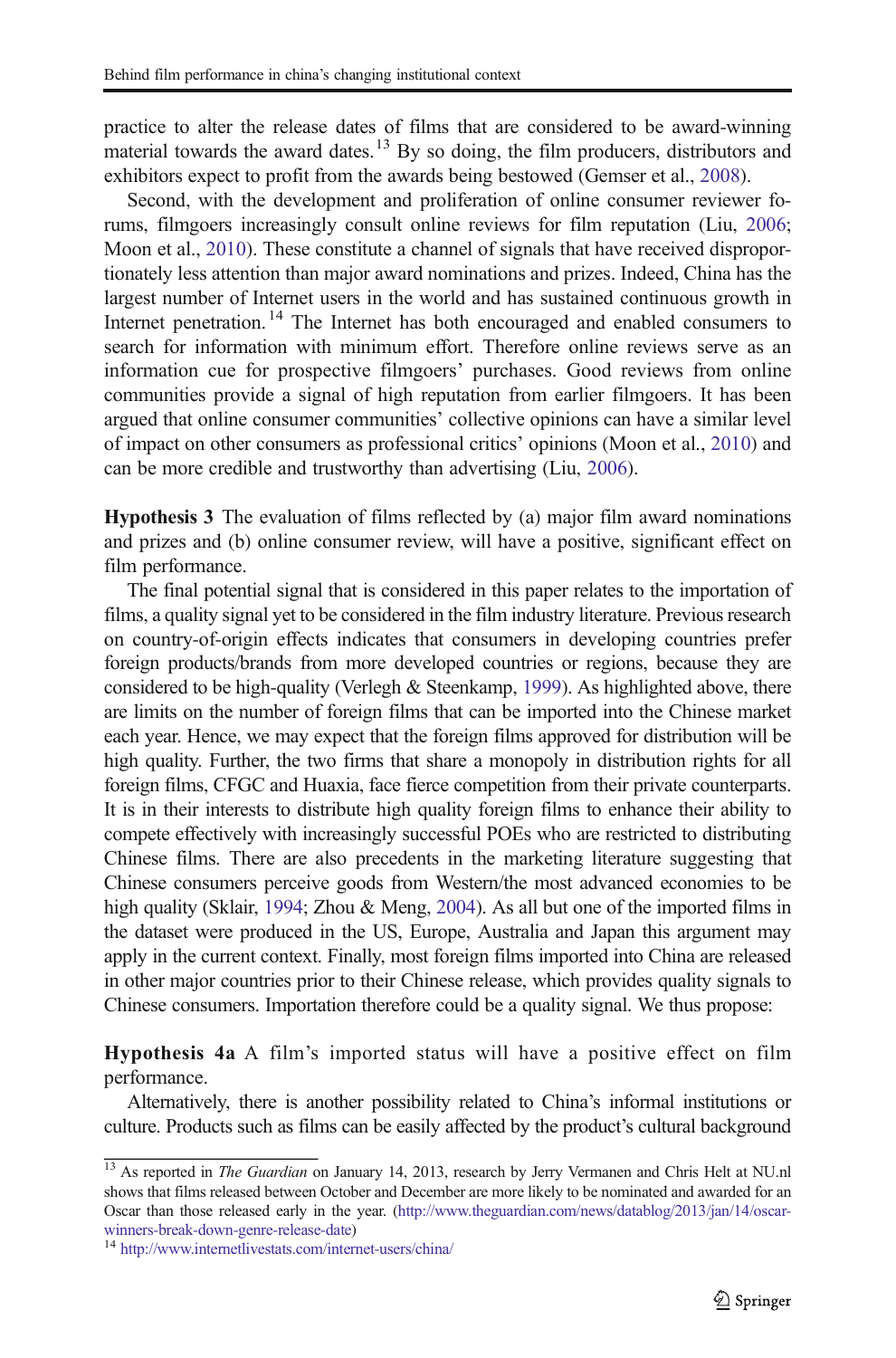(Akdeniz & Talay, [2013](#page-30-0)). Cultural proximity promotes film acceptance since cultural compatibilities between consumers and producers can act as a bond to information exchange. This reflects their shared tacit background, similar ways of thinking and common grounds on pre-existing and accumulated know-how, know-why and know-what. Consequently filmgoers should have better understanding of domestic artistic conventions and domestic film products (Kim & Jensen, [2014](#page-31-0)). Therefore, tacit information embodied in a film is more easily accepted by consumers of the same or similar cultural background as producers. By extension, a film's imported status, rather than acting as a quality signal, could be cultural signal, or a signal of foreignness. Imported films may face "cultural discount," which refers to the loss in value for films when moved across cultural boundaries. Language is also an important component of cultural discount. Although foreign films can be translated, something is lost in translation (Lee, [2006](#page-31-0)). The cultural discount hypothesis has received support in the East Asian country context including Hong Kong, Taiwan, South Korea, Japan, Malaysia, Singapore and Thailand (Fu & Lee, [2008;](#page-31-0) Lee, [2006](#page-31-0), [2008, 2009;](#page-31-0) Moon, Bayus, Yi, & Kim, [2015\)](#page-32-0). Therefore, we propose:

Hypothesis 4b Imported films reflect a different cultural background from that of Chinese consumers, and as such will have a negative effect on film performance.

## Data and methodology

#### Data

An original dataset was compiled, comprising all films, ranked in the top ten in terms of box office revenues in China during the period from the first week of 2012 to the last week of the first quarter of 2013. It remains very difficult to obtain reliable box office revenue data for the Chinese market. While ideally data on box office revenues across all films' release on cinema screens would have been collated, the most reliable and only widely accessible data still come from weekly top ten films (Cain, [2012a](#page-30-0)). Hence, this paper can only identify the factors that contribute to the success of the best performing films released in the Chinese market. Yet arguably, it is also justifiable to use data on films' revenue and duration on screens while films remain in the top ten films in any week for at least two reasons. First, films tend to have very short shelflives, usually only a few weeks (De Vany & Walls, [1999](#page-31-0)). Sawhney and Eliashberg [\(1996\)](#page-32-0) highlighted the shelf-life of a typical film is less than 15 weeks in the US theatrical release market. In the context of China, the rapid growth of the Chinese film industry has resulted in the vast majority of cinemas using digital rather than print copies of films<sup>15</sup> and most revenues are amassed in the first weeks after a film's initial digital release (Cain, [2012a](#page-30-0)). See Fig. [1](#page-13-0) for information on how many weeks each film in the sample remained in the top ten. The mean length of time for a film to remain in the top ten releases is approximately three weeks.

Table [3](#page-14-0) provides variable information. After removing missing values, the final sample contains 160 films with 491 weekly film revenue observations. Cinema revenue

<sup>&</sup>lt;sup>15</sup> Fewer than 1000 cinemas rely on print copies of films, and these tend to be older, single screen cinemas, typically showing these copies of the films after the digital release of films.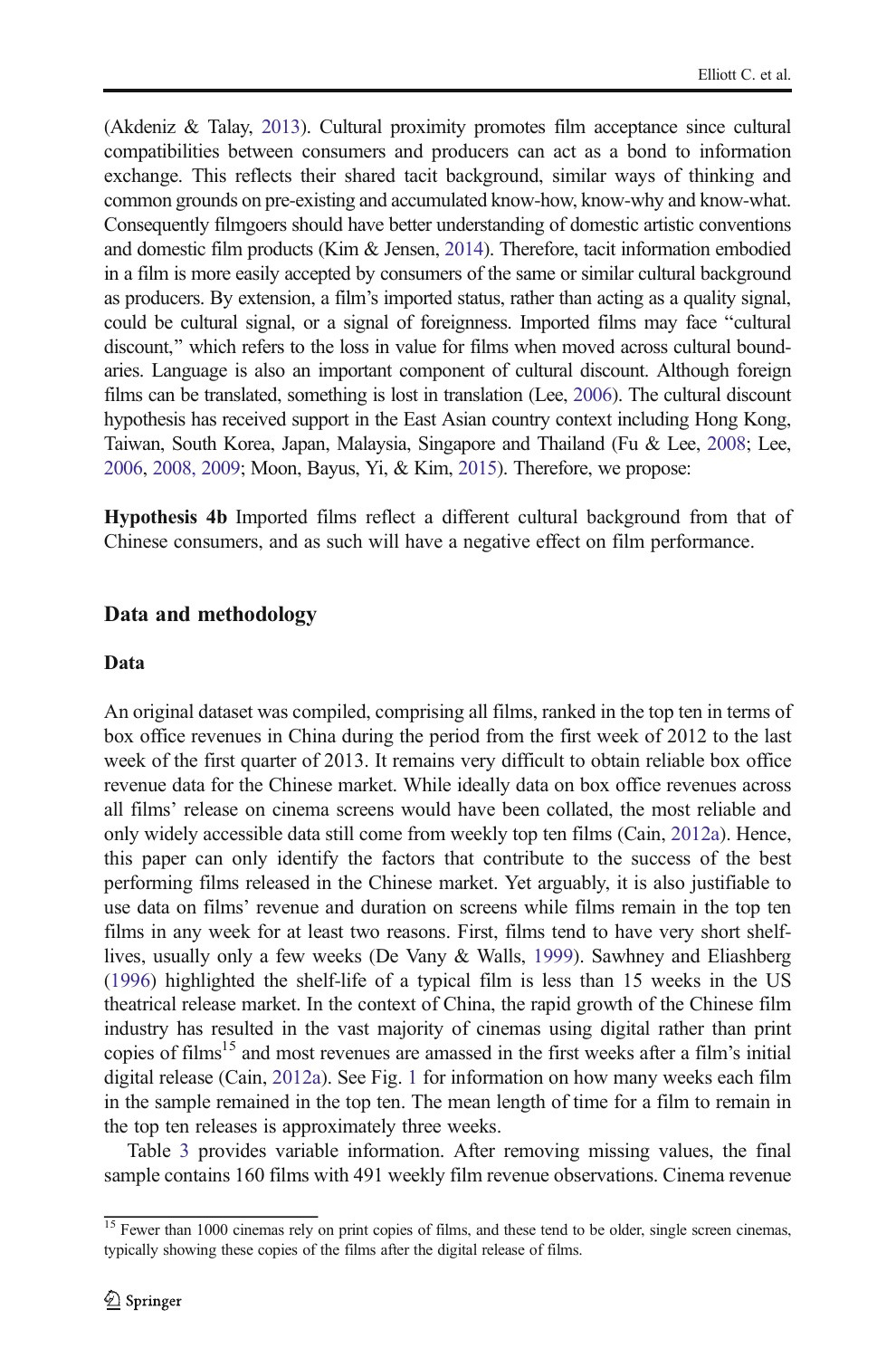<span id="page-13-0"></span>

Fig. 1 Duration of films in the top ten releases. The mean length of time for a film to remain in the top ten releases is 3.075 weeks

123456789 **Weeks**

and budget data were collected in US dollars, and converted into Chinese Yuan using the Principal Global Indicators website.<sup>16</sup> As suggested above, a number of explanatory variables may provide signals to potential consumers.

As well as the *BUDGET* variable which is often considered a signal of film quality in the literature, a dummy variable STAR indicating whether a film contains at least one very high profile actor or actress was created by identifying actors and actresses who had previously won an award for best actor/actress or best supporting actor/actress in major film awards, namely the GHA in Taiwan; the GRA and HFA in Mainland China; and the Hong Kong HKFA. Given the international significance of the US Academy Awards (Oscars), actors and actresses who were nominated as well as who won awards for best actor/actress and best supporting actor/actress at these awards were classified as stars as well. Two dummy variables, SEQUEL and ENHANCED were created to indicate if a film is a sequel or of "enhanced format," typically in  $3D$  and IMAX format, respectively.

An AWARD variable was created to indicate a film in the dataset that had won any of the GHA. GRA. HKFA. HFA or was at least nominated for Oscar awards. One could argue that an award that was given to a film after it was released might not qualify as a credible signal. What is relevant are those awards (including Oscar nominations) that were bestowed to films before they entered into general release. We therefore created another variable, AWARD\_B, to capture the effects of GHA, GRA, HKFA, HFA awards and Oscar nominations that were bestowed to films before they entered into general release.

RATINGS captures online viewer ratings of films. The final key variable of interest is FOREIGN which reflects whether a film is an imported foreign film. This can then be

<sup>16</sup> <http://www.principalglobalindicators.org/Pages/Default.aspx>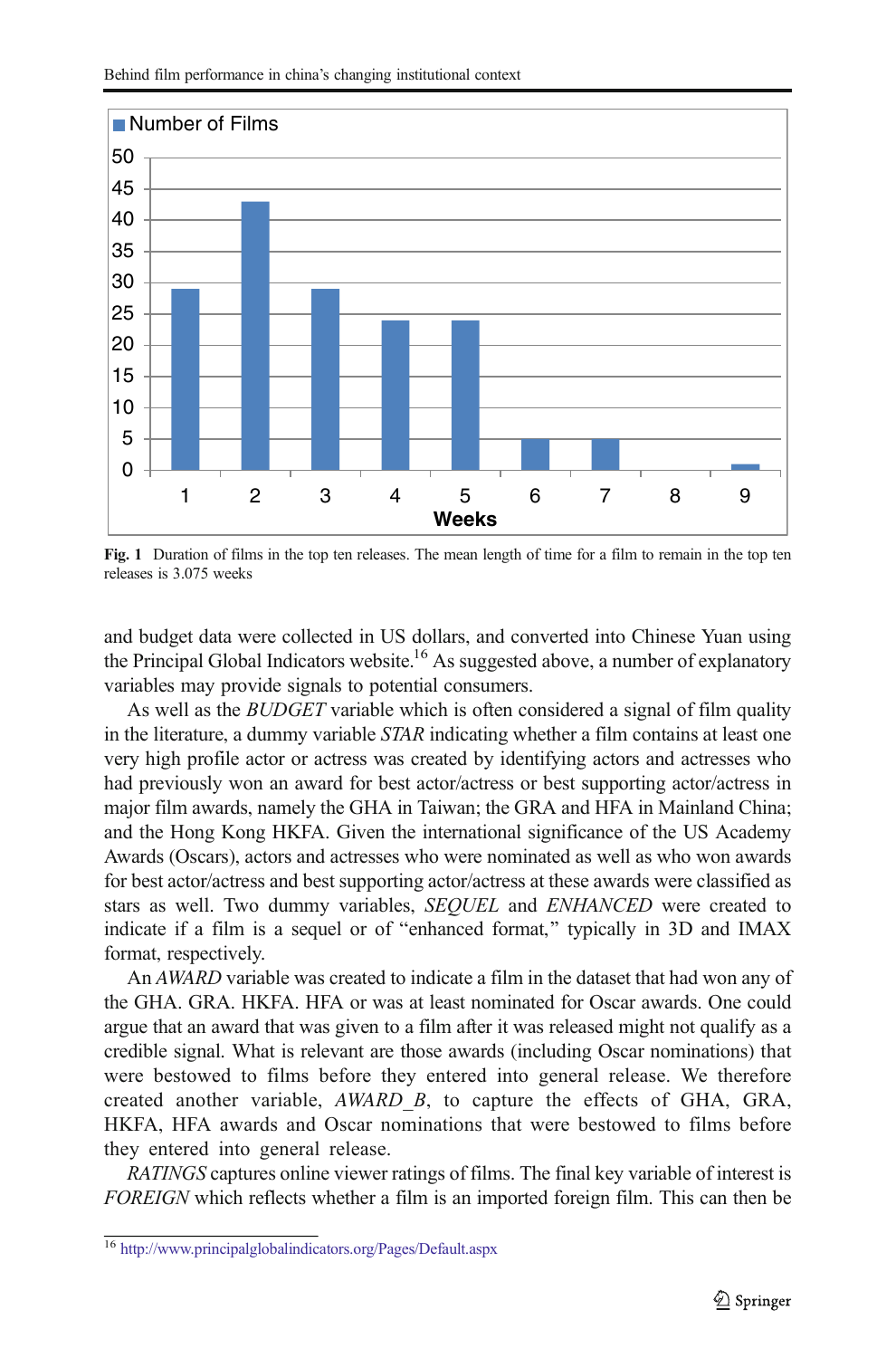| Variable                                                    | Definition                                                                                                                                                                                                                                                                            | Data Source                                                                                                                          |
|-------------------------------------------------------------|---------------------------------------------------------------------------------------------------------------------------------------------------------------------------------------------------------------------------------------------------------------------------------------|--------------------------------------------------------------------------------------------------------------------------------------|
| <b>BUDGET</b><br>SEQUEL<br><b>ADAPTATION</b><br><b>STAR</b> | Film budget<br>Dummy variable indicating a sequel<br>Dummy variable indicating an adaptation<br>Dummy variable indicating a film contains at<br>least one actor/actress who had won an                                                                                                | www.mtime.com (Chinese films) and www.<br>imdb.com (foreign films)                                                                   |
|                                                             | award for best actor/actress or best<br>supporting actor/actress at GHA, GRA,<br>HFA and HKFA or who had won or been<br>nominated at the Oscars                                                                                                                                       |                                                                                                                                      |
| <b>AWARD</b>                                                | Dummy variable indicating films winning<br>any award at the Oscars, GHA, GRA,<br>HFA and HKFA                                                                                                                                                                                         |                                                                                                                                      |
| <b>ENHANCED</b>                                             | Dummy variable indicating "enhanced<br>format" film (i.e., 3D or IMAX)                                                                                                                                                                                                                |                                                                                                                                      |
| <b>SEASON</b>                                               | There are two dummy variables related to<br>SEASON. Dummy variable SPRING<br>indicates releases from near the end of the<br>year until the end of February recognizing<br>a peak season during the Chinese New<br>Year. Dummy variable SUMMER<br>indicates releases during the summer |                                                                                                                                      |
| <b>FOREIGN</b>                                              | A dummy variable indicating whether a film<br>is imported from a foreign country,<br>CHINA <sup>a</sup> being the base category,<br>representing local preferences                                                                                                                    |                                                                                                                                      |
| <b>GENRE</b>                                                | A set of dummy variables, classifying eight<br>film categories: <i>DRAMA</i> ,<br>ACTION&ADVENTURE, COMEDY,<br>ROMANCE, THRILLER,<br>SCIFI&FANTASY, ANIMATION,<br>HISTORY, DRAMA being the base<br>category                                                                           |                                                                                                                                      |
| <b>REVENUES</b>                                             | Film revenues                                                                                                                                                                                                                                                                         | Chinese Movie Newspaper, authorized<br>newspaper by the State Administration of<br>Press, Publication, Radio, Film and<br>Television |
| <b>RATINGS</b>                                              | The averaged scores of online reviewer<br>ratings                                                                                                                                                                                                                                     | www.mtime.com and www.douban.com                                                                                                     |
| DISTRIBUTOR                                                 | There are five dummy variables indicating<br>major DISTRIBUTOR: CFGC/HUAXIA<br>(China Film Group Corporation and<br>Huaxia); ENLIGHT (Enlight Media);<br>HUAYI (Huayi Brothers Media); LE VI-<br>SION (Le Vision Pictures); BONA (Bona)                                               | Entgroup (http://english.entgroup.cn/<br>section/year/)                                                                              |

### <span id="page-14-0"></span>Table 3 Variable details and data sources

<sup>a</sup> CHINA indicates films produced in Mainland China, Hong Kong or Taiwan

subdivided into USA, EUROPE, and OTHERCOUNTRY indicating the country-oforigin of a film. There are 92 films in the dataset classed as of Chinese origin, 55 from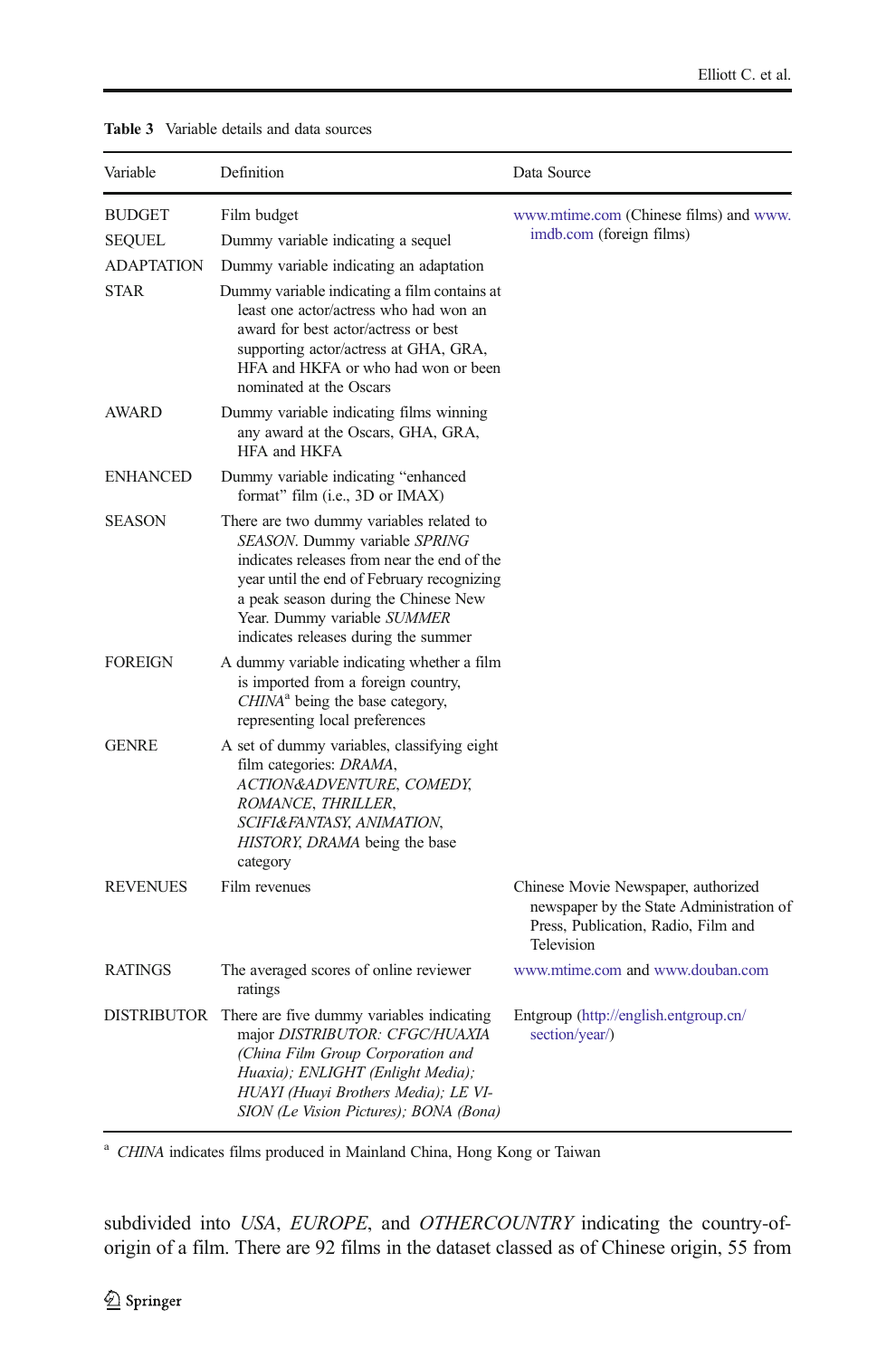the US, 24 from Europe and only three from other countries. These numbers sum to more than 160, the number of films in the dataset, as some films have multiple countries stated as their provenance. Of the three films from other countries, one is from Australia, one from Iran and one from Japan.

We include a number of further control variables. Distributors play an important role in film performance as highlighted in Mackenzie [\(2012\)](#page-31-0). Many papers take into account film distribution through the inclusion of explanatory variables indicating the timing of a film's release. There remains debate in the literature regarding the impact of releasing films around holiday periods. For example, Brewer et al. [\(2009\)](#page-30-0) concluded that films released in the US during the summer and Thanksgiving periods could be expected to enjoy higher cinema revenues, while Litman ([1983](#page-32-0)) indicated the financial benefits of releasing a film at Christmas. Consequently, a set of dummy variables, SEASON, was created to indicate films released during Christmas and the New Year (SPRING) and summer periods (SUMMER). Less attention has been paid in the literature to the identity of film distributors, with Corts [\(2001\)](#page-31-0) and Gemser, Oostrum, and Leenders [\(2007\)](#page-31-0) being notable exceptions. Below, a set of dummy variables, DISTRIBUTOR, controls for the identity of major film distributors in the Chinese market.

Dummy variables were also created to indicate if a film is an ADAPTATION, with a set of dummy variables indicating alternative genres of films.  $17$  In our preliminary analysis, the coefficients on some of the genres of films including ANIMATION, COMEDY, ROMANCE, HISTORY were statistically insignificant, as in the literature to date (Elliott & Simmons, [2008](#page-31-0)). Hence, in the reported results, we only consider three genre dummy variables, that is, ACTION& ADVENTURE; THRILLER and SCI-FI&FANTASY. Descriptive statistics for all variables can be found in Table [4](#page-16-0), with a correlations matrix in Table [5.](#page-18-0) Correlation coefficient values indicate that multicollinearity is not a particular concern.

## Methodology

The extant literature has predominantly considered film performance as reflected in box office revenues. There is much less literature on film survival (the duration of a film on cinema screens or more precisely in the current context the number of weeks that a film remains in the top ten chart of Chinese box office film revenues). The few exceptions include De Vany and Walls ([1997\)](#page-31-0), Walls [\(1998\)](#page-32-0), McKenzie [\(2009\)](#page-32-0) and Chisholm and Norman [\(2006\)](#page-30-0). Each week, on average, between 5 and 6 new films are released in the Chinese market. These films compete not only between themselves but also with those films that are already showing on screens. On a given day, data from Entgroup ([http://english.entgroup.](http://english.entgroup.cn/nowplaying/) [cn/nowplaying/](http://english.entgroup.cn/nowplaying/)) reveal between 40 and 50 films are shown on Chinese cinema screens. Films need time on cinema screens to establish an audience. Therefore, their survival in cinemas is also an important measure of performance. Although films must "survive" on screens to gather box office revenues and box office revenues are necessary to ensure film survival, these two performance measures

 $17$  Note that many films are associated with more than one genre dummy, with no one genre identifiable as a main genre for each film. If each film was associated with a single genre, then it is possible that coefficients on more of the genre dummy variables may have been significantly different from zero.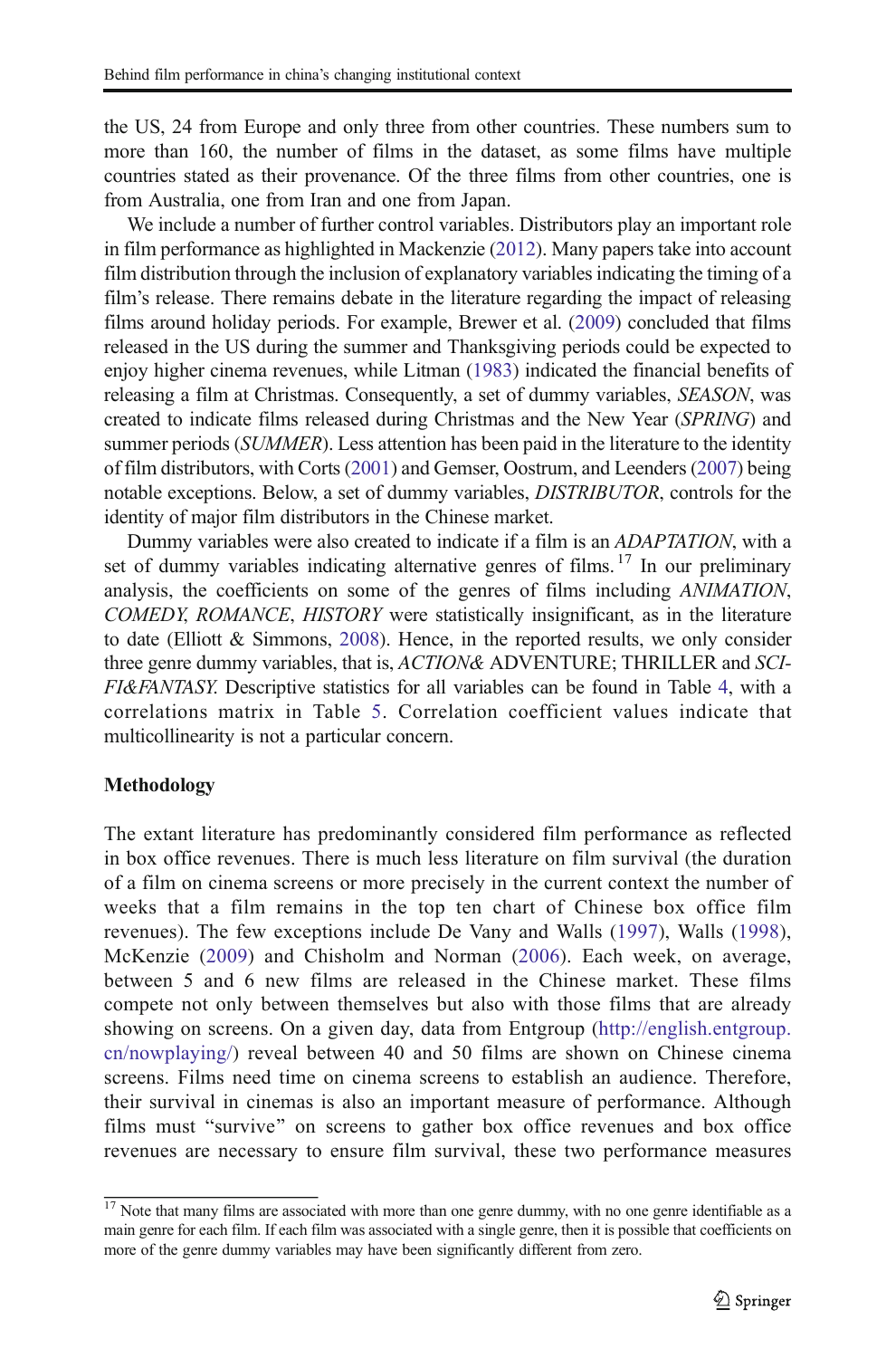| Variable                    | Observations | Mean   | Std.<br>Dev. | Min              | Max          |
|-----------------------------|--------------|--------|--------------|------------------|--------------|
| <b>LOGREVENUES</b>          | 491          | 7.450  | 1.347        | 4.060            | 10.945       |
| WEEK 1                      | 160          | 7.578  | 1.334        | 4.454            | 10.754       |
| WEEK 2                      | 130          | 7.766  | 1.361        | 4.522            | 10.946       |
| WEEK 3                      | 88           | 7.434  | 1.368        | 4.060            | 10.431       |
| WEEK 4                      | 59           | 7.093  | 1.257        | 4.682            | 9.903        |
| WEEK 5                      | 35           | 6.712  | 1.218        | 4.419            | 8.751        |
| WEEK 6                      | 11           | 7.077  | .658         | 5.635            | 8.006        |
| WEEK 7                      | 6            | 6.500  | .515         | 5.886            | 7.244        |
| WEEK 8                      | $\mathbf{1}$ | 6.087  |              | 6.087            | 6.087        |
| WEEK 9                      | $\mathbf{1}$ | 5.193  |              | 5.193            | 5.193        |
| <b>LOGBUDGET</b>            | 160          | 16.548 | 1.649        | 12.460           | 19.337       |
| <b>STAR</b>                 | 160          | .594   | .493         | $\boldsymbol{0}$ | $\mathbf{1}$ |
| <b>SEQUEL</b>               | 160          | .188   | .392         | $\mathbf{0}$     | $\mathbf{1}$ |
| <b>ENHANCED</b>             | 160          | .319   | .467         | $\boldsymbol{0}$ | $\mathbf{1}$ |
| <b>AWARD</b>                | 160          | .163   | .370         | $\boldsymbol{0}$ | $\mathbf{1}$ |
| <b>RATINGS</b>              | 160          | 6.415  | 1.336        | 2.8              | 9.2          |
| <b>FOREIGN</b>              | 160          | .425   | .496         | $\boldsymbol{0}$ | $\mathbf{1}$ |
| <b>USA</b>                  | 160          | .350   | .478         | $\boldsymbol{0}$ | 1            |
| <b>EUROPE</b>               | 160          | .150   | .358         | $\overline{0}$   | $\mathbf{1}$ |
| <b>OTHERCOUNTRY</b>         | 160          | .013   | .111         | $\overline{0}$   | $\mathbf{1}$ |
| CFGC/HUAXIA                 | 160          | .706   | .457         | 0                | 1            |
| <b>ENLIGHT</b>              | 160          | .063   | .243         | 0                | $\mathbf{1}$ |
| <b>HUAYI</b>                | 160          | .038   | .191         | $\boldsymbol{0}$ | $\mathbf{1}$ |
| <b>LE VISION</b>            | 160          | .019   | .136         | $\boldsymbol{0}$ | $\mathbf{1}$ |
| <b>BONA</b>                 | 160          | .044   | .205         | 0                | $\mathbf{1}$ |
| <b>SPRING</b>               | 160          | .356   | .480         | $\boldsymbol{0}$ | $\mathbf{1}$ |
| <b>SUMMER</b>               | 160          | .206   | .406         | $\overline{0}$   | $\mathbf{1}$ |
| <b>ADAPTATION</b>           | 160          | .419   | .495         | 0                | 1            |
| <b>ACTION&amp;ADVENTURE</b> | 160          | .569   | .497         | $\boldsymbol{0}$ | $\mathbf{1}$ |
| <b>THRILLER</b>             | 160          | .275   | .448         | $\boldsymbol{0}$ | $\mathbf{1}$ |
| <b>SCIFI&amp;FANTASY</b>    | 160          | .244   | .431         | $\boldsymbol{0}$ | $\mathbf{1}$ |

#### <span id="page-16-0"></span>Table 4 Descriptive statistics

are conceptually distinct, representing distinct performance outcomes (Sapienza, Autio, George, & Zahra, [2006](#page-32-0); Simonton, [2009\)](#page-32-0). Empirically, film survival and box office revenues do not necessarily co-vary. For example, in our sample, there are a few films which only survived for one or two weeks but ranked highly in terms of box office revenues. Consequently, this study seeks to identify the factors impacting upon film performance measured by films' duration in the top ten films on release on China's cinema screens and box office revenues. This also helps illustrate the robustness of the results across different models.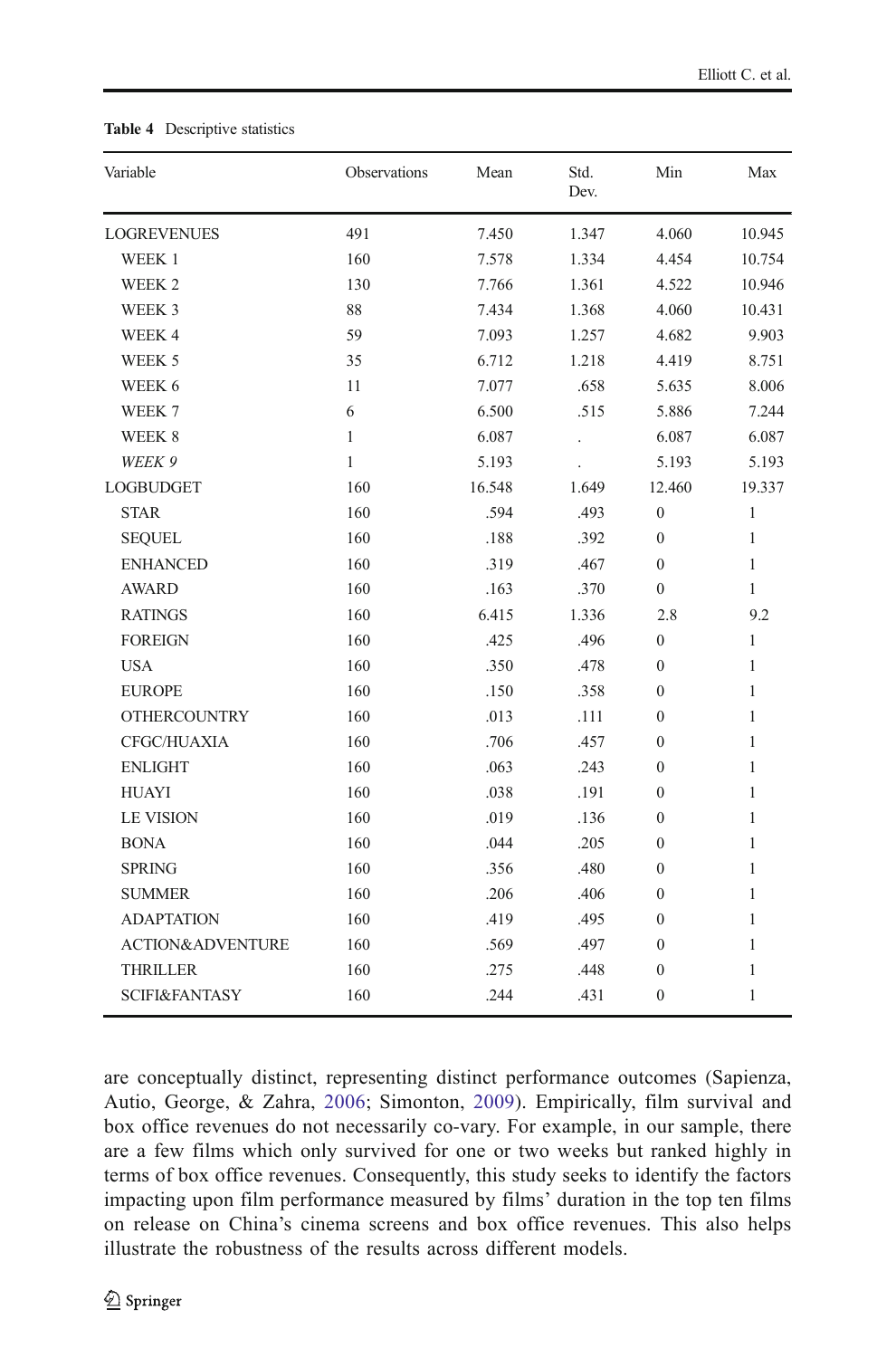We investigate, first, films' duration in the top ten films on cinema screens. The survival model is specified below:

$$
h(t) = h_0(t) exp\begin{pmatrix} \beta_1 \text{LOGBUDGET}_i + \beta_2 \text{STAR}_i + \beta_3 \text{SEQUAL}_i + \beta_4 \text{ENHANCED}_i \\ + \beta_5 \text{AWARD}_i + \beta_6 \text{RATINGS}_i + \beta_7 \text{FOREIGN}_i + \beta_8 \text{DISTRIBUTOR}_i \\ + \beta_9 \text{SEASON}_i + \beta_{10} \text{ADAPTATION}_i + \beta_{11} \text{GENRE}_i \end{pmatrix} (1)
$$

where h(t) is the transition rate of a film surviving in the top ten and  $h<sub>0</sub>(t)$  is the baseline rate. Subscripts *i* and *t* refer to the  $i^{\text{th}}$  film and week *t*, respectively. LOGBUDGET is the logarithm of BUDGET.

Survival analysis is carried out using two parametric methods, the lognormal and loglogistic models and a nonparametric method, the Cox proportional hazard model. Both parametric methods assume the hazard function is non-monotonic, appropriate to film survival studies, but potentially less flexible than the Cox proportional hazard model. This does not impose a particular distribution on survival times and leaves the baseline hazard function unspecified but assumes proportional hazard (i.e., the covariates multiplicatively shift the baseline hazard function and the effect of each covariate does not change over time).

Second, factors determining Chinese film revenues are modeled. To date most of the literature has adopted single equation modeling approaches, exceptions including Elberse and Eliashberg [\(2003\)](#page-31-0), Moul ([2007](#page-32-0)), and Elliott and Simmons ([2008](#page-31-0)). As well as using an OLS approach, we use a 2SLS model with budget and revenues as endogenously determined. This reflects a conjecture that film companies normally decide film budgets mindful of anticipated revenues. We use the set of GENRE dummies to instrument film budget, reflecting the larger budgets often associated with films of particular genres, for example, action and science fiction films. Hence, in the reported results, the instruments included in the first stage regression are the genre dummy variables ACTION&ADVENTURE; THRILLER and SCIFI&FANTASY.

The model is specified below:

$$
LOGBUDGET_i = f(GENERE_i, FOREIGN_i, STAR_i, SEQUEL_i, ENHANCED_i) \quad (2.1)
$$

 $\textsc{LOGREVENUES}_{it} = g \Big( \frac{\textsc{LOGBUDGET}}{\textsc{ADAPTATION}} \textsc{.ENHANCED}. \textsc{RATINGS}. \textsc{DISTRIBUTO} \Big)$  $\mathsf{ADAPTATION}_i, \mathsf{ENHANCED}_i, \mathsf{RATINGS}_i, \mathsf{DISTRIBUTOR}_i\mathsf{SEASON}_i, \mathsf{WEEK}_i$  $\big/$  LOGBUDGET<sub>i</sub>, FOREIGN<sub>i</sub>, STAR<sub>i</sub>, AWARD<sub>i</sub>, SEQUEL<sub>i</sub>,  $(2.2)$ 

where LOGREVENUES is the logarithm of REVENUES. WEEK is a set of weekly dummies.

Regressions were estimated using the Huber-White sandwich estimators to account for heteroscedasticity. Non-normal distributions of film revenues have been identified as a challenge in the literature since De Vany and Walls [\(1996\)](#page-31-0). However, while this has been identified, for example as a feature of US revenues (De Vany & Walls, [1999,](#page-31-0) [2002\)](#page-31-0), the Shapiro-Wilk W tests for normality confirmed that for the current dataset, both total logged Chinese revenues and logged revenues for the first week of a film's release are normally distributed.<sup>18</sup>

<sup>&</sup>lt;sup>18</sup> For the sake of brevity test results are available on request.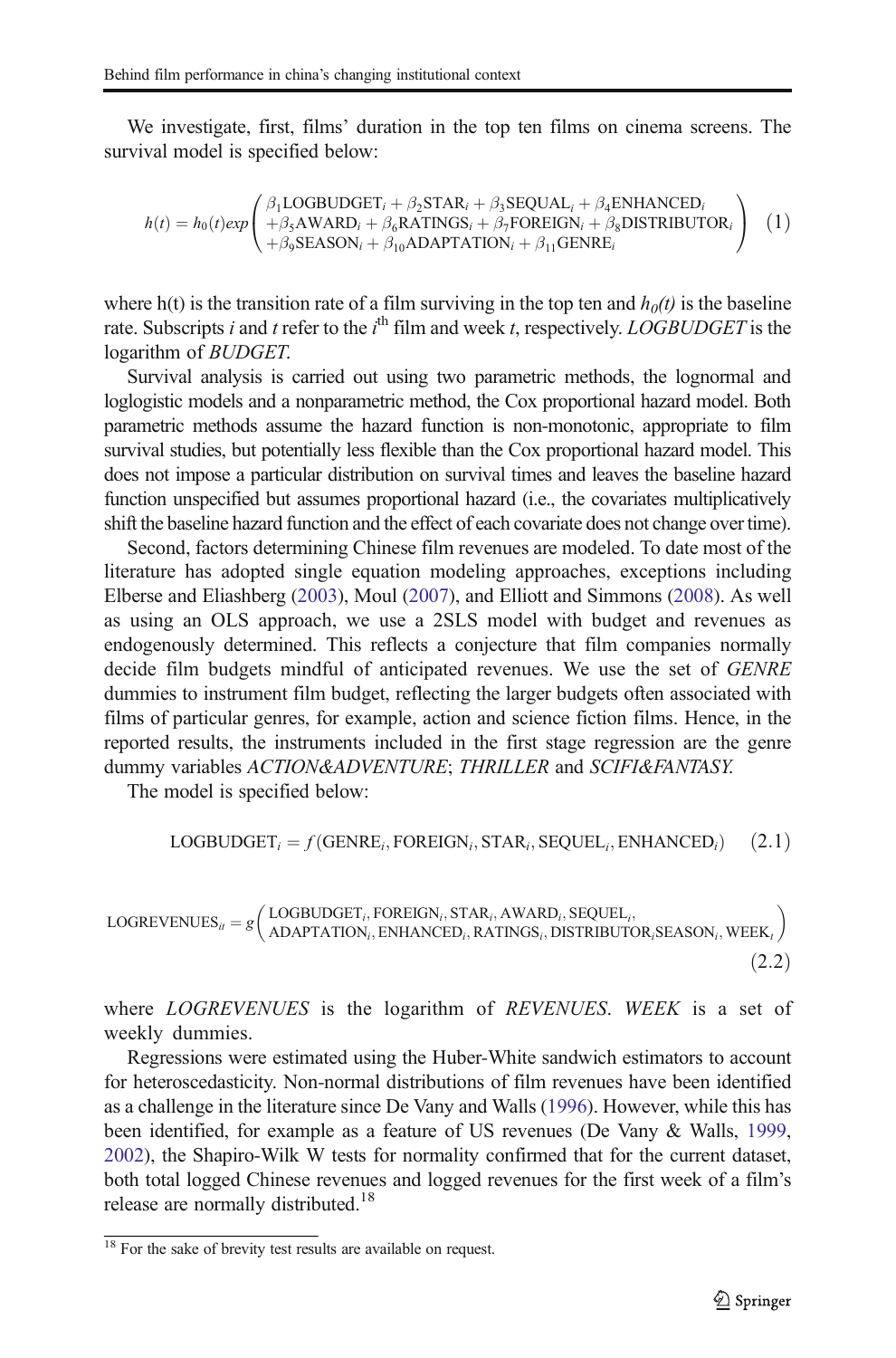<span id="page-18-0"></span>

|                 | Table 5 Correlations matrix |                   |                                          |                                            |                                                     |                                            |                                                                                          |                          |              |                                                                      |                                                                            |
|-----------------|-----------------------------|-------------------|------------------------------------------|--------------------------------------------|-----------------------------------------------------|--------------------------------------------|------------------------------------------------------------------------------------------|--------------------------|--------------|----------------------------------------------------------------------|----------------------------------------------------------------------------|
| Variable        |                             |                   | $\sim$                                   | 3                                          | 4                                                   | $\sigma$                                   | $\circ$                                                                                  | $\overline{a}$           | ${}^{\circ}$ | $\circ$                                                              | $\overline{10}$                                                            |
|                 | <b>LOGREVENUES</b>          |                   |                                          |                                            |                                                     |                                            |                                                                                          |                          |              |                                                                      |                                                                            |
|                 | LOGBUDGET                   | $32***$           |                                          |                                            |                                                     |                                            |                                                                                          |                          |              |                                                                      |                                                                            |
|                 | <b>STAR</b>                 | $.22***$          | $.20***$                                 |                                            |                                                     |                                            |                                                                                          |                          |              |                                                                      |                                                                            |
|                 | <b>SEQUEL</b>               | $24***$           | $.33***$                                 | $\overline{10}$                            |                                                     |                                            |                                                                                          |                          |              |                                                                      |                                                                            |
|                 | ENHANCED                    | $.29***$          | .58***                                   | $\Xi$                                      | $29***$                                             |                                            |                                                                                          |                          |              |                                                                      |                                                                            |
|                 | <b>AWARD</b>                | $\ddot{a}$        | $-0.4$                                   | $.18***$                                   | $-13***$                                            |                                            |                                                                                          |                          |              |                                                                      |                                                                            |
|                 | <b>RATINGS</b>              | $.29***$          |                                          | $21***$                                    |                                                     | $.31***$                                   | $.37***$                                                                                 |                          |              |                                                                      |                                                                            |
|                 | FOREIGN                     | $^{*80}$          |                                          | $-0.01$                                    | $22***$<br>$34***$<br>$34***$<br>$29***$<br>$34***$ |                                            | $-14***$                                                                                 | $.37***$                 |              |                                                                      |                                                                            |
|                 | USA                         | $.19***$          |                                          |                                            |                                                     | $41***$<br>$42***$                         | $-.11***$                                                                                | $.42***$                 | $.83***$     |                                                                      |                                                                            |
|                 | <b>EUROPE</b>               | $-0.0$            | $51***$<br>$71***$<br>$76***$<br>$22***$ | .05<br>--.01<br>--.14***<br>--.02<br>--.03 |                                                     | $.12***$                                   | $.12***$                                                                                 | $.19***$                 |              | $.16***$                                                             |                                                                            |
|                 | <b>OTHERCOUNTRY</b>         | $-0.4$            |                                          |                                            |                                                     | 00                                         |                                                                                          | $^{0.4}$                 |              | $-0.8*$                                                              | $\dot{B}$                                                                  |
| $\mathbf{c}$    | CFGC/HUAXIA                 | $.12***$          | $-18***$<br>$-18***$<br>01<br>-07        |                                            | $.13***$<br>$.26***$<br>01                          | $-38***$<br>$-20***$<br>$19***$<br>$19***$ |                                                                                          | $.22***$<br>****<br>-.07 |              | $.48***$                                                             |                                                                            |
| ≌               | ENLIGHT                     | $.08**$<br>.17*** |                                          |                                            |                                                     |                                            |                                                                                          |                          |              |                                                                      |                                                                            |
| 4               | HUAYI                       |                   |                                          | $.18***$<br>$.11***$                       | $-15***$                                            |                                            |                                                                                          |                          |              |                                                                      |                                                                            |
| 51              | <b>LE VISION</b>            | $-0.05$           |                                          |                                            | $-0.09**$                                           |                                            |                                                                                          | $-0.08*$                 |              |                                                                      |                                                                            |
| $\overline{16}$ | <b>BONA</b>                 | $\rm G$           | $-12***$                                 | $-0.0$                                     | $-5$                                                | $-0.07$                                    | $-27***$<br>$-09***$<br>$\cdot 12***$<br>$\cdot 11***$<br>$\cdot 16***$<br>$\cdot 26***$ | $-0.0$                   |              | $-20***$<br>$-21***$<br>$-13***$<br>$-13***$<br>$-21***$<br>$-14***$ | $.21***$<br>$-0.03***$<br>$-1.0***$<br>$-1.0***$<br>$-1.0***$<br>$-1.0***$ |
|                 | <b>SPRING</b>               | $\ddot{\circ}$    | $-0.8$                                   | $\overline{C}$                             | $-0.02$                                             | $-0.5$                                     |                                                                                          | $-02$                    |              |                                                                      |                                                                            |
| $\frac{8}{2}$   | <b>SUMMER</b>               | $-0.$             | $-0.5$                                   | $-19***$                                   | $\ddot{\circ}$                                      | $-0.2$                                     | $-08*$                                                                                   | $-0.06$                  |              |                                                                      |                                                                            |
| $\overline{0}$  | <b>ADAPTATION</b>           | $.17***$          | $.29***$                                 | $\overline{C}$                             | $\widetilde{A}$                                     | $17***$                                    | $-6$                                                                                     | $19*$                    | $22***$      | $30***$                                                              | $\ddot{\circ}$                                                             |
| $\Omega$        | <b>ACTION&amp;ADVENTURE</b> | $.19***$          | .55***                                   | $.09**$                                    | $.24***$                                            | $.37***$                                   | $-.13***$                                                                                | $.16***$                 | $.38***$     | $.45***$                                                             | $.09**$                                                                    |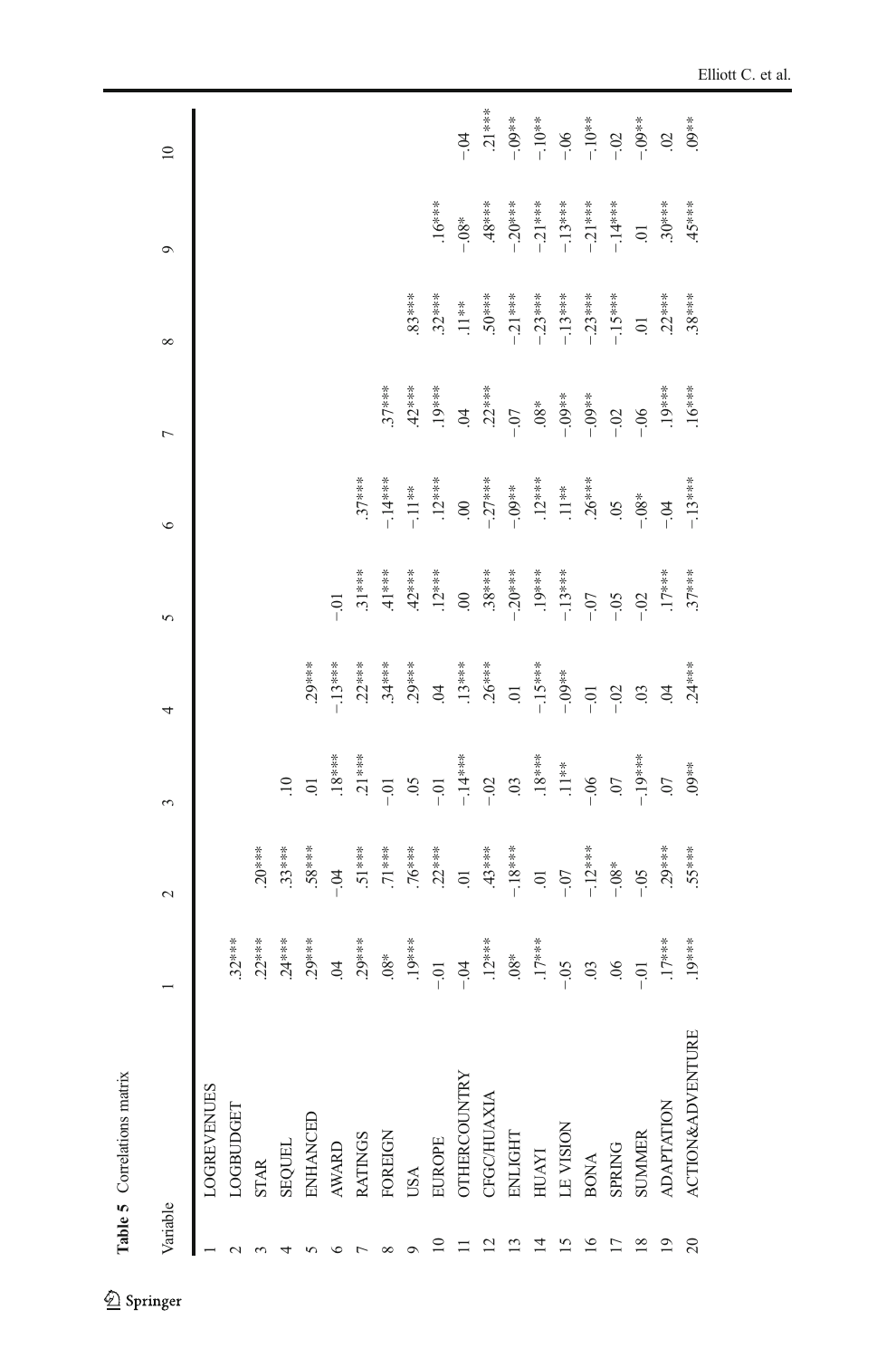|                                         | Table 5 (continued)                  |                |                       |                            |                 |                     |                      |                       |                      |                      |                      |                        |
|-----------------------------------------|--------------------------------------|----------------|-----------------------|----------------------------|-----------------|---------------------|----------------------|-----------------------|----------------------|----------------------|----------------------|------------------------|
| Variable                                |                                      |                |                       | $\sim$                     | 3               | 4                   | $\sigma$             | $\circ$               | $\overline{ }$       | ${}^{\circ}$         | $\circ$              | $\overline{10}$        |
| $\overline{2}$<br>$\overline{21}$       | <b>SCIFI&amp;FANTASY</b><br>THRILLER |                | $.18***$<br>$-.13***$ | $.41***$<br>$\ddot{\circ}$ | $-0.8$<br>$-06$ | $.12***$<br>$.10**$ | $.46***$<br>$-14***$ | $-17***$<br>$-.18***$ | $-16***$<br>$.09***$ | $.28***$<br>$.25***$ | $.36***$<br>$.22***$ | $.18***$<br>$\ddot{5}$ |
| Variable                                | $\equiv$                             | $\overline{c}$ | $\overline{13}$       | $\overline{4}$             | 15              | 16                  |                      | $\overline{17}$       | 18                   | $\overline{19}$      | 20                   | $\overline{21}$        |
|                                         |                                      |                |                       |                            |                 |                     |                      |                       |                      |                      |                      |                        |
| $\mathbf 2$                             |                                      |                |                       |                            |                 |                     |                      |                       |                      |                      |                      |                        |
|                                         |                                      |                |                       |                            |                 |                     |                      |                       |                      |                      |                      |                        |
|                                         |                                      |                |                       |                            |                 |                     |                      |                       |                      |                      |                      |                        |
|                                         |                                      |                |                       |                            |                 |                     |                      |                       |                      |                      |                      |                        |
| ٥                                       |                                      |                |                       |                            |                 |                     |                      |                       |                      |                      |                      |                        |
|                                         |                                      |                |                       |                            |                 |                     |                      |                       |                      |                      |                      |                        |
| ${}^{\infty}$                           |                                      |                |                       |                            |                 |                     |                      |                       |                      |                      |                      |                        |
| $\circ$                                 |                                      |                |                       |                            |                 |                     |                      |                       |                      |                      |                      |                        |
| $\overline{10}$                         |                                      |                |                       |                            |                 |                     |                      |                       |                      |                      |                      |                        |
| $\Box$                                  |                                      |                |                       |                            |                 |                     |                      |                       |                      |                      |                      |                        |
| $\frac{2}{13}$                          | 90.                                  |                |                       |                            |                 |                     |                      |                       |                      |                      |                      |                        |
|                                         | $-02$                                | $-06$          |                       |                            |                 |                     |                      |                       |                      |                      |                      |                        |
| $\overline{4}$                          | $-03$                                | $-.09**$       | $-06$                 |                            |                 |                     |                      |                       |                      |                      |                      |                        |
| $\begin{array}{c} 15 \\ 16 \end{array}$ | $-02$                                | $-.25***$      | $-0$                  | $-0.4$                     |                 |                     |                      |                       |                      |                      |                      |                        |
|                                         | $-03$                                | $-34***$       | $-0.06$               | $-0.7$                     | $-9$            |                     |                      |                       |                      |                      |                      |                        |
|                                         | $\Xi$                                | $-11***$       | $\ddot{\theta}$       | $.17***$                   | $\overline{0}$  |                     | $.17***$             |                       |                      |                      |                      |                        |
| $\frac{8}{18}$                          | $\overline{0}$                       | $\ddot{q}$     | $\Xi$                 | $-.13***$                  | $.09**$         |                     | $-13***$             | $-38***$              |                      |                      |                      |                        |
|                                         |                                      |                |                       |                            |                 |                     |                      |                       |                      |                      |                      |                        |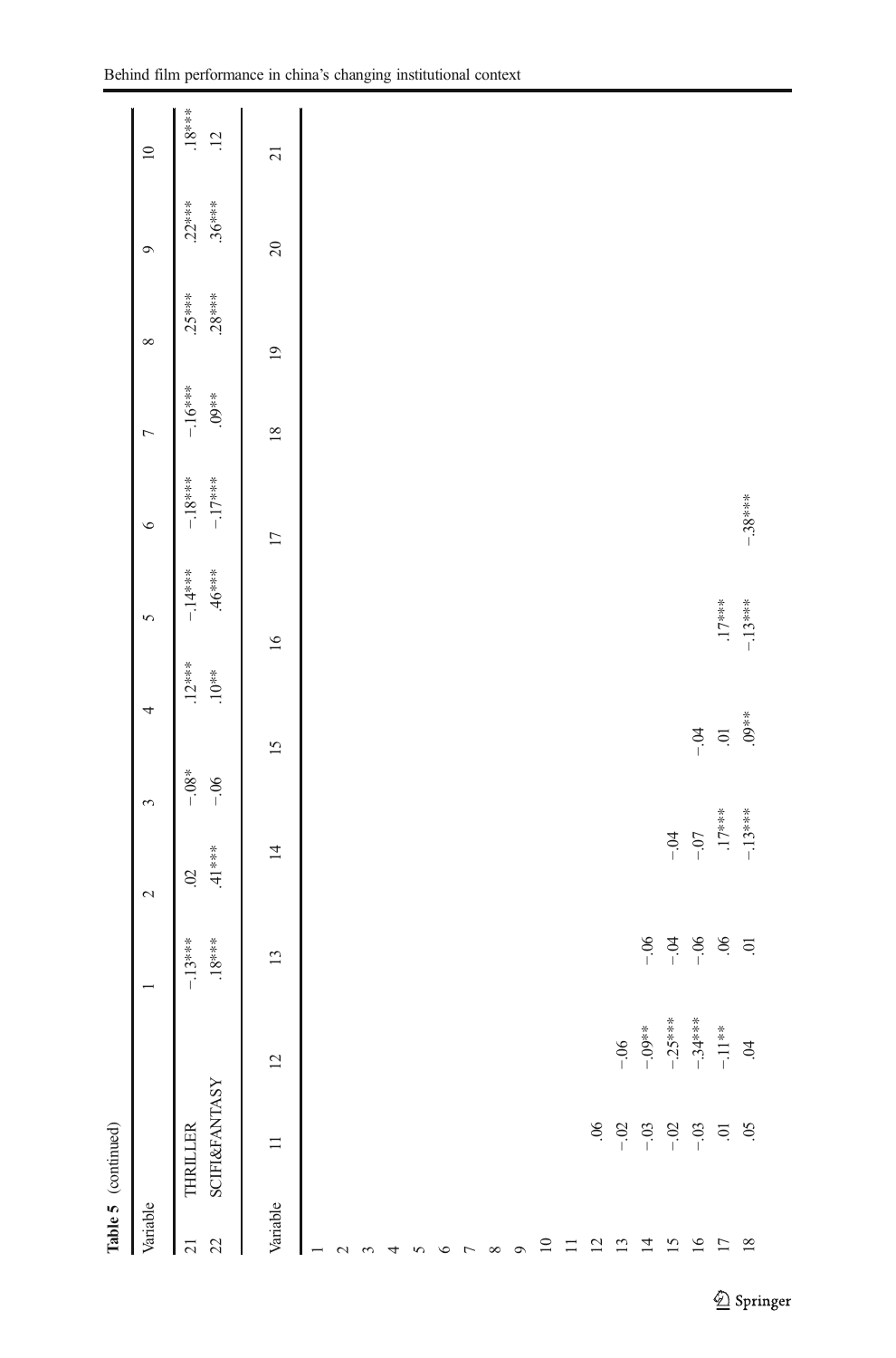| $* p < .10, ** p < .05, ** p < .01$<br>22<br>20<br>$\overline{19}$<br>$\overline{c}$ | $\overline{c}$<br>$-0.5$<br>$-0.6$<br>$-0.01$ | $.27***$<br>$.15***$<br>$.18***$<br>$\ddot{\circ}$ | $-15***$<br>$-0.8*$<br>$-06$<br>$-0$ | $-15***$<br>$\ddot{0}$<br>$-0.03$<br>$-0.03$ | $-14***$<br>$-10**$<br>$-0.5$<br>$-0.03$ | $-10^{**}$<br>Ŕ.<br>$-0.5$<br>5. | $-.12***$<br>$-.13***$<br>$.08*$<br>$-0$ | Ś.<br>$\ddot{\mathrm{c}}$<br>$-0$ .<br>$-0$ | $35***$<br>$-17***$<br>$\widetilde{\mathrm{SO}}$ | $.35***$<br>$\ddot{\theta}$ |           |
|--------------------------------------------------------------------------------------|-----------------------------------------------|----------------------------------------------------|--------------------------------------|----------------------------------------------|------------------------------------------|----------------------------------|------------------------------------------|---------------------------------------------|--------------------------------------------------|-----------------------------|-----------|
|                                                                                      |                                               |                                                    |                                      |                                              |                                          |                                  |                                          |                                             |                                                  |                             |           |
|                                                                                      |                                               |                                                    |                                      |                                              |                                          |                                  |                                          |                                             |                                                  |                             | $-.13***$ |
|                                                                                      |                                               |                                                    |                                      |                                              |                                          |                                  |                                          |                                             |                                                  |                             |           |
|                                                                                      |                                               |                                                    |                                      |                                              |                                          |                                  |                                          |                                             |                                                  |                             |           |
|                                                                                      |                                               |                                                    |                                      |                                              |                                          |                                  |                                          |                                             |                                                  |                             |           |
|                                                                                      |                                               |                                                    |                                      |                                              |                                          |                                  |                                          |                                             |                                                  |                             |           |
|                                                                                      |                                               |                                                    |                                      |                                              |                                          |                                  |                                          |                                             |                                                  |                             |           |
|                                                                                      |                                               |                                                    |                                      |                                              |                                          |                                  |                                          |                                             |                                                  |                             |           |
|                                                                                      |                                               |                                                    |                                      |                                              |                                          |                                  |                                          |                                             |                                                  |                             |           |
|                                                                                      |                                               |                                                    |                                      |                                              |                                          |                                  |                                          |                                             |                                                  |                             |           |
|                                                                                      |                                               |                                                    |                                      |                                              |                                          |                                  |                                          |                                             |                                                  |                             |           |
|                                                                                      |                                               |                                                    |                                      |                                              |                                          |                                  |                                          |                                             |                                                  |                             |           |
|                                                                                      |                                               |                                                    |                                      |                                              |                                          |                                  |                                          |                                             |                                                  |                             |           |
|                                                                                      |                                               |                                                    |                                      |                                              |                                          |                                  |                                          |                                             |                                                  |                             |           |
|                                                                                      |                                               |                                                    |                                      |                                              |                                          |                                  |                                          |                                             |                                                  |                             |           |
|                                                                                      |                                               |                                                    |                                      |                                              |                                          |                                  |                                          |                                             |                                                  |                             |           |
|                                                                                      |                                               |                                                    |                                      |                                              |                                          |                                  |                                          |                                             |                                                  |                             |           |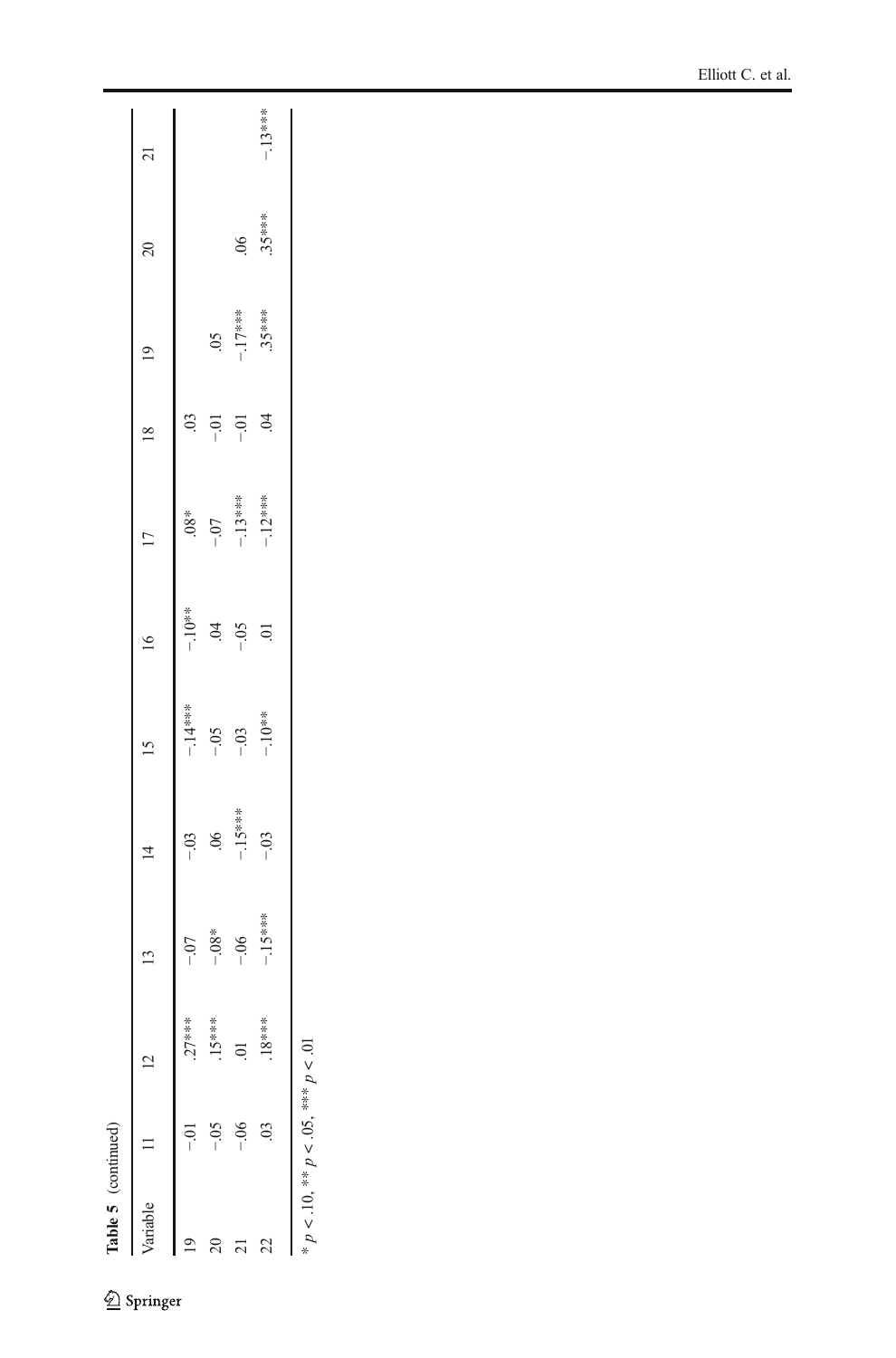| Variables                                             | $(1)$ $h(t)$       | $(2)$ $h(t)$      | $(3)$ $h(t)$        | $(4)$ $h(t)$       |
|-------------------------------------------------------|--------------------|-------------------|---------------------|--------------------|
| LOGBUDGET                                             | $-.190**(.0782)$   | $-.174**(.0797)$  | $-.178**(.0804)$    | $-.0701(.0743)$    |
| <b>STAR</b>                                           | $-.384***$ (.133)  | $-.367***$ (.138) | $-.364***$ (.138)   | $-.346**(.143)$    |
| <b>SEQUEL</b>                                         | $-.600***$ (.180)  | $-.642***(.187)$  | $-649***$ (.189)    | $-.642***(.189)$   |
| <b>ENHANCED</b>                                       | $-.442**(.197)$    | $-.342*(.176)$    | $-.338*(.176)$      | $-.364**(.170)$    |
| <b>AWARD</b>                                          | .216(.203)         |                   |                     | .0679(.199)        |
| AWARD B<br>(before film released)                     |                    | .0679(.202)       |                     |                    |
| Chinese Award<br>(before film released)               |                    |                   | $-.132(.415)$       |                    |
| Oscar nomination &<br>Award<br>(before film released) |                    |                   | .153(.173)          |                    |
| <b>RATINGS</b>                                        | $-196***$ (.0638)  | $-164***$ (.0629) | $-162**$ (.0632)    | $-.205***$ (.0609) |
| <b>FOREIGN</b>                                        | $.730***$ $(.221)$ | $.662***$ (.211)  | $.664***$ $(.212)$  |                    |
| <b>USA</b>                                            |                    |                   |                     | .0524(.207)        |
| <b>EUROPE</b>                                         |                    |                   |                     | $.595***$ $(.187)$ |
| <b>OTHERCOUNTRY</b>                                   |                    |                   |                     | $1.558***$ (.244)  |
| <b>CFGC/HUAXIA</b>                                    | $-.0399(.160)$     | $-.0693(.160)$    | $-0.0795$ (.159)    | $-.0481(.165)$     |
| <b>ENLIGHT</b>                                        | .116(.295)         | .110(.294)        | .113(.292)          | $-.00432(.300)$    |
| <b>HUAYI</b>                                          | $-.536**(.261)$    | $-.549**(.248)$   | $-494*(0.278)$      | $-.754***$ (.256)  |
| <b>LE VISION</b>                                      | $-.530(.351)$      | $-.485(.308)$     | $-.531*(.311)$      | $-.610*(.313)$     |
| <b>BONA</b>                                           | $-.924***$ (.269)  | $-.842***(.278)$  | $-.839***$ $(.278)$ | $-0.931***$ (.274) |
| <b>SPRING</b>                                         | .165(.149)         | .163(.151)        | .149(.153)          | .126(.142)         |
| <b>SUMMER</b>                                         | $-173(0.154)$      | $-.162(.155)$     | $-.173(.155)$       | $-.141(.158)$      |
| <b>ADAPTATION</b>                                     | $-156$ (.146)      | $-.129(.139)$     | $-.133(.139)$       | $-.101(.134)$      |
| <b>ACTION&amp;ADVENTURE</b>                           | .107(.159)         |                   |                     |                    |
| THRILLER                                              | $-167(0.156)$      |                   |                     |                    |
| <b>SCIFI&amp;FANTASY</b>                              | .0834(.179)        |                   |                     |                    |
| Global Test                                           | 14.43              | 17.40             | 17.55               | 10.37              |
| Harrell's C Test                                      | .776               | .7687             | .7684               | .7651              |
| Wald Chi(2) Test                                      | 109.49***          | 109.67***         | 107.39***           | 150.56***          |

<span id="page-21-0"></span>Table 6 Film hazard rate modeling result

 $N = 160$ ; Robust standard errors in parentheses; \*  $p < .10$ , \*\*  $p < .05$ , \*\*\*  $p < .01$ 

## **Results**

The Cox proportional hazard model results are reported in Table 6, as this model was preferred slightly in terms of model fit to the two parametric methods and the results of the parametric and non-parametric models are reassuringly robust.<sup>19</sup> The Global Schoenfeld test statistic was statistically insignificantly different from zero, indicating that the proportional hazards assumption is not violated. Harrell's Concordance test

 $19$  Survival analysis results not reported here are of course available on request.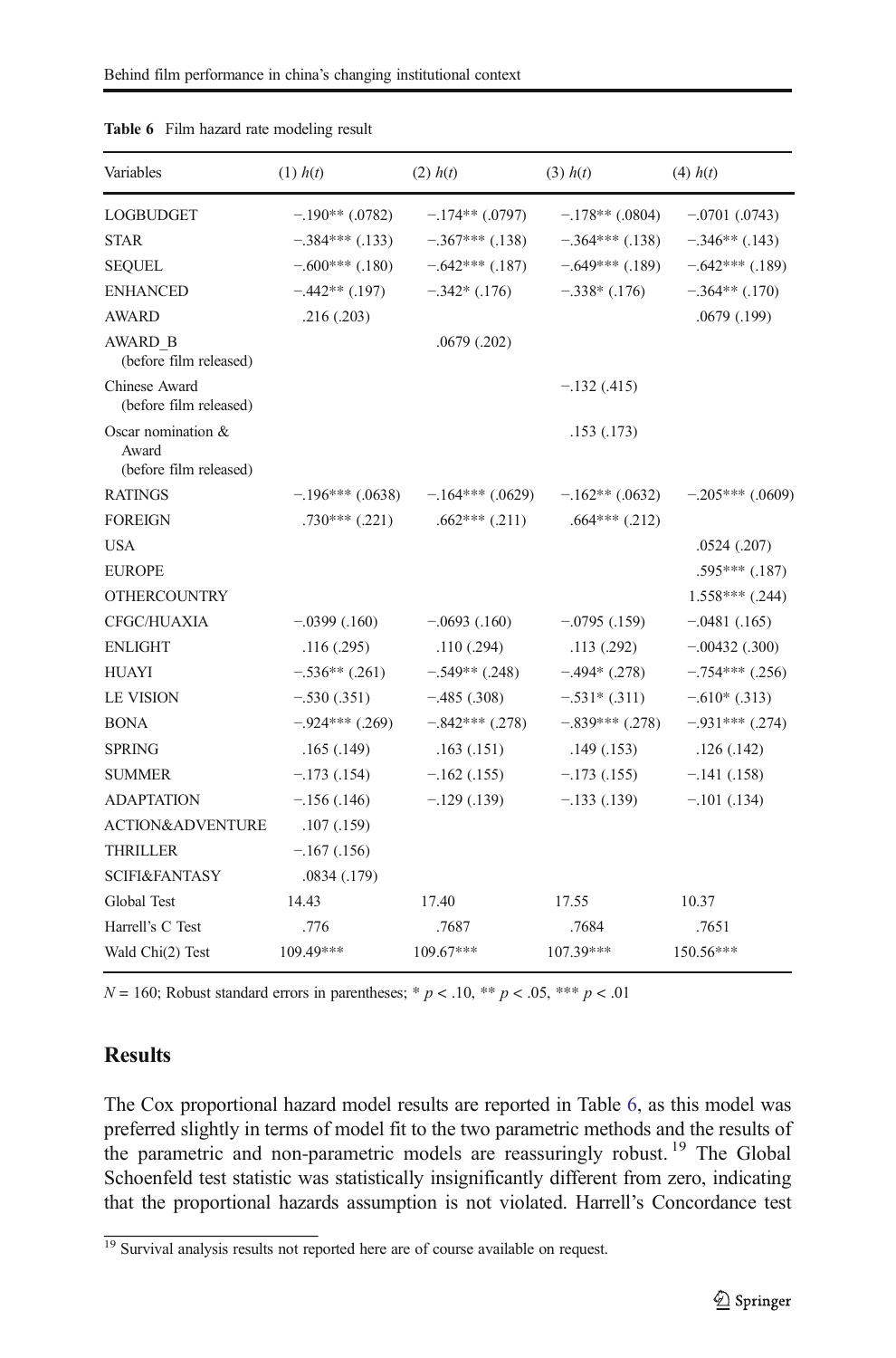statistic reveals the model correctly identifies the order of the film survival times for pairs of fills in approximately 75% of cases, indicating good model fit. Although values in Table [5](#page-18-0) indicate high correlations between some variables, multicollinearity is unlikely to be a problem as the values of the variance inflation factor (VIF) are small, ranging between 1.12 and 3.19. Test statistics presented in the last row of the table indicate the presence of heteroscedasticity, so robust standard errors are used.

Note in Table [6](#page-21-0) that a negative coefficient indicates a variable increases the likelihood of survival, that is, in the context of this study, a film will continue in the top ten for an additional week. As shown in specification (1), a large budget, the use of stars, and a sequel all have a positive, significant impact on the likelihood of film survival, strongly supporting Hypothesis 1. Of particular note are the results related to Hypothesis 2. The significant and positive impact of enhanced format films lends support to this hypothesis. Statistically insignificant effects of winning major film awards and a significant impact of higher audience online ratings on film survival indicate that Hypothesis 3 is only partially supported.

We considered whether the award result may reflect the timings of film releases in China, and the timing of award nominations and prizes. If films are released long in advance of major award nominations and prizes being announced, then the announcements may be expected to have no significant impact on survival times on cinema screens. 26 films in the dataset had received major film awards. Twenty of these films were released in China before the award nominations were announced, 17 of the films being Chinese. These figures suggest that Chinese films tend to be released in China before award nomination announcements, and so it is not surprising that award nominations and prizes do not impact significantly on box office revenues and survival. Of the 6 films released in China after they had been nominated for awards, only one was Chinese. The other 5 films had all received Oscar awards prior to their Chinese release. Consequently, Chinese audiences appear not to be particularly influenced by US Academy Awards as would be anticipated if Chinese and US audiences have different film tastes.

Imported films perform significantly worse in terms of film survival, which suggests that Hypothesis 4b rather than Hypothesis 4a is supported in the Chinese context. This finding is at odds with basic descriptive statistics that indicate that foreign firms enjoy slighter longer survival time (mean = 3.176 weeks) than domestic films (mean = 3 weeks), although the difference is statistically insignificant. Further examination of the sample reveals that foreign films tend to enjoy higher budgets. On average, the 68 foreign films have a budget of 17.821 (logged value), while the comparative figure for Chinese films is 15.608. In particular, US films tend to have larger budgets with an average of 18.195. We ran further regressions dropping the budget variable, and the variable FOREIGN becomes positive and statistically significant. Thus large budget is an important factor behind foreign films'survival time in the top ten chart. Once budget and other variables are controlled for, foreign films do not enjoy longer survival times than Chinese films.

We further separate foreign films into three categories: those imported from the US, Europe and other countries. In terms of survival, US films are the only group that does not perform significantly worse than Chinese films. It is expected that star power might be more effective as a signal for domestic films, whereas for imported films Chinese audiences might have limited knowledge regarding foreign stars. We include an interaction term between *STAR* and *FOREIGN* to examine this but the interaction term is statistically insignificant. Another possibility is that the signal of enhanced format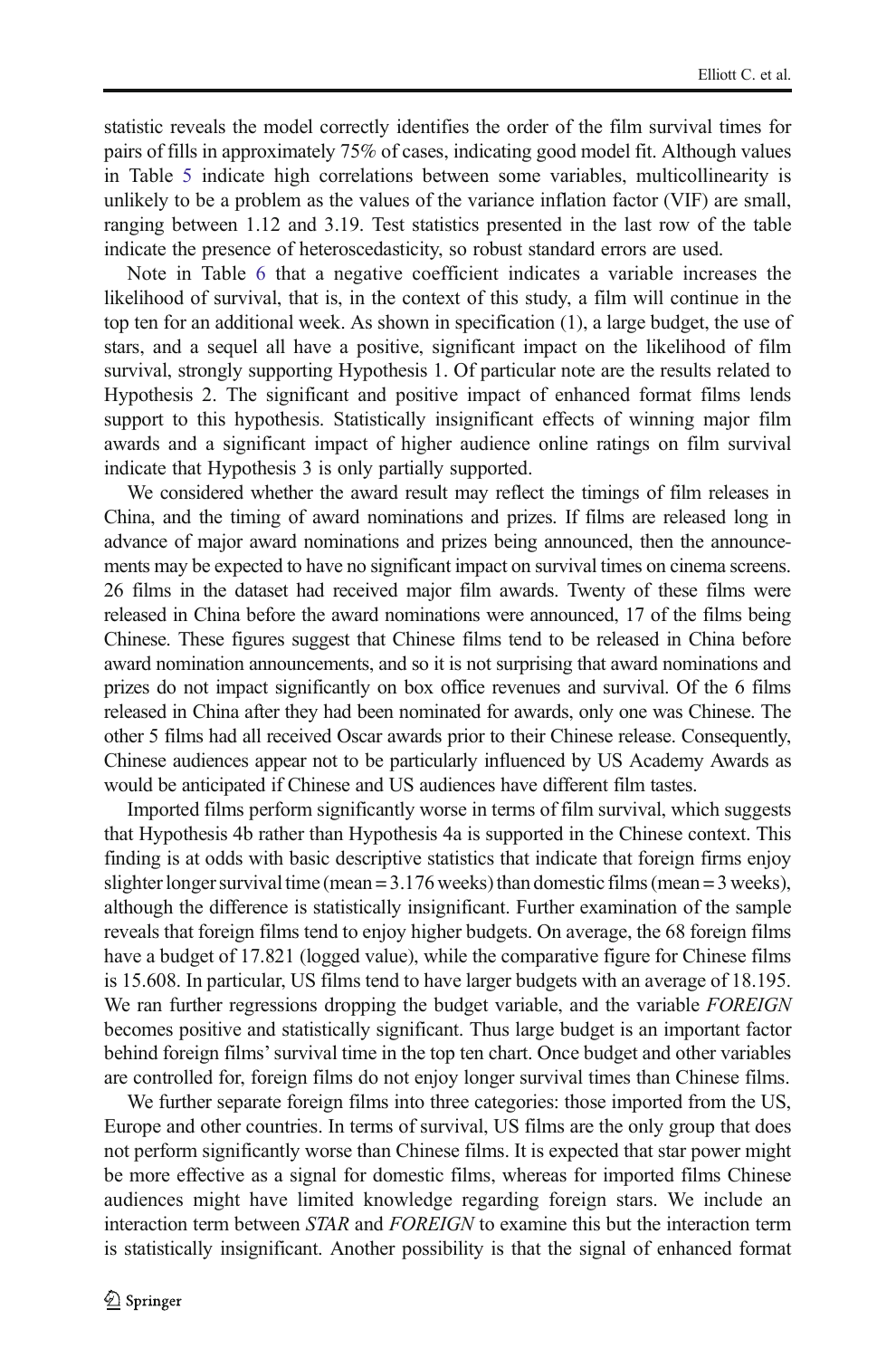works more effectively for imported versus domestic films. An interaction term between ENHANCED and FOREIGN is again statistically insignificant, thus indicating that the innovativeness signal is important but its effects are not contingent on whether a film is domestically produced or imported.<sup>20</sup>

Table [7](#page-14-0) reports the OLS and 2SLS revenue regression results. The Hausman test indicates that LOGBUDGET is endogenously determined, so attention below focuses on 2SLS rather than OLS results. Nevertheless, it is worth noting the consistent results of OLS and 2SLS in terms of coefficient signs and significance levels. VIF values range between 1.04 and 4, suggesting that multicollinearity is again unlikely to be a problem for regression analysis.

A number of signals under the control of production companies are associated with box office revenue success, including budget, the use of stars, sequels and enhanced format films, indicating further support for Hypotheses 1 and 2. Considering potential signals that are outside film companies' control, favorable audience review is associated with greater box office revenues, although again award success is not found to be statistically significant. Thus Hypothesis 3 is partially supported.

The awards result contradicts the US result of Nelson et al. [\(2001\)](#page-32-0) and warranted further research to confirm the robustness of results. Revenue regressions were rerun using alternatives to capture award success.<sup>21</sup> Regressions were rerun using four alternatives to capture award success: (1) replacing AWARD with NOMINATION, a dummy variable indicating films that had been at least nominated for one of the "major" awards, namely best picture; best actor/actress or best director in the GHA, GRA, HKFA, HFA and Oscars; (2) using both "major" NOMINATION and AWARD variables; (3) including separate NOMINATION and AWARD dummy variables for each of the awards ceremonies as all ceremonies may not be equally influential with audiences; (4) using count variables indicating the number of nominations/awards that a film received in the best film; director; actor or actress categories, for the separate awards ceremonies. Consistently, a significant coefficient was not found to be associated with any of the dummy or count variables. This confirms the initial result that box office revenues are not influenced by award nominations and prizes.

Imported films perform significantly worse, a result in line with Hypothesis 4b and an outcome confirmed by Palmeri [\(2013](#page-32-0)) and Larson [\(2014\)](#page-31-0).<sup>22</sup> Similar to the survival analysis above, we check whether this could reflect foreign films having larger budgets than Chinese films. However, the coefficient on the variable FOREIGN remains negative and statistically significant even after removing the budget variable from estimations. Further examination of different groups of foreign films again shows that US films are the only group that does not perform worse than Chinese films, highlighting the different fortunes of US and other countries' film imports into the Chinese market.

In summary, the results of Tables [6](#page-21-0) and [7](#page-24-0) suggest that Hypotheses 1, 2 and 4b are supported, and Hypothesis 3 is partially supported. The only notable difference between the two tables is that films released during the summer period are likely to enjoy greater box office revenues, but this does not influence survival times.

The results are not presented for the sake of brevity but are available on request.<br>
<sup>21</sup> For the sake of brevity results are available on request.<br>
<sup>22</sup> This is despite the observation made in the introduction that forei office revenues in China, and can be explained by the use of regression analysis which allows us to isolate the impact of an explanatory variable, such as the import of a foreign film, holding all other variables constant.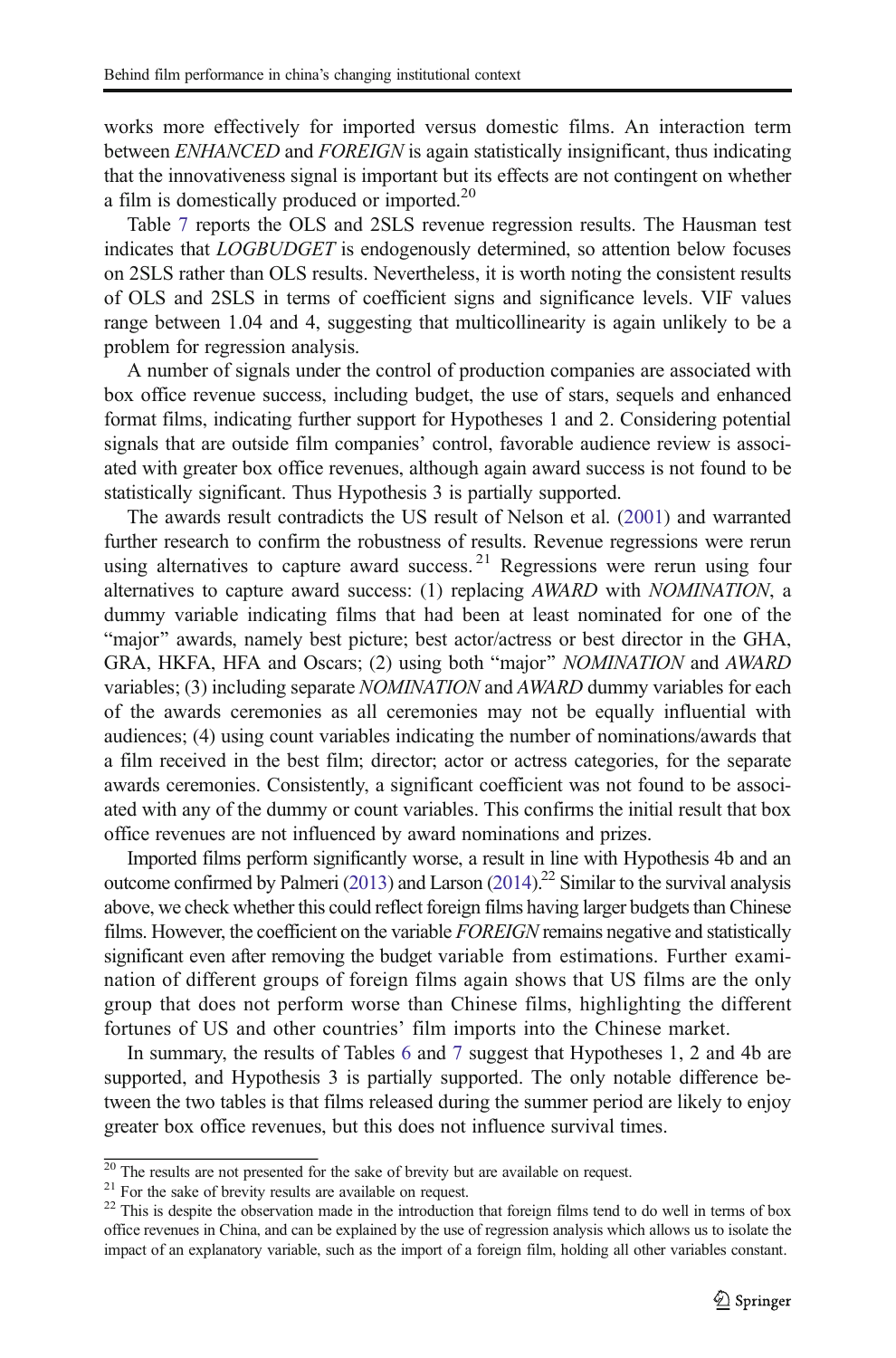<span id="page-24-0"></span>

|                     | <b>OLS</b>         |                    | 2SLS                  |                     | 2SLS             |                    |
|---------------------|--------------------|--------------------|-----------------------|---------------------|------------------|--------------------|
| Dependent Variable  | <b>LOGREVENUES</b> | <b>LOGREVENUES</b> | LOGBUDGET             | <b>LOGREVENUES</b>  | LOGBUDGET        | <b>LOGREVENUES</b> |
| <b>OGBUDGET</b>     | .221 *** (.0633)   | $.122**(.0585)$    |                       | 236* (.138)         |                  | .146(.177)         |
| <b>STAR</b>         | $.527***$ (.109)   | 527*** (.117)      | $(860)$ *** $(0.048)$ | .468*** (.149)      | .518*** (.0865)  | $(001)$ ***86#     |
| <b>SEQUEL</b>       | $(611)$ ***(.119)  | .649*** (.119)     | 0456 (.0874)          | $.672***(.122)$     | 132 (.0935)      | $.643***(.122)$    |
| <b>ENHANCED</b>     | $.519***$ (.134)   | .566*** (.120)     | $.765***(101)$        | $.505***$ (.183)    | .757*** (.0920)  | $.524***$ (.197)   |
| AWARD               | $-288(.178)$       | .224(.182)         |                       | $-373**$ (.175)     |                  | .269(.181)         |
| <b>RATINGS</b>      | $.295***(.0568)$   | .290*** (.0557)    |                       | $.349***$ $(.0514)$ |                  | $.315***(.0530)$   |
| FOREIGN             | $-731***$ (.167)   |                    | 1.697*** (.107)       | $-786**$ (.304)     |                  |                    |
| USA                 |                    | $-0.004(0.168)$    |                       |                     | 1.824*** (.0966) | $-158(.384)$       |
| <b>ELIROPE</b>      |                    | $-409**$ (.161)    |                       |                     | $.504***$ (.120) | $-420**$ (.182)    |
| <b>OTHERCOUNTRY</b> |                    | $-1.112***$ (.246) |                       |                     | 1.260 (.802)     | $-1.163***$ (.364) |
| <b>FGC/HUAXIA</b>   | .101 (.137)        | 0457 (.136)        |                       | 117 (.135)          |                  | .0565 (.135)       |
| ENLIGHT             | (215)              | $.906***$ (.222)   |                       | $.775***(.216)$     |                  | $.899***(.225)$    |
| HUAYI               | 838*** (206)       | $1.018***$ (.202)  |                       | 871*** (.204)       |                  | $1.067***$ (.205)  |
| <b>IN VISION</b>    | .257 (.270)        | 335 (.269)         |                       | 399 (.268)          |                  | 415 (.269)         |
| <b>BONA</b>         | $.742***$ (.243)   | $.845***(.228)$    |                       | $820***$ (.250)     |                  | .889*** (.244)     |
| <b>SPRING</b>       | $.151~(\pm 111)$   | 169 (.107)         |                       | 126 (.110)          |                  | .162(.108)         |
| <b>SUMMER</b>       | $.267***$ (.122)   | $.258**$ (.124)    |                       | $239*$ (.123)       |                  | $.250**$ (.127)    |
| <b>ADAPTATION</b>   | .177 (.109)        | $.201*(.104)$      |                       | $.254**$ (.103)     |                  | $.216**$ (.104)    |
| WEEK 2              | .0664(.121)        | .0832 (.122)       |                       | .100(.123)          |                  | .0965 (.123)       |
| WEEK 3              | $-.539***(.134)$   | $.531***$ (.137)   |                       | $.503***$ (.136)    |                  | $-522***$ (.139)   |
| WEEK 4              | $-1.143***$ (.153) | $-1.102***$ (.155) |                       | $-1.098***$ (.155)  |                  | $-1.092***$ (.156) |
| WEEK 5              | $-1.823***$ (.191) | $-1.816***$ (.198) |                       | $-1.784***$ (.195)  |                  | $-1.800***$ (.198) |

Table 7 OLS and 2SLS logged weekly revenue regression results Table 7 OLS and 2SLS logged weekly revenue regression results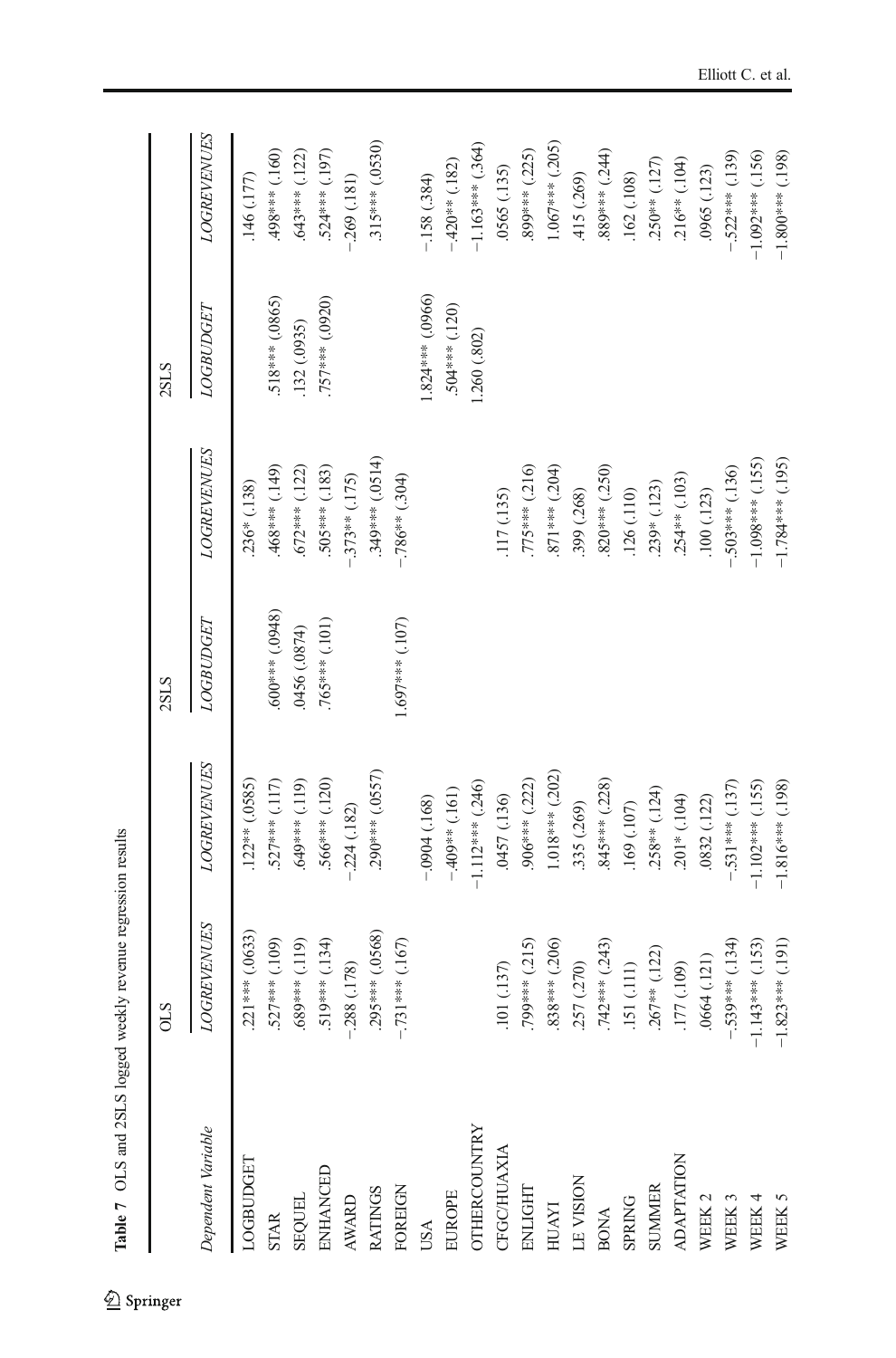| Table 7 (continued)                |                    |                                                           |                 |                    |                   |                    |
|------------------------------------|--------------------|-----------------------------------------------------------|-----------------|--------------------|-------------------|--------------------|
|                                    | <b>OLS</b>         |                                                           | 2SLS            |                    | 2SLS              |                    |
| Dependent Variable                 | <b>LOGREVENUES</b> | <b>LOGREVENUES</b>                                        | LOGBUDGET       | <b>LOGREVENUES</b> | <b>LOGBUDGET</b>  | <b>LOGREVENUES</b> |
| WEEK 6                             | $-1.961***$ (.182) | $-2.024***$ (.170)                                        |                 | $-1.949**$         |                   | $-2.027***$ (.163) |
| WEEK 7                             | $-2.584***$ (.275) | $-2.716***$ (.239)                                        |                 | $-2.657***$ (.276) |                   | $-2.757***$ (.246) |
| WEEK 8                             | $-3.168***$ (.223) | $-3.349***$ (.188)                                        |                 | $-3.106***$ (.193) |                   | $-3.312***$ (.196) |
| WEEK 9                             | $-4.062***$ (.223) | $-4.243***$ (.188)                                        |                 | $-4.000***$ (.193) |                   | $-4.206***$ (.196) |
| <b>ACTION&amp;ADVENTURE</b>        | $-.0285(.131)$     |                                                           | .713*** (.0993) |                    | .582 *** (.0996)  |                    |
| <b>HRILLER</b>                     | 0489 (.118)        |                                                           | $-255**$ (.105) |                    | $-.307***$ (.102) |                    |
| <b>SCIFI&amp;FANTASY</b>           | .160(.124)         |                                                           | .266** (.105)   |                    | 0539 (.0929)      |                    |
|                                    | .480               | .466                                                      | .702            | .460               | .730              | 461                |
| $N = 491$ ; Robust standard errors |                    | in parentheses; * $p < 10$ , ** $p < 0.05$ , *** $p < 01$ |                 |                    |                   |                    |

 $p < 10, **$  $p < 0.05$ , \*\*\*  $p < 01$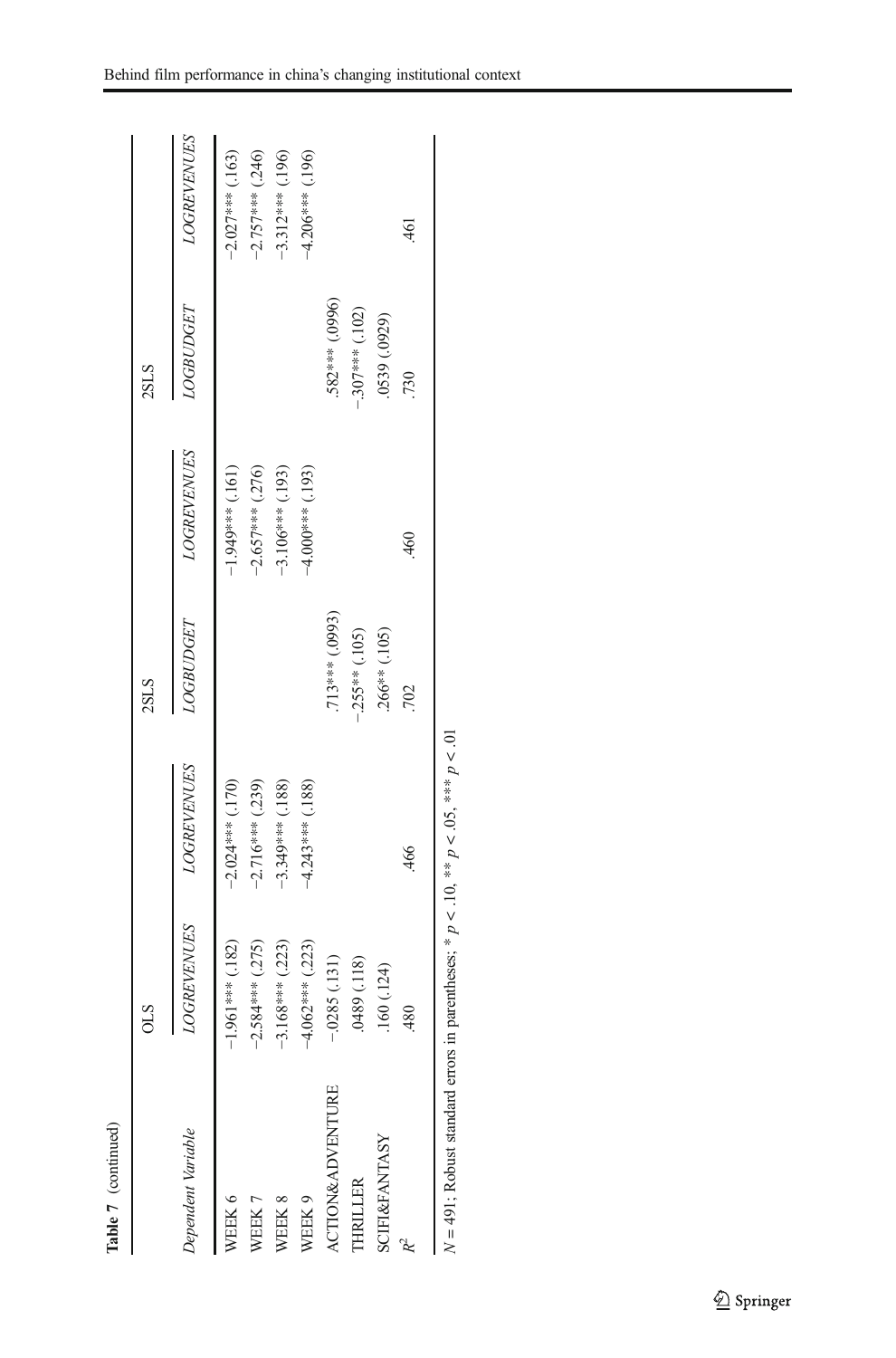## **Discussion**

The Chinese government has both liberalized the film industry and provided subsidies to foster the industry's development. Given the lucrative market, foreign firms are eager to enter China. As a result, the market has gradually faced greater international competition, particularly in the form of films imported from the US and the UK. While previously Chinese (as documented in, for example, Curtin, [2012](#page-31-0)) and Western, particularly US, film industries have been charged with cultural/media imperialism (as discussed in Chadha and Kavoori, [2000](#page-30-0)), a move towards cultural pluralism in films has emerged (Jin, [2007](#page-31-0)). For the US, this is documented in Walls and McKenzie ([2012\)](#page-32-0) who indicate that, in contrast to the earlier analysis of Jayakar and Waterman ([2000\)](#page-31-0), US domestic demand for films has declined. This has resulted in filmmakers needing to produce films that are attractive to international audiences, relying to a greater extent on international as well as domestic box office revenues. Meanwhile, Chinese film producers face the challenge of greater numbers of imported films, forcing them similarly to consider making films with large production budgets and the use of "star" actors (Curtin, [2012\)](#page-31-0). A further challenge emerges as Chinese audiences are perceived to be changing. Curtin's [\(2012\)](#page-31-0) analysis suggests more sophisticated Chinese audiences in the Internet age, complementing Fang's [\(2010\)](#page-31-0) description of people with "multicultural identities and multicultural minds".

This paper offers a timely attempt to model the signals impacting on film performance in China as the industry continues to grow, with performance measured both in terms of survival and box office revenues. Signals contain information that can be linked to product quality, innovativeness, reputation and cultural background, some of which may otherwise be unobservable to filmgoers prior to their experience of the film. Consumer responses to signals could be context-specific (Dawar & Parker, [1994](#page-31-0)). Studies of the film industry have largely focused on the US and the European markets. To the best of our knowledge there has not yet been a study of Mainland China. Based on signaling theory, we develop hypotheses related to a range of signals including quality, innovativeness, reputation and culture in the Chinese institutional context. The empirical results also enable a comparison between China and other countries.

As in existing US and European analyses, we conclude that signals under the control of film producers such as large film budgets, the employment of star actors and actresses and film sequels, each increase the likelihood of a film continuing to be shown on cinema screens for an additional week, as well as contributing to greater box office revenues.

Yet, new results also emerge from the current analysis. Of particular note is the robust result regarding the importance of enhanced format films in the Chinese market. The literature to date has not considered the impact of these films specifically on box office revenues and survival times. This paper identifies enhanced format films as having a large, positive, significant effect on box office revenues, these films also being shown for a greater number of weeks on cinema screens. This may reflect China's informal institutions and the characteristics of Chinese consumers. As noted in a recent article in the Economist [\(2014\)](#page-31-0), Chinese consumers are increasingly aspirational, conspicuous in their consumption and are willing to try new things. The novelty of enhanced format films appears attractive to filmgoers. It is also possible that audiences are particularly keen to watch these films at the cinema as any special effects are likely to be less impressive when watched on DVD, television or a computer.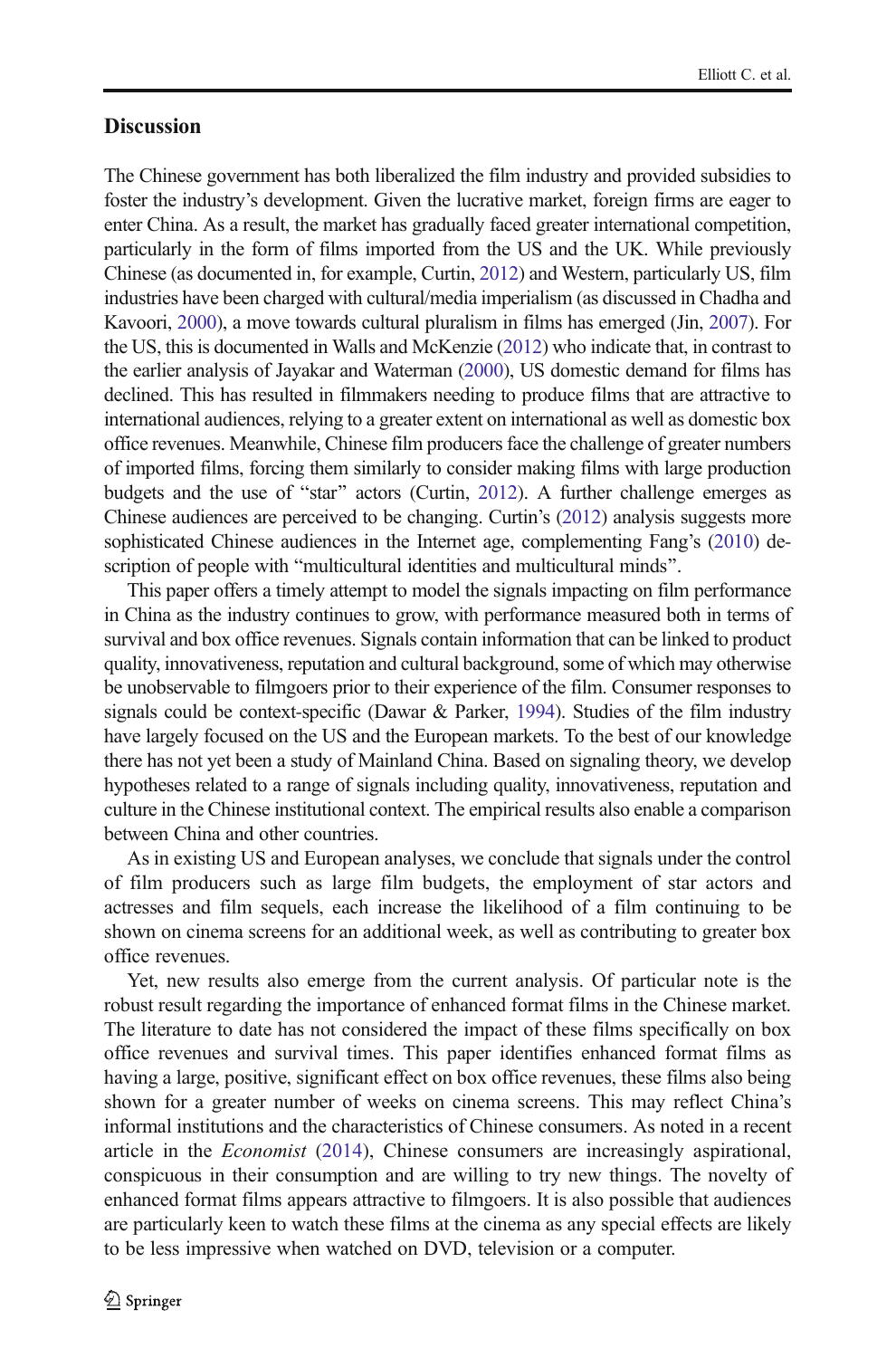There is more mixed evidence on the potential role of film signals that are not under the control of film producers. Online review scores are found to be a signal of film reputation, being positively and significantly related to box office revenues and a film's survival in the Chinese top ten. However, a particularly robust finding is that Chinese audiences are not swayed by film awards, neither major Asian awards nor US Academy Awards. This could also be linked to Chinese culture, the characteristics of Chinese consumers and China's unique institutional environment. In the same Economist ([2014\)](#page-31-0) article, it is highlighted that the Chinese distrust official information and rely heavily on peer review. Major film awards in Mainland China, Hong Kong and Taiwan are often criticized on the grounds of lack of fairness and transparency.<sup>23</sup> Therefore Chinese filmgoers may be skeptical regarding the awards. When choosing which film to see, more emphasis may be placed on audience online ratings than awards as through reading online reviews filmgoers can better gauge a film's entertainment value against personal preference.

Finally, reflecting signaling theory while taking into account the institutional context, it was hypothesized that the importation of a film may be a signal of its foreignness. This was found to be the case: imported films do significantly worse than films produced by China, Hong Kong and Taiwan producers, this finding being particularly relevant to films imported from countries other than the US. Here we can again reiterate the importance of a cultural perspective. Fang [\(2010](#page-31-0)), who opposes Hofstede [\(2007\)](#page-31-0), highlights the scope for people to absorb cultural learning and to engage in information sharing, unrestricted by traditional national borders and cultural differences. Nevertheless, Kim and Jensen [\(2014](#page-31-0)) highlight a continuing difficulty in promoting cultural, experience goods such as films in a foreign market due to the greater cultural distance (as described by Hofstede, [2001](#page-31-0)) between the filmmakers and the foreign audience. Walls and McKenzie [\(2012](#page-32-0)) similarly refer to the challenge of cultural discount when films are exported to audiences with less knowledge of the "social values, historical perspective and context, and language." Films, which, by nature, are cultural products, are embedded in the national cultural context in which the films were originally made. The consumption of films is also influenced by consumer preferences deeply rooted in national culture. Differences in cultures between the film producers and consumers therefore present challenges to international film success. Although for some filmgoers foreign films have novelty, foreignness can be a liability as the majority of consumers are more likely to identify with domestic films.

Some foreign films have made adaptions for the Chinese market. For example, the international promotional campaign for Iron Man 3 was launched in Beijing's Forbidden City, not Hollywood or London's Leicester Square.<sup>24</sup> The firm also has an extra scene featuring a Chinese actress with extra storyline. However, overall such a localization strategy is costly and is not a widely accepted approach by filmmakers (Kim & Jensen, [2014](#page-31-0)). Some literature already considers the factors determining the success of imported films into a particular market, with a consensus having emerged that imported films perform better only if the cultural distance from the home market is less (Fu & Lee, [2008\)](#page-31-0). This study provides further evidence on the liability of foreignness in the Chinese film market. Hence, it can be concluded that if foreign filmmakers want to produce films which will be successful in the world's second largest film market, much greater attention needs to be given to producing films more akin to the preferences of Chinese audiences.

<sup>23</sup> [http://www.chinadaily.com.cn/english/doc/2005-03/29/content\\_428933.htm](http://www.chinadaily.com.cn/english/doc/2005-03/29/content_428933.htm) <sup>24</sup> <http://www.bbc.co.uk/news/entertainment-arts-22188200>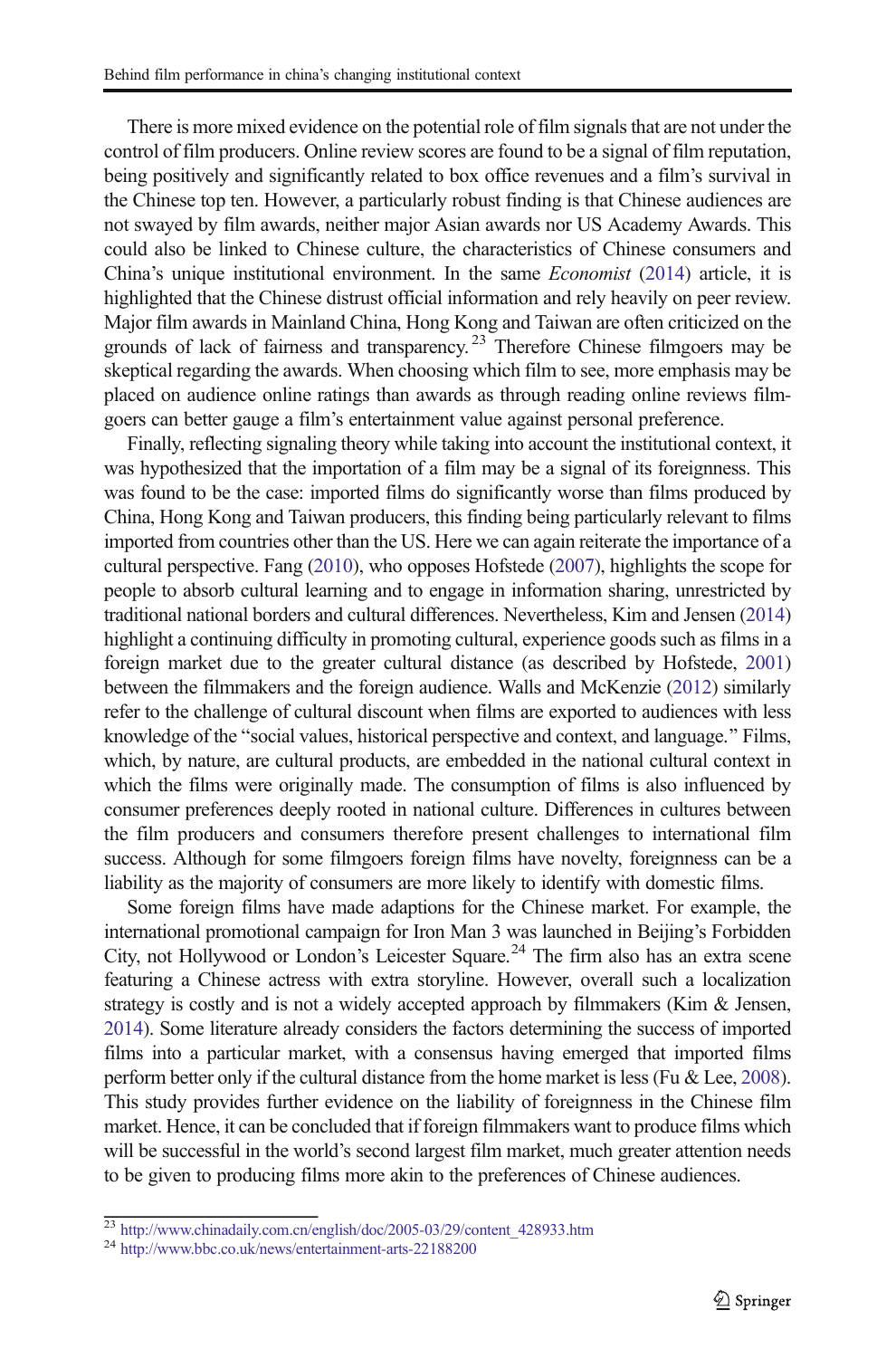A weakness of the present analysis is that reliable data for advertising expenditure, numbers of screens on which films are initially shown and Chinese expert critics' reviews were unavailable. These variables have been found to have an impact on box office revenues in other country contexts, for example Elberse and Eliashberg [\(2003\)](#page-31-0), Elliott and Simmons ([2008](#page-31-0)) and Eliashberg and Shugan [\(1997\)](#page-31-0).

Notwithstanding the above caveats, the current study offers important theoretical, policy and managerial implications. It makes a theoretical contribution to our understanding of the success of films which should be considered cultural products. Specifically, we argue for the application and extension of signaling theory, taking into account institution-specific conditions. This paper thus adds value to Asian business and management research, emphasizing the simultaneous roles played by signals and institutions in explaining film survival and success.

#### Policy implications

The Chinese government wants to expand and improve the competitiveness of the domestic film industry. Reforms in recent years have aimed to create and maintain an environment conducive to domestic industrial development and to facilitate technology transfer from foreign film producers to the domestic industry, simultaneously protecting domestic firms against foreign competition to some extent. The results of this paper challenge the usefulness of such protection. We find that domestic films on average do better than foreign films in the Chinese market.

However, it is reported that the performance of domestic films on the international stage is disappointing. For example, one of the biggest Chinese box office successes, Lost in Thailand, earned over US\$205 million between December 2012 and February 2013, but sales in the US in February 2013 only reached \$57,397.<sup>25</sup> Many reasons account for Chinese films' weak performance in the international market, including the liability of foreignness suffered by Chinese films in a foreign country setting. From a policy perspective, the weak competitiveness of Chinese films could be a result of import-substitution policies (Balasubramanyam, Salisu, & Sapsford, [1996](#page-30-0)) which China has been practicing in the film industry. Although in the short run domestic production may prosper under such a policy regime, in the longer run, domestic producers, not facing as severe competition as they would in an international market, have no incentive to improve efficiency, reduce costs or improve products. Hence, they are unlikely to improve their international competency. Opening the film industry further may not wipe out the domestic industry given consumers' preferences towards domestic cultural products including films, but offers domestic film producers more opportunities to observe and learn from foreigners, eventually to be able to compete with them more effectively. Of course, in the international market, Chinese films suffer from the liability of foreignness, just as foreign films do in the Chinese market. However, being close to foreign producers in China would expose Chinese producers to knowledge of international operations. The subsequent learning would naturally help Chinese producers manage the liability of foreignness in international markets. Moreover, further openness may enable greater transfer of advanced technologies such as those required to make 3D and IMAX films. This is particularly relevant given our

<sup>25</sup> <http://www.hollywoodreporter.com/news/international-revenue-chinese-films-fell-563716>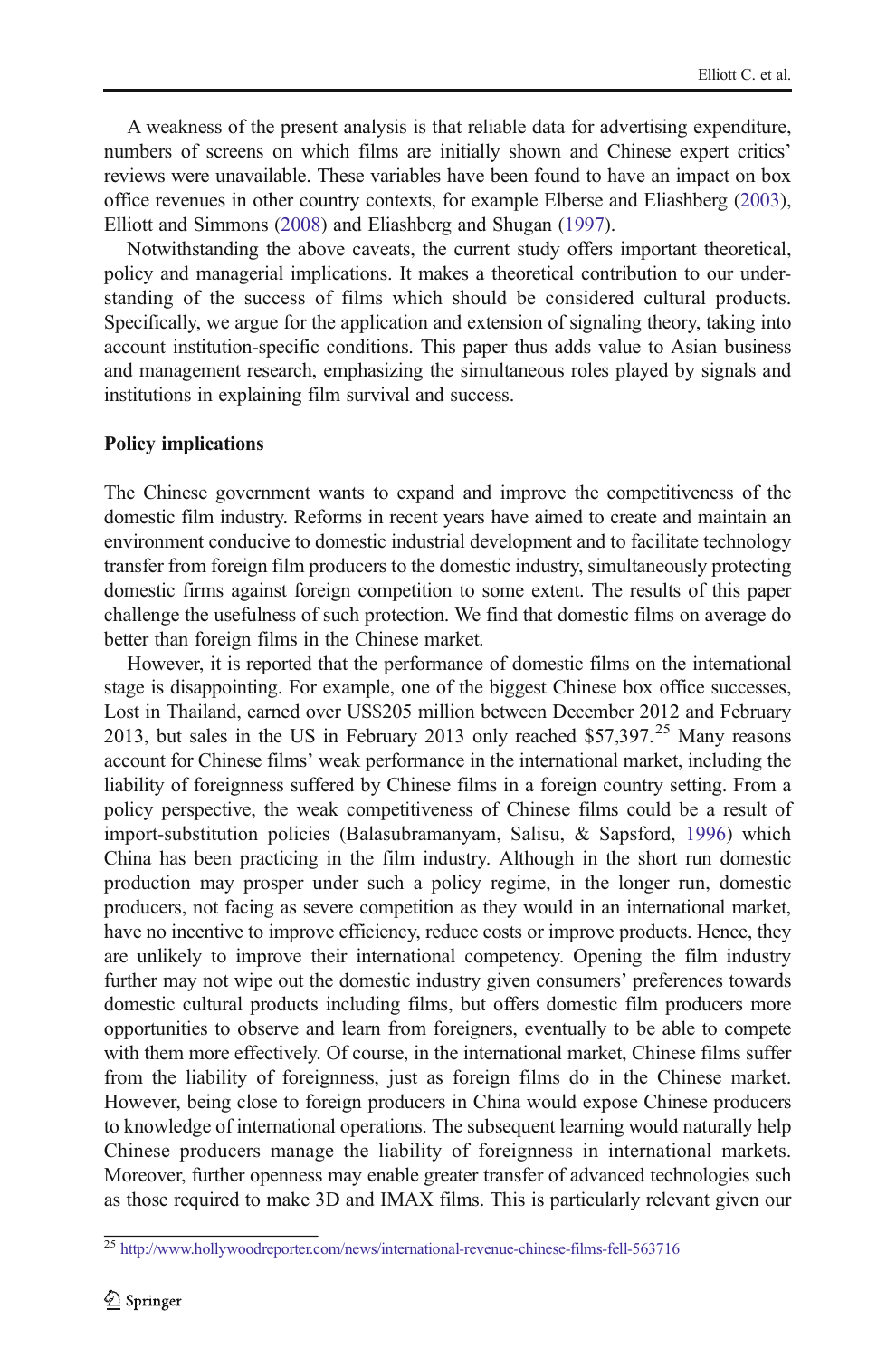result that enhanced format films on average perform better than standard format 2D films.

#### Managerial implications

Film producers, distributors and exhibitors have been informed by the literature regarding the importance of production budget, star power and sequels as quality signals in improving film performance. There is no exception in the Chinese market. However, this study also shows the importance of an innovativeness signal to Chinese consumers: Chinese consumers appear to be attracted to enhanced format films. Piracy levels in China are alarming, despite the government's claimed best efforts in implementing intellectual property protection law, with more than 90% of all music CDs, movie DVDs and software sold in China estimated to be pirated (Priest, [2006\)](#page-32-0). Using survey data of Chinese college students, Bai and Waldfogel [\(2012\)](#page-30-0) found that three quarters of films consumed are unpaid for. However, 3D and IMAX effects cannot be easily pirated, and to experience the theatrical end results of 3D and IMAX films would require superior sound systems that few families can afford and few neighbors can endure. This can only be beneficial for film box office performance. Thus the managerial implications are straightforward for both domestic and foreign film producers: pay attention to innovativeness signals and invest in enhanced format film technologies as well as securing generous budgets, good scripts and quality casts.

Our results highlight that consumers are significantly influenced by online reviews rather than official awards. This indicates to film businesses, both domestic and foreign, that money could be better spent on advertising and promotion. Films have short product life cycles and businesses must strive for effective marketing campaigns in the right channels to ensure sustainable film performance. Clearly, in the context of China, online reviewer ratings are a more credible signal to consumers than public awards which, although high profile, do not help film business translate into commercial success in terms of both screen survival and box office revenues.

Results in Tables [6](#page-21-0) and [7](#page-24-0) also highlight that the leading film distributors have differing levels of success in ensuring films' survival (in China's top ten in terms of weekly box office revenues) and box office success. This suggests that further research, potentially in the form of a case study analysis, is warranted to explain why the films distributed by Huayi and Bona typically survive in the top ten for longer, while films distributed by these firms as well as Enlight enjoy significantly greater box office revenues than films distributed by other leading distributors.

Our final managerial implication relates to cultural signals. Foreign businesses clearly want and need to tackle the Chinese market. Co-production might be a viable strategy. Co-productions are not subject to import quotas, simultaneously offering both foreign and domestic partners opportunities to learn from each other and to understand each other's cultures. However, co-production is not a new strategy: it is widely used by Hong Kong and Taiwanese firms, while the US and European firms are trailing behind. SARFT data show that together Hong Kong and Taiwan were involved in coproduction of 343 projects, accounting for 80% of the total, during 2002–2012.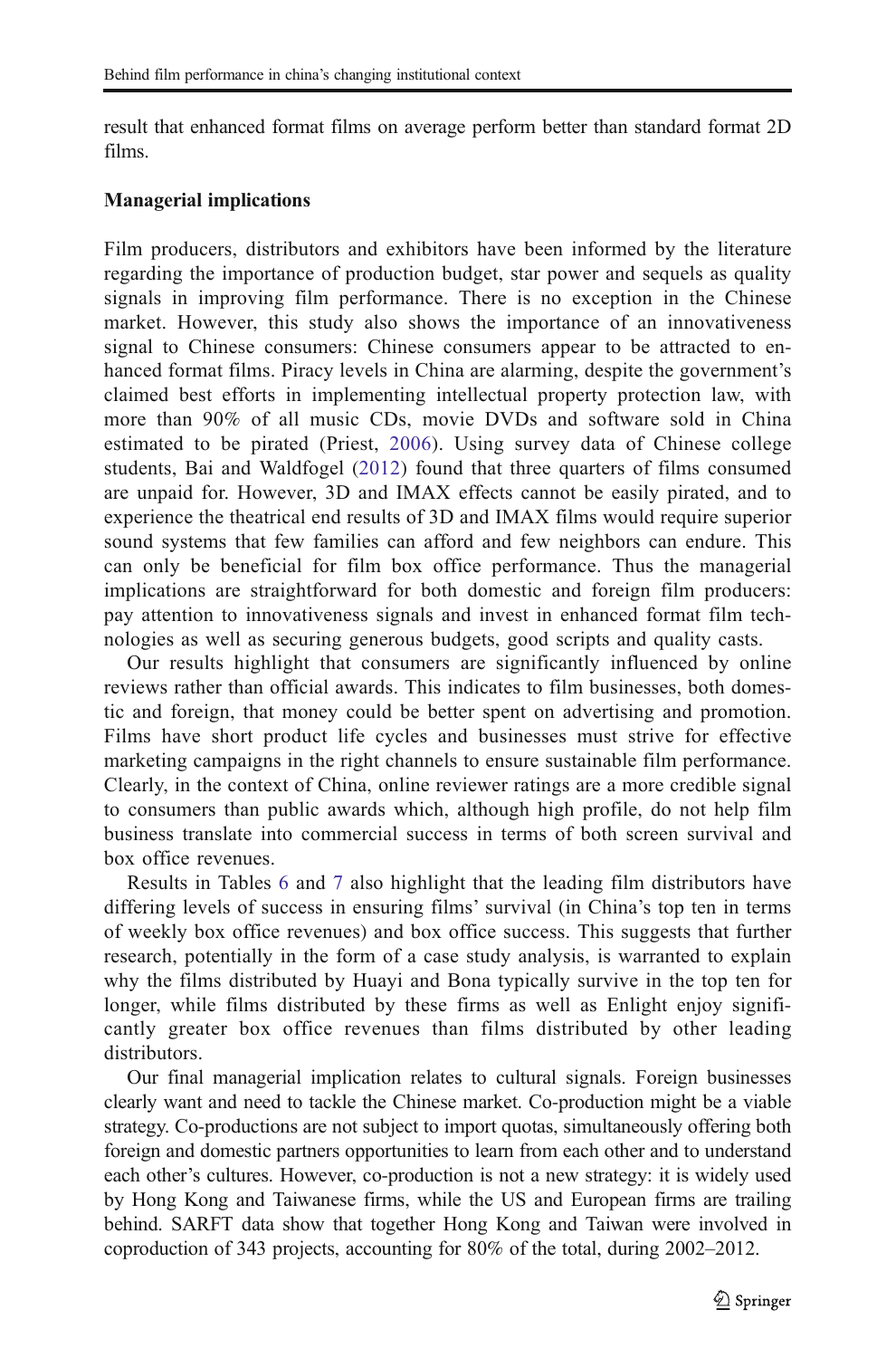<span id="page-30-0"></span>From the perspective of Chinese film businesses, they will face significant barriers when venturing into international markets due to cultural differences. Nevertheless, we should not assume that Chinese film makers need only be concerned with producing films able to compete successfully in the domestic market, against imported as well as other domestically produced films. Rather, for Asian film makers, including Chinese film producers, there are similar pressures to produce films that may appeal to international audiences. While this does not reflect stagnant domestic market demand (rather we highlight the rapid and continuing growth of the Chinese film market), increasingly films may be produced to appeal to the growing diasporas who may be aware of their cultural heritage but also who enjoy increasingly international tastes, including in films (Jin, [2007\)](#page-31-0).

Acknowledgements The authors thank the editor and two anonymous reviewers of the Asia Pacific Journal of Management, Mick Howard, Lianghui Lei and 2014 ACEI Conference participants for very helpful comments and suggestions.

Open Access This article is distributed under the terms of the Creative Commons Attribution 4.0 International License (http://creativecommons.org/licenses/by/4.0/), which permits unrestricted use, distribution, and reproduction in any medium, provided you give appropriate credit to the original author(s) and the source, provide a link to the Creative Commons license, and indicate if changes were made.

## **References**

- Akdeniz, M. B., & Talay, M. B. 2013. Cultural variations in the use of marketing signals: A multilevel analysis of the motion picture industry. Journal of the Academy of Marketing Science, 41(5): 601–624.
- Bai, J., & Waldfogel, J. 2012. Movie piracy and sales displacement in two samples of Chinese consumers. Information Economics and Policy, 24: 187–196.
- Balasubramanyam, V. N., Salisu, M., & Sapsford, D. 1996. Foreign direct investment and growth in EP and IS countries. Economic Journal, 106: 92–105.
- Basuroy, S., Desai, K. K., & Talukdar, D. 2006. An empirical investigation of signaling in the motion picture industry. Journal of Marketing Research, 43(2): 287–295.
- Bhagat, R. S., McDevitt, A. S., & McDevitt, I. 2010. On improving the robustness of Asian management theories: Theoretical anchors in the era of globalization. Asia Pacific Journal of Management, 27(2): 179– 192.
- Brewer, S. M., Kelley, J. M., & Jozefowicz, J. J. 2009. A blueprint for success in the US film industry. Applied Economics, 41(5): 589–606.
- Bruton, G. D., & Lau, C.-M. 2008. Asian management research: Status today and future outlook. Journal of Management Studies, 45(3): 636–659.
- Cain, R. 2011. Hey, you've got to hide your @#!\* away: The rules of film censorship in China. [http://chinafilmbiz.](http://chinafilmbiz.com/2011/11/28/hey-youve-got-to-hide-your-away-the-rules-of-film-censorship-in-china/) [com/2011/11/28/hey-youve-got-to-hide-your-away-the-rules-of-film-censorship-in-china/.](http://chinafilmbiz.com/2011/11/28/hey-youve-got-to-hide-your-away-the-rules-of-film-censorship-in-china/)
- Cain, R. 2012a. How China's movie distribution system works?. [http://chinafilmbiz.com/2012/11/07/how](http://chinafilmbiz.com/2012/11/07/how-chinas-movie-distribution-system-works-part-1/)[chinas-movie-distribution-system-works-part-1/](http://chinafilmbiz.com/2012/11/07/how-chinas-movie-distribution-system-works-part-1/).
- Cain, R. 2012b. Not-So-Amazing China debuts for Spider-Man and Dark Knight. [http://chinafilmbiz.](http://chinafilmbiz.com/2012/08/28/not-so-amazing-china-debuts-for-spider-man-and-dark-knight/) [com/2012/08/28/not-so-amazing-china-debuts-for-spider-man-and-dark-knight/](http://chinafilmbiz.com/2012/08/28/not-so-amazing-china-debuts-for-spider-man-and-dark-knight/).
- Cain, R. 2013. 'Upside Down' flips the script at China's theaters. [http://chinafilmbiz.com/2013/03/12/upside](http://chinafilmbiz.com/2013/03/12/upside-down-flips-the-script-at-chinas-theaters/)[down-flips-the-script-at-chinas-theaters/](http://chinafilmbiz.com/2013/03/12/upside-down-flips-the-script-at-chinas-theaters/).
- Chadha, K., & Kavoori, A. 2000. Media imperialism revisited: Some findings from the Asian case. Media, Culture and Society, 22(4): 415–432.
- Chisholm, D. C., & Norman, G. 2006. When to exit a product: Evidence from the U.S. motion-picture exhibition market. American Economic Review, 96(2): 57–61.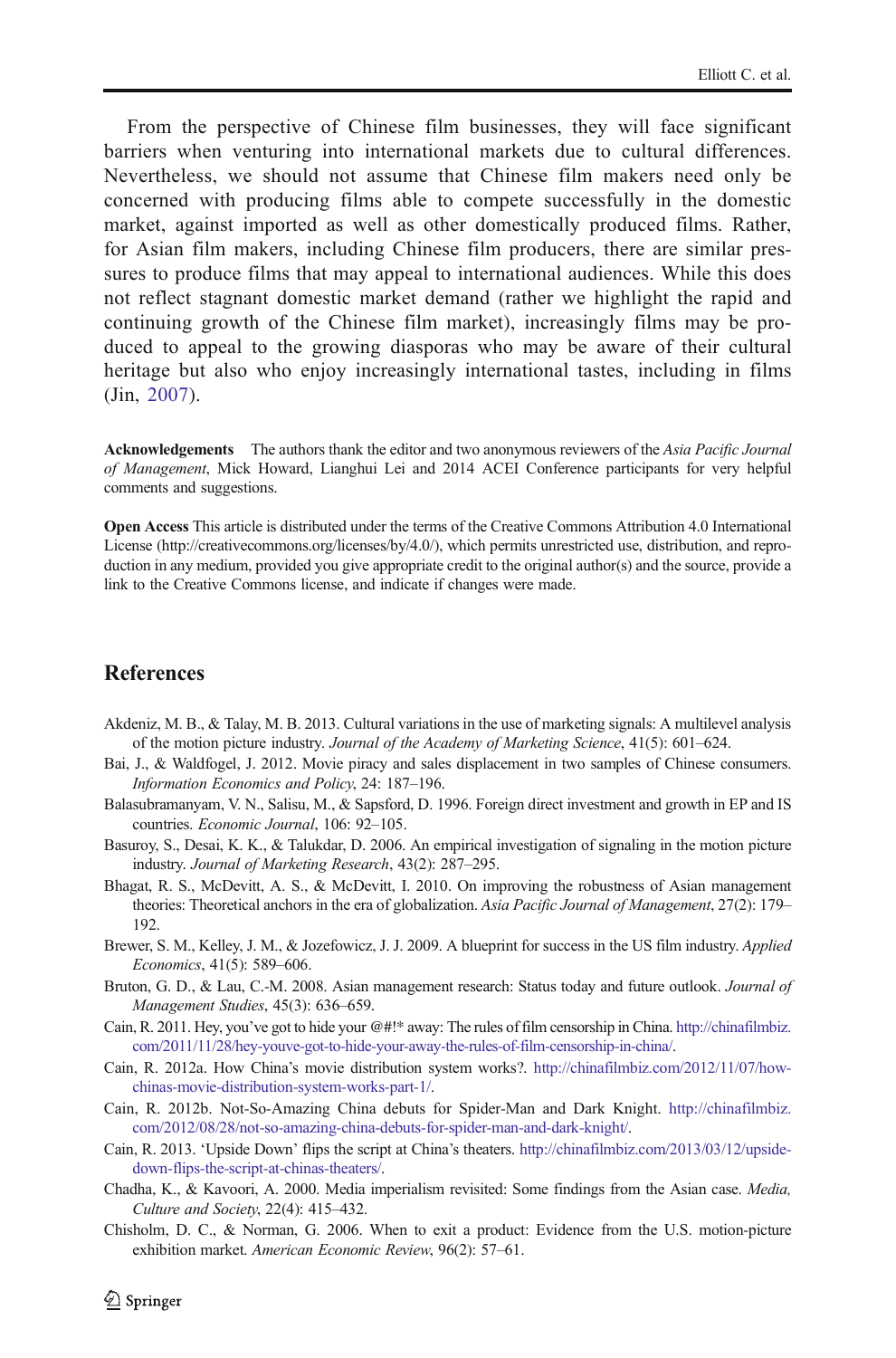- <span id="page-31-0"></span>Connelly, B. L., Certo, S. T., Ireland, R. D., & Reutzel, C. R. 2011. Signaling theory: A review and assessment. Journal of Management, 37(1): 39–67.
- Corts, K. 2001. The strategic effects of vertical market structure: Common agency and divisionalization in the U.S. motion picture industry. Journal of Economics and Management Strategy, 10(4): 509–529.
- Curtin, M. 2012. Chinese media and globalization. Chinese Journal of Communication, 5(1): 1–9.
- Dawar, N., & Parker, P. 1994. Marketing universals: Consumers' use of brand name, price, physical appearance, and retailer reputation as signals of product quality. Journal of Marketing, 58(2): 81–95.
- De Vany, A., & Walls, W. D. 1996. Bose-Einstein dynamics and adaptive contracting in the motion picture industry. Economic Journal, 106(439): 1493–1514.
- De Vany, A., & Walls, W. D. 1997. The market for motion pictures: Rank, revenue, and survival. Economic Inquiry, 35(4): 783–797.
- De Vany, A., & Walls, W. D. 1999. Uncertainty in the movie industry: Does star power reduce the terror of the box office?. Journal of Cultural Economics, 23(4): 285–318.
- De Vany, A., & Walls, W. D. 2002. Does Hollywood make too many R-rated movies? Risk, stochastic dominance, and the illusion of expectation. Journal of Business, 75(3): 425–451.
- Deuchert, E., Adjamah, K., & Pauly, F. 2005. For Oscar glory or Oscar money?. Journal of Cultural Economics, 29(3): 159–176.
- Economist. 2014. Doing it their way. [http://www.economist.com/news/briefing/21595019-market-growing](http://www.economist.com/news/briefing/21595019-market-growing-furiously-getting-tougher-foreign-firms-doing-it-their-way)[furiously-getting-tougher-foreign-firms-doing-it-their-way.](http://www.economist.com/news/briefing/21595019-market-growing-furiously-getting-tougher-foreign-firms-doing-it-their-way)
- Elliott, C., & Simmons, R. 2008. Determinants of UK box office success: the impact of quality signals. Review of Industrial Organization, 33(2): 93–111.
- Eliashberg, J., & Shugan, S. M. 1997. Film critics: Influencers or predictors?. Journal of Marketing, 61(2): 68–78.
- Elliott, C., & Simmons, R. 2008. Determinants of UK box office success: The impact of quality signals. Review of Industrial Organization, 33(2): 93–111.
- Entgroup. 2014. China Film Industry report 2013–2014. <http://english.entgroup.cn/report.aspx>.
- Entgroup. 2015. China Film Industry report 2014–2015. <http://english.entgroup.cn/report.aspx>.
- Fang, T. 2010. Asian management research needs more self-confidence: Reflection on Hofstede. Asia Pacific Journal of Management, 27(1): 155–170.
- Fu, W. W., & Lee, T. K. 2008. Economic and cultural influences on the theatrical consumption of foreign films in Singapore. Journal of Media Economics, 21(1): 1–27.
- Gemser, G., Leenders, M. A. A. M., & Wijnberg, N. M. 2008. Why some awards ae more effective signals of quality than others: A study of movie awards. Journal of Management, 34(1): 25–54..
- Gemser, G., Oostrum, M. V., & Leenders, M. 2007. The impact of film reviews on the box office performance of art house versus mainstream motion pictures. Journal of Cultural Economics, 31: 43–63
- Golley, J. 2016. A 'socialist' economy in a capitalist world. Journal of Chinese Economic and Business Studies, 14(1): 9–24.
- Hofstede, G. H. 2001. Culture's consequences: Comparing values, behaviors, institutions and organizations across nations. Thousand Oaks: Sage.
- Hofstede, G. H. 2007. Asian management in the 21st century. Asia Pacific Journal of Management, 24(4): 411–420.
- Hou, M., Liu, H., Fan, P., & Wei, Z. 2016. Does CSR practice pay off in east Asian firms? A meta-analytic investigation. Asia Pacific Journal of Management, 33(1): 195–228.
- Jayakar, K. P., & Waterman, D. 2000. The economics of American theatrical movie exports: An empirical analysis. Journal of Media Economics, 13(3): 153–169.
- Jin, D. Y. 2007. Reinterpretation of cultural imperialism: Emerging domestic market vs continuing US dominance. Media, Culture and Society, 29(5): 753-771.
- Kim, H., & Jensen, M. 2014. Audience heterogeneity and the effectiveness of market signals: How to overcome liabilities of foreignness in film exports?. Academy of Management Journal, 57(5): 1360–1384.
- KPMG. 2015. China Outlook 2015. [http://www.kpmg.com/ES/es/Internacionalizacion-](http://www.kpmg.com/ES/es/Internacionalizacion-KPMG/Documents/China-Outlook-2015.pdf)[KPMG/Documents/China-Outlook-2015.pdf.](http://www.kpmg.com/ES/es/Internacionalizacion-KPMG/Documents/China-Outlook-2015.pdf)
- KPMG. 2016. China Outlook 2016. [http://www.kpmg.com/CN/en/IssuesAndInsights/](http://www.kpmg.com/CN/en/IssuesAndInsights/ArticlesPublications/Documents/china-outlook-2016.pdf) [ArticlesPublications/Documents/china-outlook-2016.pdf](http://www.kpmg.com/CN/en/IssuesAndInsights/ArticlesPublications/Documents/china-outlook-2016.pdf).
- Larson, C. 2014. China's surging film box office leads global rise in movie sales. BusinessWeek: Mar. 16.
- Lee, F. L. F. 2006. Cultural discount and cross-culture predictability: Examining the box office performance of American movies in Hong Kong. Journal of Media Economics, 19(4): 259–278.
- Lee, F. L. F. 2008. Hollywood movies in East Asia: Examining cultural discount and performance predictability at the box office. Asian Journal of Communication, 18(2): 117–136.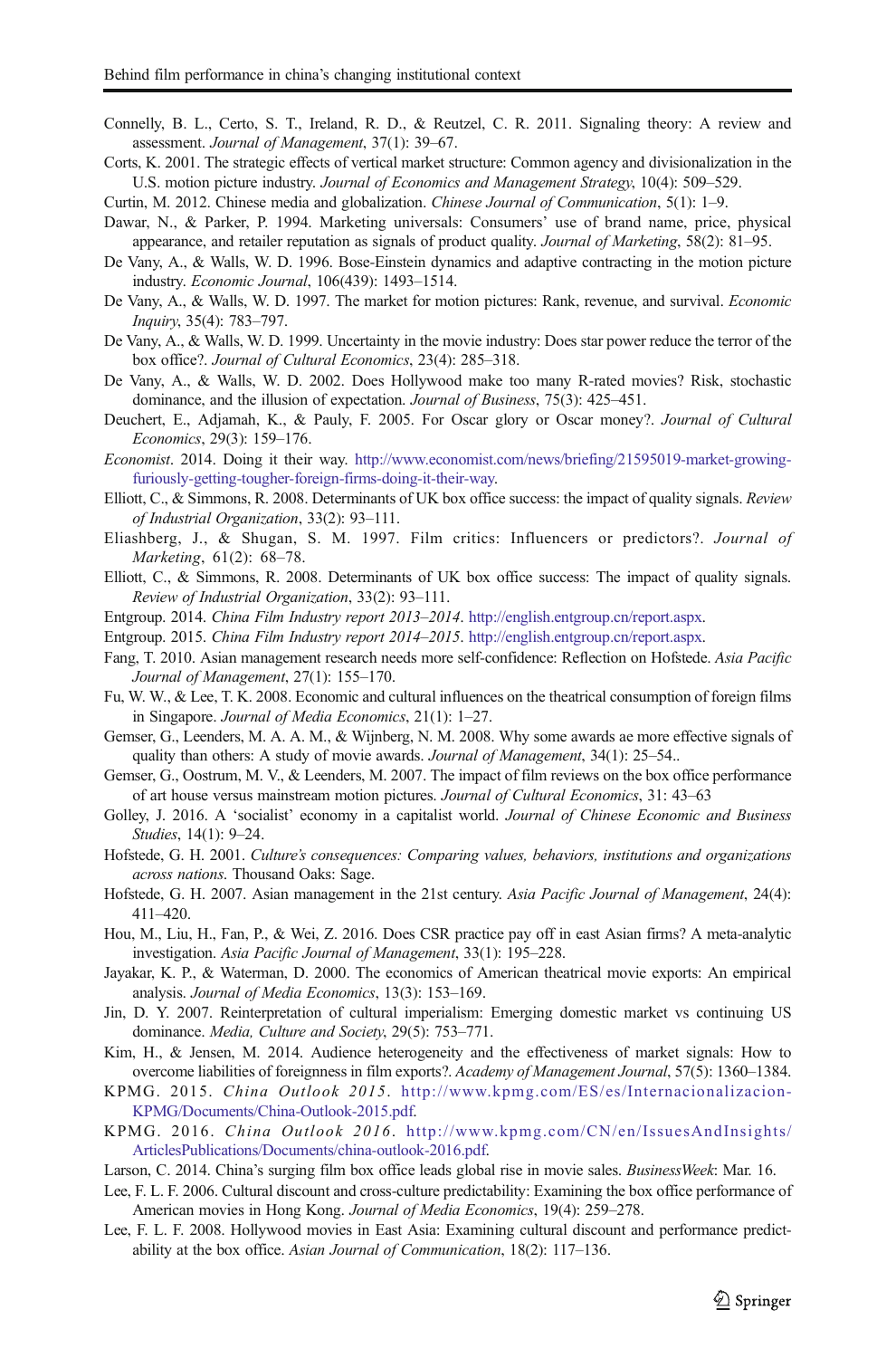- <span id="page-32-0"></span>Lee, F. F. 2009. Cultural discount of cinematic achievement: The academy awards and U.S. movies' east Asian box office. Journal of Cultural Economics, 33(4): 239–263.
- Litman, B. R. 1983. Predicting success of theatrical movies: An empirical study. Journal of Popular Culture, 16(4): 159–175.
- Liu, Y. 2006. Word of mouth for movies: Its dynamics and impact on box office revenue. Journal of Marketing, 70(3): 74–89.
- McKenzie, J. 2009. Revealed word-of-mouth demand and adaptive supply: Survival of motion pictures at the Australian box office. Journal of Cultural Economics, 33(4): 279–299.

McKenzie, J. 2012. The economics of movies: A literature survey. Journal of Economic Surveys, 26(1): 42–70.

- Moon, S., Bayus, B. L., Yi, Y., & Kim, J. 2015. Local consumers' reception of imported and domestic movies in the Korean movie market. Journal of Cultural Economics, 39(1): 99–121.
- Moon, S., Bergey, P. K., & Iacobucci, D. 2010. Dynamic effects among movie ratings, movie revenues, and viewer satisfaction. Journal of Marketing, 74(1): 108–121.
- Moul, C. C. 2007. Measuring word of mouth's impact on theatrical movie admissions. Journal of Economics & Management Strategy, 16(4): 859–892.
- MPA (Motion Picture Association) and CFCC (China Film Co-Production Corporation). 2014. China-International Film co-production handbook . [http://www.mpaa-india.org/og](http://www.mpaa-india.org/og-content/uploads/documents/1423832835China-InternationalFilmCo-Production%20Handbook2014(English).pdf)[content/uploads/documents/1423832835China-InternationalFilmCo-Production Handbook2014](http://www.mpaa-india.org/og-content/uploads/documents/1423832835China-InternationalFilmCo-Production%20Handbook2014(English).pdf) [\(English\).pdf](http://www.mpaa-india.org/og-content/uploads/documents/1423832835China-InternationalFilmCo-Production%20Handbook2014(English).pdf).
- Nelson, R., & Glotfelty, R. 2012. Movie stars and box office revenues: En empirical analysis. Journal of Cultural Economics, 36(2): 141–166.
- Nelson, R. A., Donihue, M. R., Waldman, D. M., & Wheaton, C. 2001. What's an Oscar worth?. Economic Inquiry, 39(1): 1–6.
- North, D. 1990. Institutions, institutional change and economic performance. Cambridge: Cambridge University Press.
- O'Connor, S., & Armstrong, N. 2015. Directed by Hollywood, edited by China: How China's censorship and influence affect films worldwide. Staff Research Report, U.S.-China and Security Review Commission, [http://origin.www.uscc.gov/sites/default/files/Research/Directed by Hollywood Edited by China.pdf.](http://origin.www.uscc.gov/sites/default/files/Research/Directed%20by%20Hollywood%20Edited%20by%20China.pdf)
- Palmeri, C. 2013. Chinese moviegoers prefer local films to Hollywood's. BusinessWeek: Oct.
- Porter, M. E. 1982. Competitive strategy: Techniques for analyzing industries and competitors. New York: Free Press.
- Prag, J., & Casavant, J. 1994. An empirical study of the determinants of revenues and marketing expenditures in the motion picture industry. Journal of Cultural Economics, 18(3): 217–235.
- Priest, E. 2006. The future of music and film piracy in China. Berkeley Technology Law Journal, 21(2): 795–871.
- Ravid, S. A. 1999. Information, blockbusters, and stars: A study of the film industry. Journal of Business, 72(4): 463–492.
- Sapienza, H. J., Autio, E., George, G., & Zahra, S. A. 2006. A capabilities perspective on the effects of early internationalization on firm survival and growth. Academy of Management Review, 31(4): 914–933.
- Sawhney, M. S., & Eliashberg, J. 1996. A parsimonious model for forecasting gross box-office revenues of motion pictures. *Marketing Science*, 15(2): 113–131.
- Simonton, D. K. 2009. Cinematic success criteria and their predictors: The art and business of the film industry. Psychology & Marketing, 26(5): 400–420.
- Sklair, L. 1994. The culture-ideology of consumerism in urban China: Some findings from a survey in Shanghai. In C. J. Schultz, II, R. W. Belk, & G. Ger (Eds.). Research in consumer behavior, vol. 7: 259– 292. Greenwich: JAL.
- Su, W. 2014. Cultural policy and film industry as negotiation of power: The Chinese state's role and strategies in its engagement with global Hollywood 1994-2012. Pacific Affairs, 87(1): 93–114.
- Verlegh, P. W. J., & Steenkamp, J.-B. E. M. 1999. A review and meta-analysis of country-of-origin research. Journal of Economic Psychology, 20(5): 521–546.
- Walls, W. D. 1998. Product survival at the cinema: Evidence from Hong Kong. Applied Economics Letters, 5(4): 215–219.
- Walls, W. D., & McKenzie, J. 2012. The changing role of Hollywood in the global movie market. Journal of Media Economics, 24(4): 198–219.
- Wu, J., Li, S., & Li, Z. 2013. The contingent value of CEO political connections: A study on IPO performance in China. Asia Pacific Journal of Management, 30(4): 1087–1114.
- Yeh, E. Y.-y., & Davis, D. W. 2008. Re-nationalizing China's film industry: Case study on the China film group and film marketization. Journal of Chinese Cinemas, 2(1): 37–51.
- Zhou, N., & Meng, L. 2004. Chinese consumer readings of global and local advertising appeals. Journal of Advertising, 33(3): 63–76.